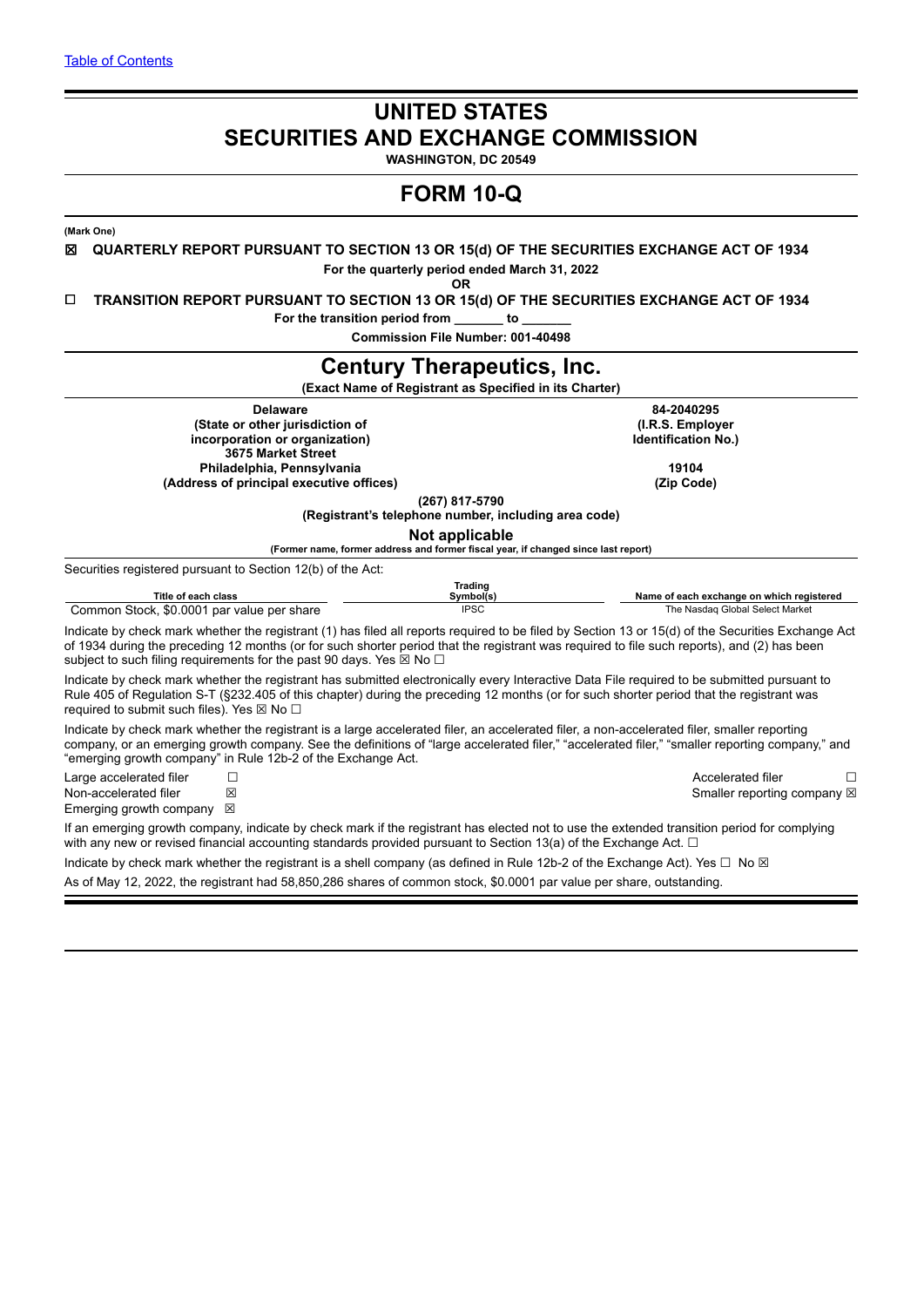# **Table of Contents**

<span id="page-1-0"></span>

|                   |                                                                                              | Page |
|-------------------|----------------------------------------------------------------------------------------------|------|
| <b>PART I.</b>    | <b>FINANCIAL INFORMATION</b>                                                                 | 6    |
| Item 1.           | <b>Financial Statements:</b>                                                                 | 6    |
|                   | Consolidated Balance Sheets as of March 31, 2022 (unaudited) and December 31, 2021           | 6    |
|                   | <b>Consolidated Statements of Operations and Comprehensive Loss for the three months</b>     |      |
|                   | ended March 31, 2022 and 2021 (unaudited)                                                    | 7    |
|                   | <b>Consolidated Statements of Changes in Convertible Preferred Stock and Stockholders'</b>   |      |
|                   | <b>Equity (Deficit) for the three months ended March 31, 2022 and 2021 (unaudited)</b>       | 8    |
|                   | Consolidated Statements of Cash Flows for the three months ended March 31, 2022 and          |      |
|                   | 2021 (unaudited)                                                                             | 9    |
|                   | <b>Notes to Unaudited Consolidated Financial Statements</b>                                  | 10   |
| Item $2.$         | <b>Management's Discussion and Analysis of Financial Condition and Results of Operations</b> | 34   |
| Item $3.$         | <b>Quantitative and Qualitative Disclosures About Market Risk</b>                            | 48   |
| Item $4.$         | <b>Controls and Procedures</b>                                                               | 48   |
|                   |                                                                                              |      |
| <b>PART II.</b>   | <b>OTHER INFORMATION</b>                                                                     | 49   |
| Item 1.           | <b>Legal Proceedings</b>                                                                     | 49   |
| Item 1A.          | <b>Risk Factors</b>                                                                          | 49   |
| Item $2.$         | Unregistered Sales of Equity Securities and Use of Proceeds                                  | 49   |
| Item 3.           | <b>Defaults Upon Senior Securities</b>                                                       | 49   |
| Item 4.           | <b>Mine Safety Disclosures</b>                                                               | 49   |
| Item 5.           | <b>Other Information</b>                                                                     | 49   |
| Item 6.           | <b>Exhibits</b>                                                                              | 50   |
| <b>Signatures</b> |                                                                                              | 51   |
|                   |                                                                                              |      |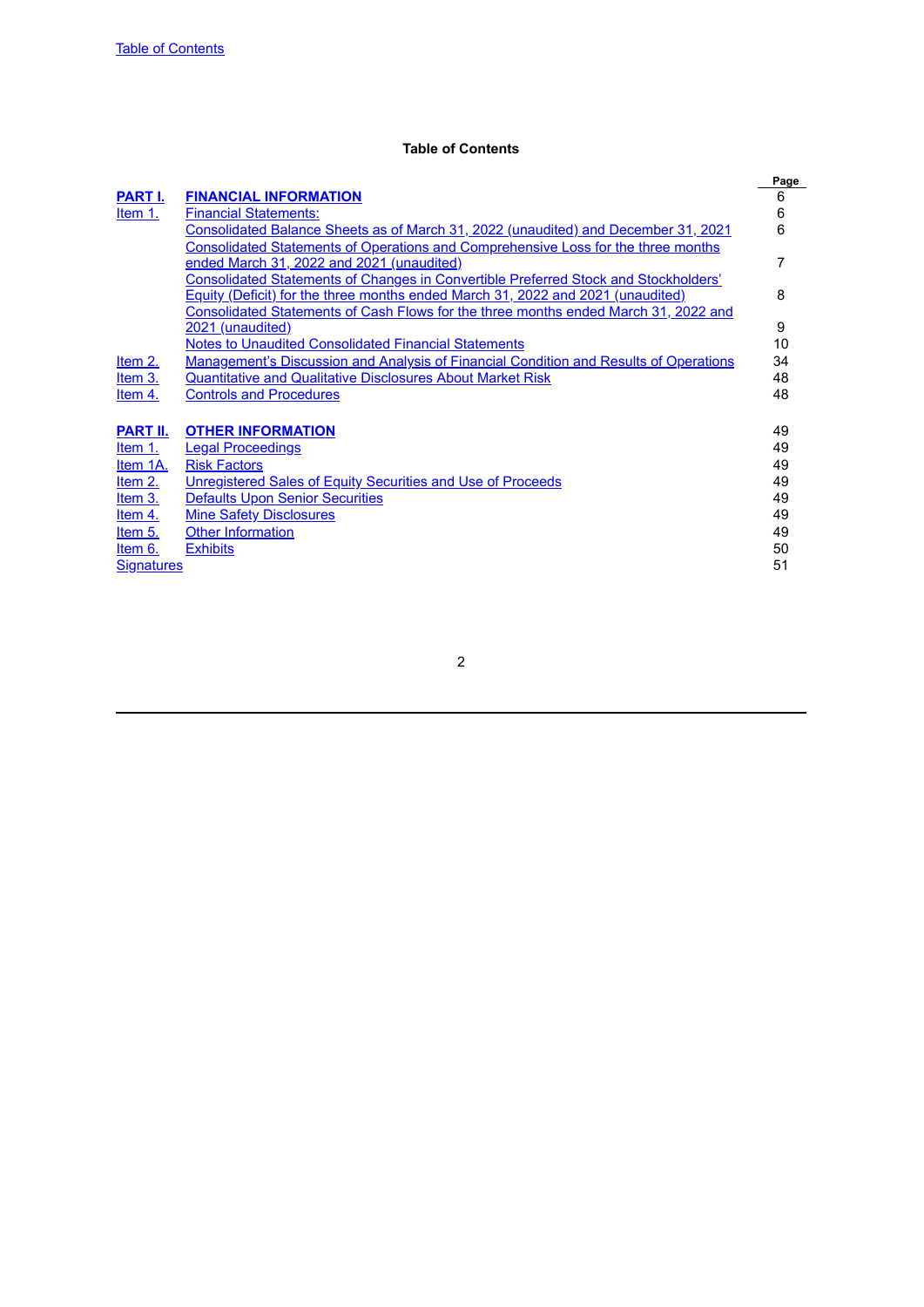# **CAUTIONARY NOTE REGARDING FORWARD-LOOKING STATEMENTS**

This Quarterly Report on Form 10-Q contains forward-looking statements that involve substantial risks and uncertainties. All statements, other than statements of historical facts, included in this Quarterly Report on Form 10-Q regarding our strategy, future operations, future financial position, future revenues, projected costs, prospects, plans and objectives of management are forward-looking statements. The words "anticipate," "believe," "estimate," "expect," "intend," "may," "plan," "predict," "project," "will," "would," "could," "should," "potential," "seek," "evaluate," "pursue," "continue," "design," "impact," "affect," "forecast," "target," "outlook," "initiative," "objective," "designed," "priorities," "goal," or the negative of such terms and similar expressions are intended to identify forward-looking statements, although not all forward-looking statements contain these identifying words. Such statements are based on assumptions and expectations that may not be realized and are inherently subject to risks, uncertainties and other factors, many of which cannot be predicted with accuracy and some of which might not even be anticipated.

The forward-looking statements in this Quarterly Report on Form 10-Q include, among other things, statements about:

- our ability to raise additional capital to fund our operations and continue the development of our current and future product candidates;
- the preclinical nature of our business and our ability to successfully advance our current and future product candidates through development activities, preclinical studies, and clinical trials;
- our ability to generate revenue from future product sales and our ability to achieve and maintain profitability;
- the accuracy of our projections and estimates regarding our expenses, capital requirements, cash utilization, and need for additional financing;
- the extent to which the COVID 19 pandemic, including the emergence of new variants of COVID-19, and measures taken to contain its spread ultimately impact our business, including development activities, preclinical studies, future clinical trials, supply chain and labor force;
- our dependence on the success of our product candidates, in particular CNTY-101, CNTY-103, and CNTY-102;
- the novelty of our approach to immuno-oncology treatment of cancer, utilizing iPSC-derived natural killer cells, or iNK cells, and iPSC-derived T cells, or iT cells, and the challenges we will face due to the novel nature of such technology;
- the success of competing therapies that are or become available;
- our reliance on the maintenance of our collaborative relationship with FUJIFILM Cellular Dynamics Inc., or FCDI, for access to key differentiation and reprogramming technology for the manufacturing and development of our product candidates;
- the initiation, progress, success, cost, and timing of our development activities, preclinical studies and future clinical trials;
- the timing of our future investigational new drug, or IND, applications and the likelihood of, and our ability to obtain and maintain, regulatory clearance of such IND applications for our product candidates;
- the timing, scope and likelihood of regulatory filings and approvals, including final regulatory approval of our product candidates;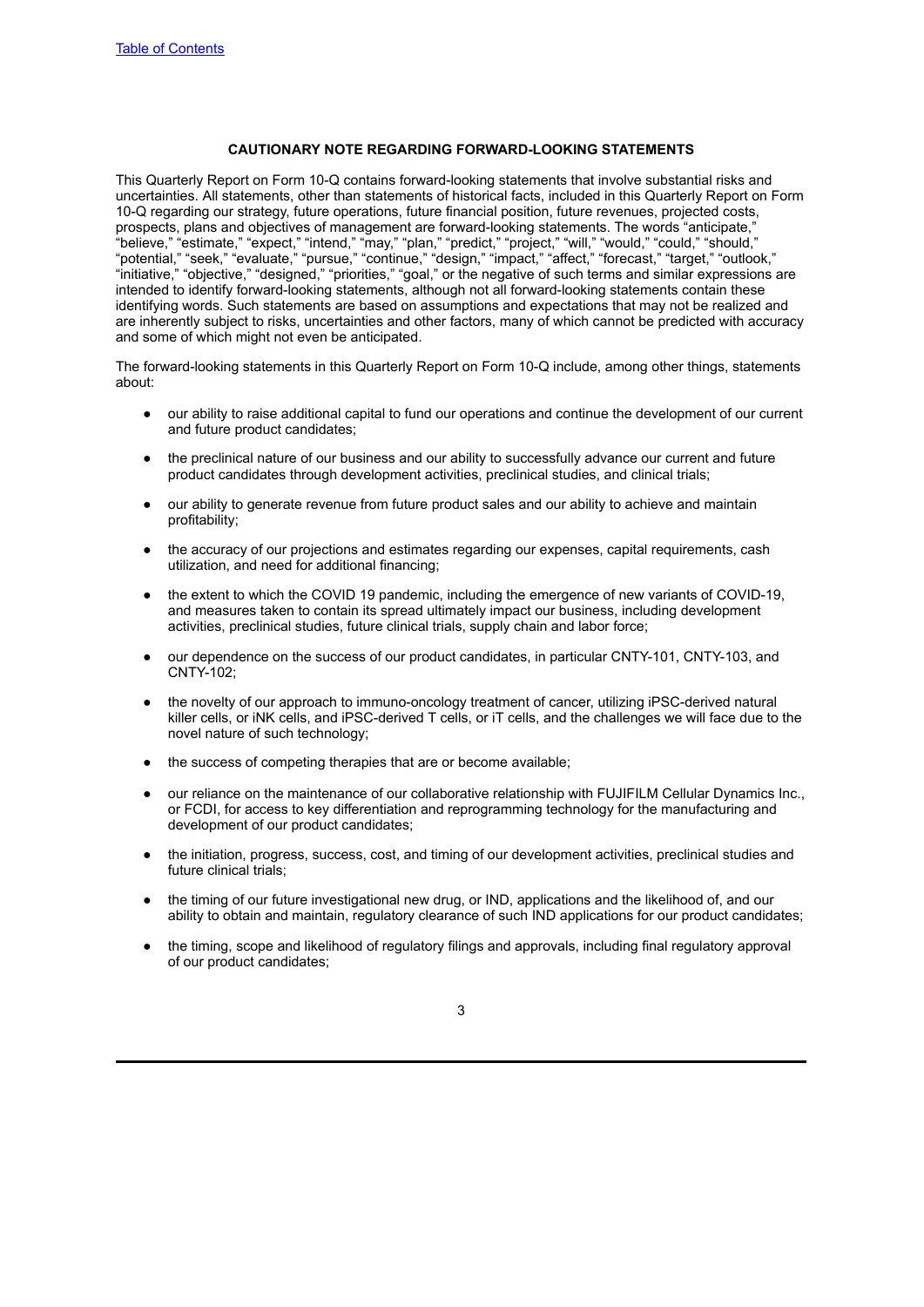- our reliance on FCDI to be the exclusive manufacturer of certain product candidates, and our ability to manufacture our own product candidates in the future, and the timing and costs of such manufacturing activities;
- our reliance on the maintenance of our collaborative relationship with Bristol-Myers Squibb Company, or Bristol-Myers Squibb, in connection with the furtherance of our collaboration programs;
- the performance of third parties in connection with the development of our product candidates, including third parties conducting our future clinical trials as well as third-party suppliers and manufacturers;
- our ability to attract and retain strategic collaborators with development, regulatory, and commercialization expertise;
- the public opinion and scrutiny of cell-based immuno-oncology therapies for treating cancer and its potential impact on public perception of our company and product candidates;
- our ability to successfully commercialize our product candidates and develop sales and marketing capabilities, if our product candidates are approved;
- the size and growth of the potential markets for our product candidates and our ability to serve those markets;
- regulatory developments and approval pathways in the United States and foreign countries for our product candidates;
- the potential scope and value of our intellectual property and proprietary rights;
- our ability, and the ability of our licensors, to obtain, maintain, defend, and enforce intellectual property and proprietary rights protecting our product candidates, and our ability to develop and commercialize our product candidates without infringing, misappropriating, or otherwise violating the intellectual property or proprietary rights of third parties;
- our ability to recruit and retain key members of management and other clinical and scientific personnel;
- the volatility of capital markets and other macroeconomic factors, including due to geopolitical tensions or the outbreak of hostilities or war; and
- developments relating to our competitors and our industry; and
- other risks and uncertainties, including those described under the caption "Risk factors" in our Annual Report on Form 10-K for the year ended December 31, 2021.

We have based these forward-looking statements largely on our current expectations, estimates, forecasts, and projections about future events and financial trends that we believe may affect our financial condition, results of operations, business strategy, and financial needs. In light of the significant uncertainties in these forwardlooking statements, you should not rely upon forward-looking statements as predictions of future events. Although we believe that we have a reasonable basis for each forward-looking statement contained in this Quarterly Report on Form 10-Q, we cannot guarantee that the future results, levels of activity, performance, or events and circumstances reflected in the forward-looking statements will be achieved or occur at all. You should refer to the section titled "Risk Factors" set forth in Part I, Item 1A of our Annual Report on Form 10-K for the year ended December 31, 2021 for a discussion of important factors that may cause our actual results to differ materially from those expressed or implied by our forward-looking statements. Furthermore, if our forwardlooking statements prove to be inaccurate, the inaccuracy may be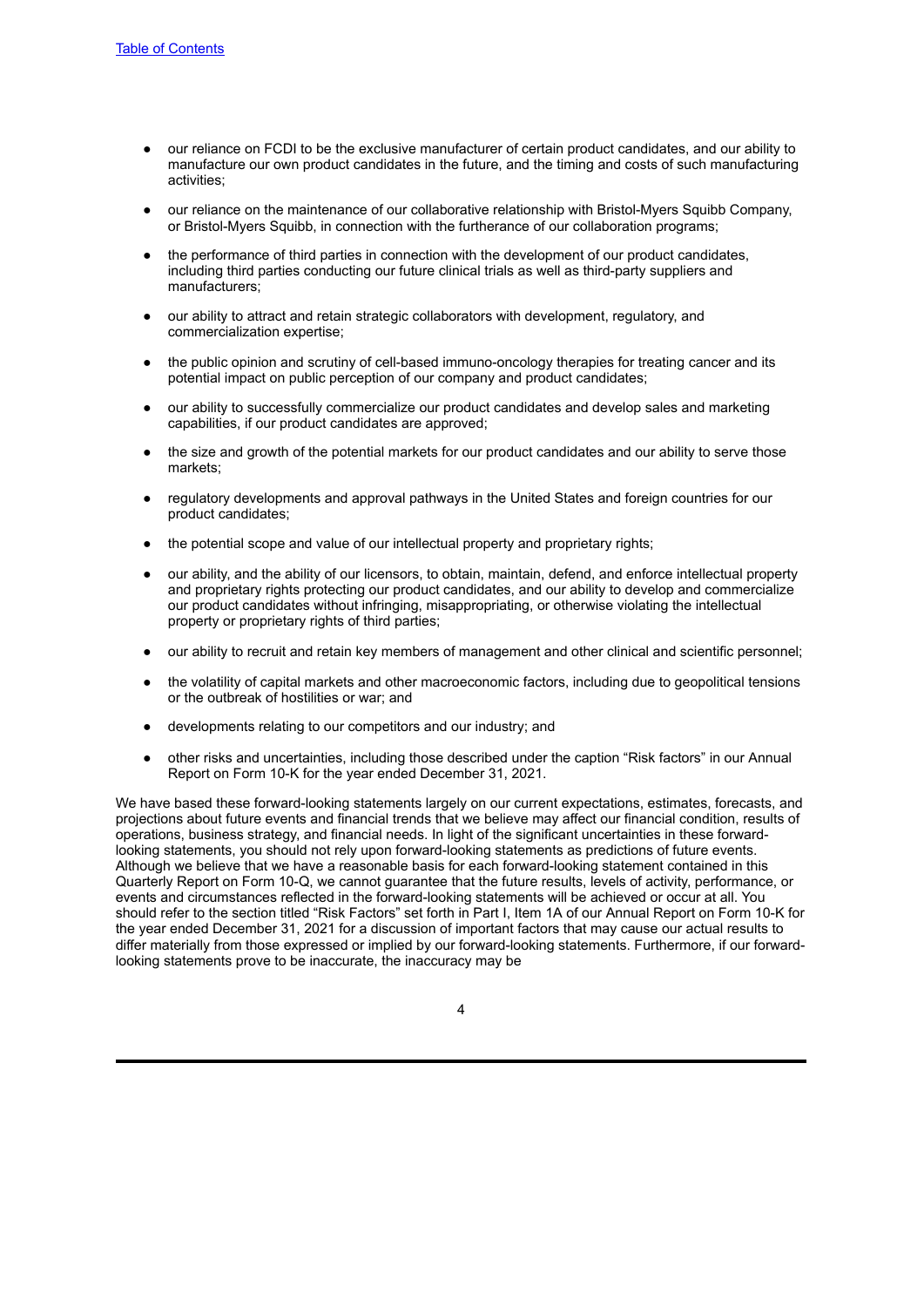material. Except as required by law, we undertake no obligation to publicly update any forward-looking statements, whether as a result of new information, future events or otherwise.

You should read this Quarterly Report on Form 10-Q completely and with the understanding that our actual future results may be materially different from what we expect. We intend the forward-looking statements contained in this Quarterly Report on Form 10-Q to be covered by the safe harbor provisions for forward-looking statements contained in Section 27A of the Securities Act of 1933, as amended, or the Securities Act, and Section 21E of the Securities Exchange Act of 1934, as amended, or the Exchange Act.

| ۰. |  |  |
|----|--|--|
|    |  |  |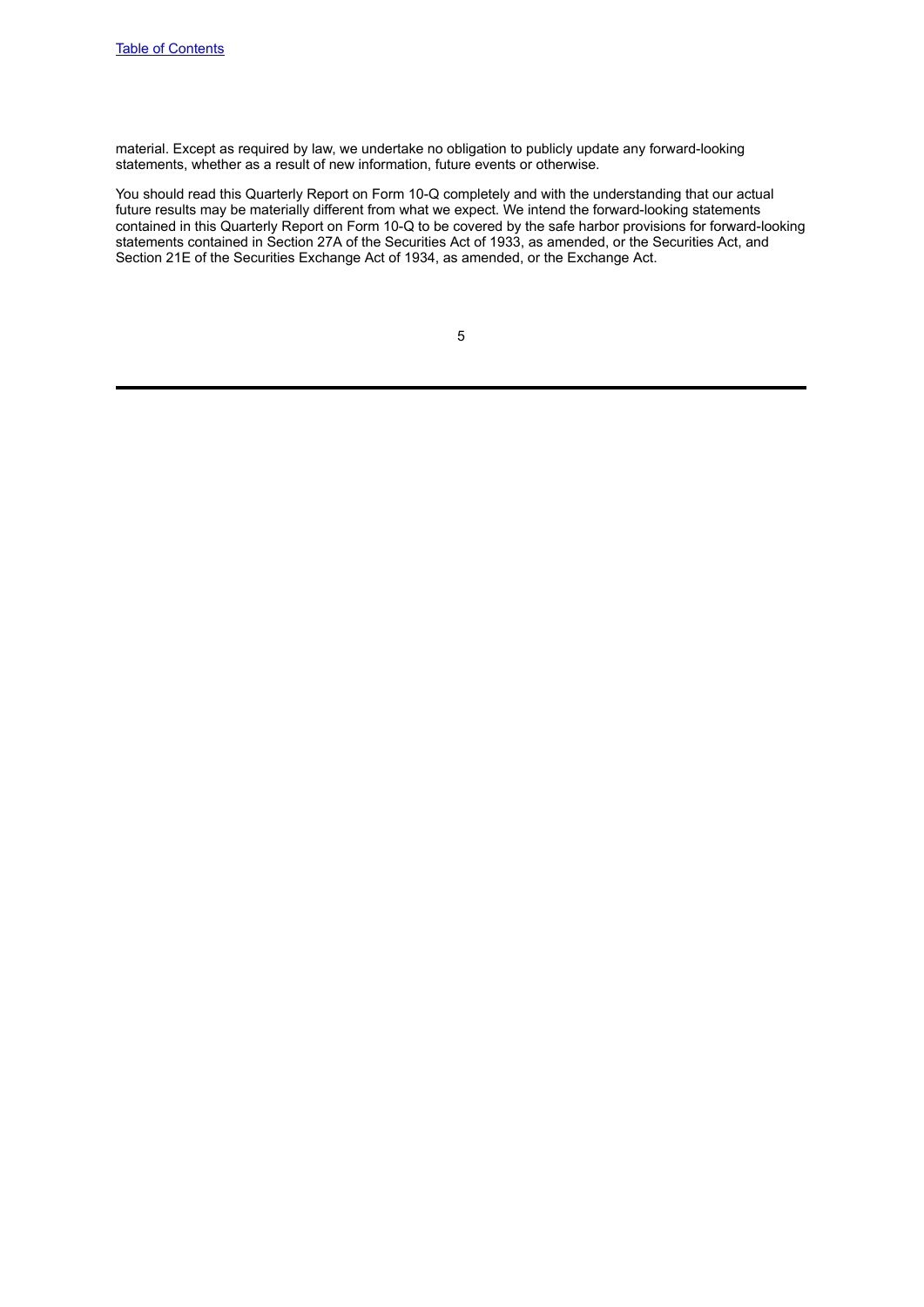# **PART I—FINANCIAL INFORMATION**

# <span id="page-5-2"></span><span id="page-5-1"></span><span id="page-5-0"></span>**Item 1. Financial Statements.**

# **CENTURY THERAPEUTICS, INC. CONSOLIDATED BALANCE SHEETS (In thousands, except share amounts)**

|                                                                                                             | March 31, 2022 | December 31, 2021 |
|-------------------------------------------------------------------------------------------------------------|----------------|-------------------|
|                                                                                                             | (unaudited)    |                   |
| Assets                                                                                                      |                |                   |
| <b>Current assets</b>                                                                                       |                |                   |
| Cash and cash equivalents                                                                                   | \$<br>126.039  | \$<br>56,445      |
| Short-term investments                                                                                      | 234.981        | 166.434           |
| Escrow deposits, current                                                                                    | 502            | 502               |
| Prepaid expenses and other current assets                                                                   | 3,740          | 4,773             |
| <b>Total current assets</b>                                                                                 | 365.262        | 228,154           |
| Property and equipment, net                                                                                 | 64.681         | 57.967            |
| Operating lease right-of-use assets                                                                         | 11,670         | 11.854            |
| Restricted cash                                                                                             |                |                   |
|                                                                                                             | 1,717          | 1,717             |
| Escrow deposits, non-current                                                                                | 95             | 220               |
| Long-term investments                                                                                       | 105,360        | 135,914           |
| Security deposits                                                                                           | 1,523          | 1.549             |
| <b>Total assets</b>                                                                                         | \$<br>550,308  | \$<br>437,375     |
| Liabilities, convertible preferred stock, and stockholders' equity                                          |                |                   |
| <b>Current liabilities</b>                                                                                  |                |                   |
| Accounts payable                                                                                            | \$<br>9.893    | \$<br>7.596       |
| Accrued expenses and other liabilities                                                                      | 4,847          | 6,040             |
| Deposit liability                                                                                           | 857            | 980               |
| Long-term debt, current                                                                                     |                | 1,039             |
| Deferred revenue, current                                                                                   | 6.379          |                   |
| <b>Total current liabilities</b>                                                                            | 21,976         | 15,655            |
|                                                                                                             |                |                   |
| Operating lease liability, long term                                                                        | 14,430         | 14,559            |
| Deposit liability, non-current                                                                              | 1,470          | 2,020             |
| Deferred revenue, non-current                                                                               | 115,750        |                   |
| Long-term debt, net                                                                                         | 10,018         | 8,903             |
| <b>Total liabilities</b>                                                                                    | 163,644        | 41,137            |
|                                                                                                             |                |                   |
| Commitments and contingencies (Note 12)                                                                     |                |                   |
| Stockholders' equity:                                                                                       |                |                   |
| Preferred stock, \$ 0.0001 par value, 10,000,000 shares authorized at March 31, 2022 and December 31, 2021, |                |                   |
| respectively, and 0 shares issued and outstanding at March 31, 2022 and December 31, 2021, respectively     |                |                   |
| Common stock, \$0.0001 par value, 300,000,000 shares authorized at March 31, 2022 and December 31,          |                |                   |
| 2021, respectively; 57,586,030 and 55,005,523 shares issued and outstanding at March 31, 2022 and           |                |                   |
| December 31, 2021, respectively                                                                             | 6              |                   |
| Additional paid-in capital                                                                                  | 814.979        | 785,049           |
| <b>Accumulated deficit</b>                                                                                  | (425, 679)     | (388, 166)        |
| Accumulated other comprehensive loss                                                                        | (2,642)        | (650)             |
| Total stockholders' equity                                                                                  | 386,664        | 396,238           |
| Total liabilities and stockholders' equity                                                                  | \$<br>550.308  | \$<br>437,375     |

*See accompanying notes to the consolidated financial statements.*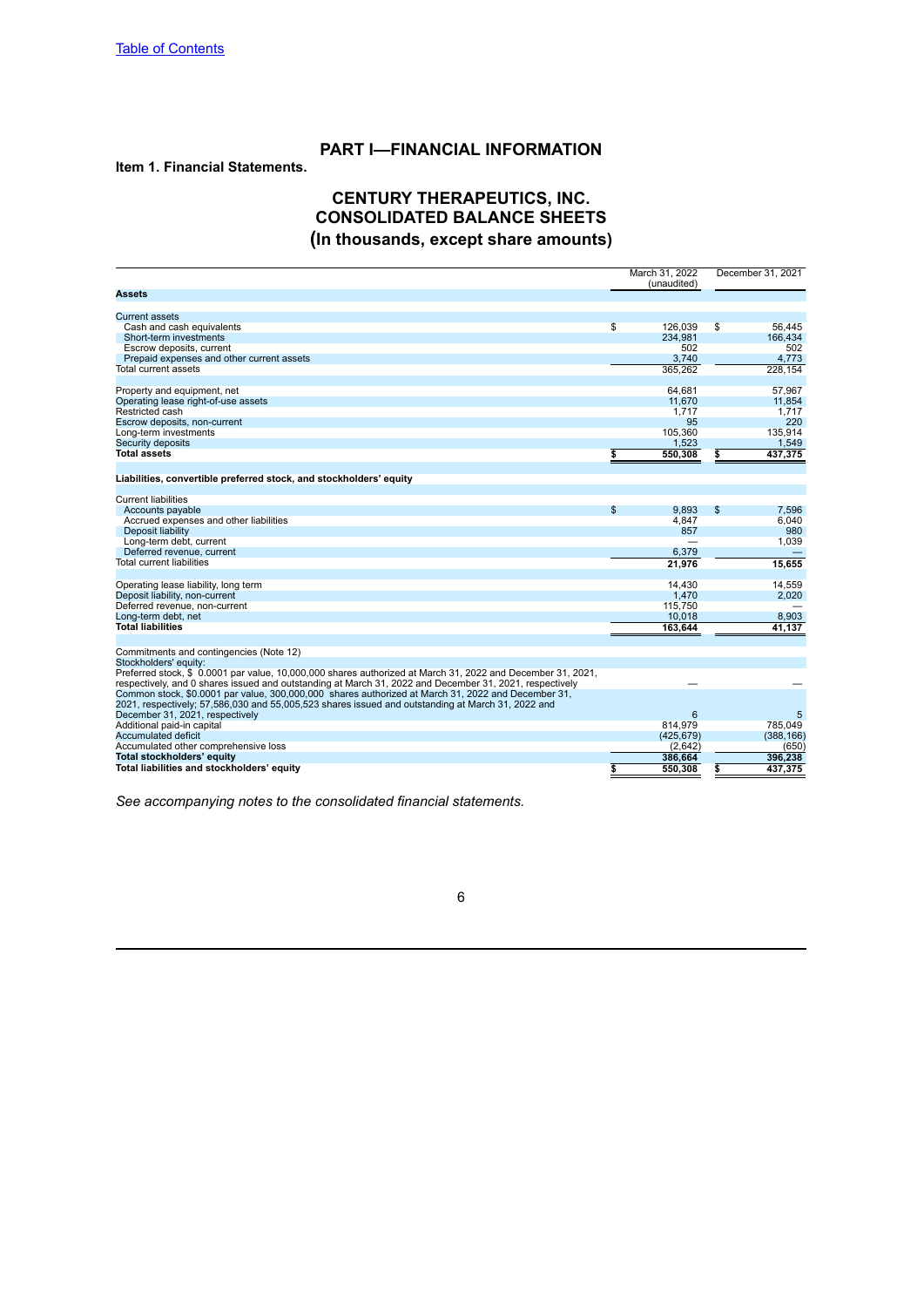# <span id="page-6-0"></span>**CENTURY THERAPEUTICS, INC. CONSOLIDATED STATEMENTS OF OPERATIONS AND COMPREHENSIVE LOSS (Unaudited)**

**(In thousands, except share and per share amounts)**

|                                            | <b>Three Months Ended</b><br>March 31, 2022 |              | <b>Three Months Ended</b><br>March 31, 2021 |
|--------------------------------------------|---------------------------------------------|--------------|---------------------------------------------|
| <b>Collaboration revenue</b>               | \$<br>1,058                                 | $\mathbf{s}$ |                                             |
| <b>Operating expenses</b>                  |                                             |              |                                             |
| Research and development                   | 21,196                                      |              | 15,374                                      |
| General and administrative                 | 7,298                                       |              | 2,688                                       |
| In-process research and development        | 10,000                                      |              |                                             |
| <b>Total operating expenses</b>            | 38,494                                      |              | 18,062                                      |
| Loss from operations                       | (37, 436)                                   |              | (18,062)                                    |
|                                            |                                             |              |                                             |
| Interest expense                           | (314)                                       |              | (314)                                       |
| Other income, net                          | 253                                         |              | 28                                          |
| <b>Total other expense</b>                 | (61)                                        |              | (286)                                       |
| Loss before provision for income taxes     | (37, 497)                                   |              | (18, 348)                                   |
| Provision for income taxes                 | (16)                                        |              |                                             |
| <b>Net loss</b>                            | (37, 513)                                   | \$           | (18, 348)                                   |
|                                            |                                             |              |                                             |
| Net loss per common share                  |                                             |              |                                             |
| <b>Basic and Diluted</b>                   | (0.66)                                      |              | (2.39)                                      |
| Weighted average common shares outstanding |                                             |              |                                             |
| <b>Basic and Diluted</b>                   | 57,051,539                                  |              | 7,677,196                                   |
| Other comprehensive loss                   |                                             |              |                                             |
| Net loss                                   | \$<br>$(37,513)$ \$                         |              | (18, 348)                                   |
| Unrealized loss on investments             | (1,986)                                     |              | (27)                                        |
| Foreign currency translation               | (6)                                         |              |                                             |
| Comprehensive loss                         | \$<br>(39, 505)                             | \$           | (18, 371)                                   |

*See accompanying notes to the consolidated financial statements.*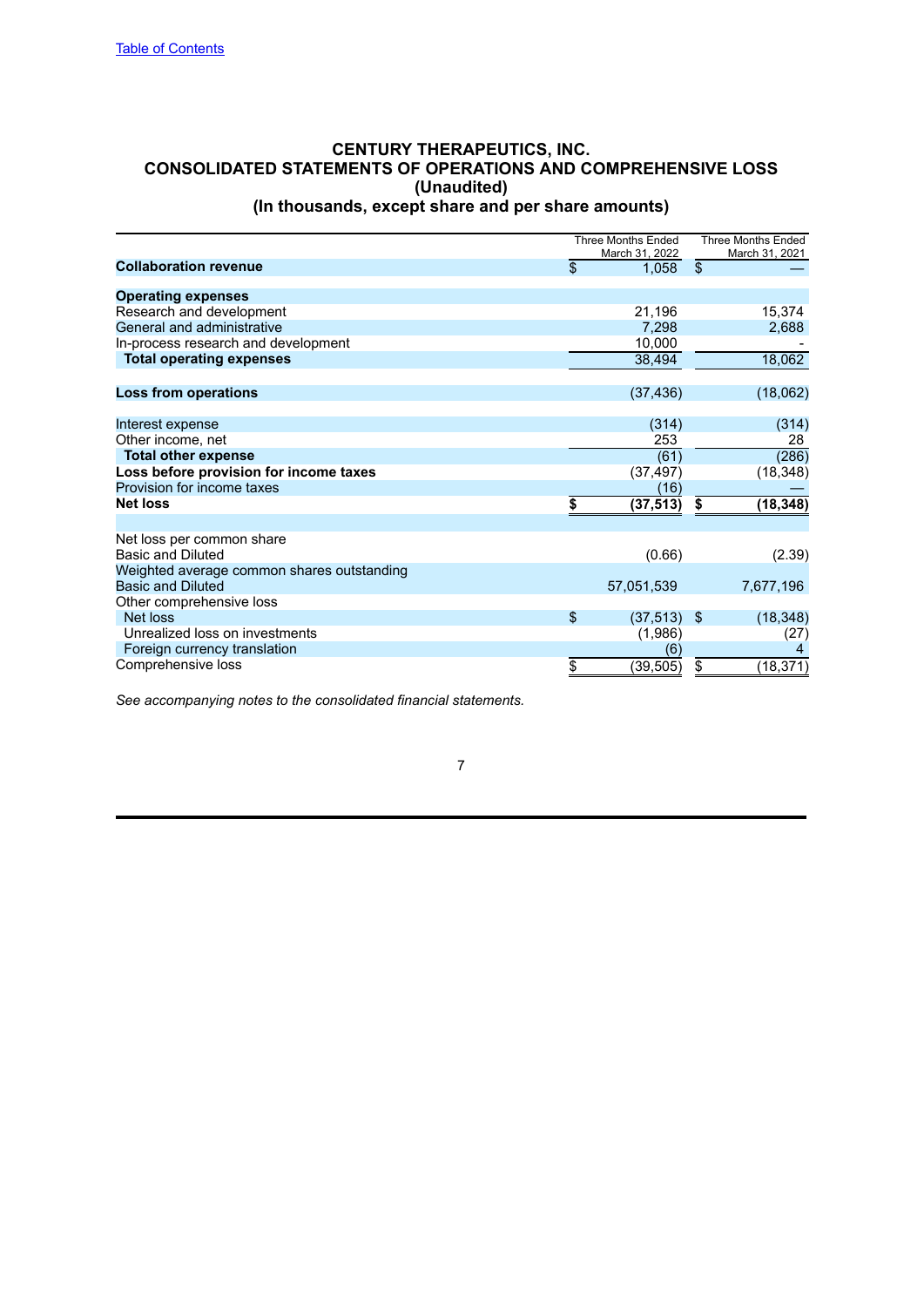# <span id="page-7-0"></span>**CENTURY THERAPEUTICS, INC. CONSOLIDATED STATEMENTS OF CHANGES IN CONVERTIBLE PREFERRED STOCK AND STOCKHOLDERS' EQUITY (DEFICIT) (Unaudited)**

# **(In thousands, except share amounts)**

|                                            | Shares                   | Series A<br>Convertible<br><b>Preferred Stock</b><br>Amount | <b>Shares</b> | Series B<br>Convertible<br><b>Preferred Stock</b><br>Amount | Shares | Series C<br>Convertible<br><b>Preferred Stock</b><br>Amount | Shares     | <b>Common Stock</b><br>Amount | Additional<br>Paid-in<br>Capital | Subscription<br>Receivable | Accumulated<br>Deficit | Accumulated<br>Other<br>Comprehensive<br>Loss | Total<br>Stockholders' |
|--------------------------------------------|--------------------------|-------------------------------------------------------------|---------------|-------------------------------------------------------------|--------|-------------------------------------------------------------|------------|-------------------------------|----------------------------------|----------------------------|------------------------|-----------------------------------------------|------------------------|
| Balance, December 31, 2021                 | $\overline{\phantom{0}}$ |                                                             |               |                                                             |        |                                                             | 55.005.523 | 5.                            | \$785,049                        | $\overline{\phantom{a}}$   | $(388, 166)$ \$        | (650)                                         | Equity<br>396,238      |
| Issuance of stock to collaboration partner |                          |                                                             |               |                                                             |        |                                                             | 2.160.760  |                               | 26.812                           |                            |                        |                                               | 26,813                 |
| Issuance of common stock upon the          |                          |                                                             |               |                                                             |        |                                                             |            |                               |                                  |                            |                        |                                               |                        |
| exercise of stock options                  |                          |                                                             |               |                                                             |        |                                                             | 85,396     |                               | 65                               |                            |                        |                                               | 65                     |
| Vesting of restricted stock                |                          |                                                             |               |                                                             |        |                                                             | 161.159    |                               | –                                |                            |                        |                                               |                        |
| Vesting of early exercise stock options    |                          |                                                             |               |                                                             |        |                                                             | 173.192    | –                             | 673                              |                            |                        |                                               | 673                    |
| Stock based compensation                   |                          |                                                             |               |                                                             |        |                                                             |            |                               | 2,380                            |                            |                        |                                               | 2.380                  |
| Unrealized loss on investments             |                          |                                                             |               |                                                             |        |                                                             |            |                               |                                  |                            | –                      | (1,986)                                       | (1,986)                |
| Foreign currency translation               |                          |                                                             |               |                                                             |        |                                                             |            |                               |                                  |                            |                        | (6)                                           | (6)                    |
| Net loss                                   |                          |                                                             |               |                                                             |        |                                                             |            |                               |                                  |                            | (37, 513)              |                                               | (37, 513)              |
| Balance, March 31, 2022                    |                          |                                                             |               |                                                             |        |                                                             | 57,586,030 |                               | \$814.979                        |                            | (425.679)              | (2,642)                                       | 386,664                |

|                                  | Shares               | Series A<br>Convertible<br>Preferred Stock<br>Amount | Shares                                    | Series B<br>Convertible<br>Preferred Stock<br>Amount | Shares     | Series C<br>Convertible<br><b>Preferred Stock</b><br>Amount | Common Stock<br>Shares | Amount | Additional<br>Paid-in<br>Capital | Subscription<br>Receivable | Accumulated<br>Deficit | Accumulated<br>Other<br>Comprehensive<br>Loss |    | Total<br>Stockholders'<br>Deficit |
|----------------------------------|----------------------|------------------------------------------------------|-------------------------------------------|------------------------------------------------------|------------|-------------------------------------------------------------|------------------------|--------|----------------------------------|----------------------------|------------------------|-----------------------------------------------|----|-----------------------------------|
| Balance,<br>December 31, 2020    | 35,000,000 \$ 34,992 |                                                      | 26,143,790 \$144,839                      |                                                      | — s        |                                                             | 7,481,861 \$           | $1$ \$ | 217,832 \$                       | $(31,900)$ \$              | $(292, 342)$ \$        | (3)                                           | S. | (106, 412)                        |
| Receipt of                       |                      |                                                      |                                           |                                                      |            |                                                             |                        |        |                                  |                            |                        |                                               |    |                                   |
| subscription<br>receivable       |                      |                                                      |                                           |                                                      |            |                                                             |                        |        |                                  | 31,900                     |                        |                                               |    | 31,900                            |
| <b>Issuance of Series</b>        |                      |                                                      |                                           |                                                      |            |                                                             |                        |        |                                  |                            |                        |                                               |    |                                   |
| C preferred stock,<br>net        |                      |                                                      |                                           |                                                      | 24,721,999 | 159,628                                                     |                        |        |                                  |                            |                        |                                               |    |                                   |
| Net assets                       |                      |                                                      |                                           |                                                      |            |                                                             |                        |        |                                  |                            |                        |                                               |    |                                   |
| contributed as result            |                      |                                                      |                                           |                                                      |            |                                                             |                        |        |                                  |                            |                        |                                               |    |                                   |
| of merger<br><b>Issuance of</b>  |                      |                                                      |                                           |                                                      |            |                                                             |                        |        | 1,061                            |                            |                        |                                               |    | 1,061                             |
| common stock upon                |                      |                                                      |                                           |                                                      |            |                                                             |                        |        |                                  |                            |                        |                                               |    |                                   |
| the exercise of stock            |                      |                                                      |                                           |                                                      |            |                                                             |                        |        |                                  |                            |                        |                                               |    |                                   |
| options<br>Vesting of restricted |                      |                                                      |                                           |                                                      |            |                                                             | 40,790                 |        | 47                               |                            |                        |                                               |    | 47                                |
| stock                            |                      |                                                      |                                           |                                                      |            |                                                             | 150,799                | -      |                                  |                            |                        |                                               |    |                                   |
| Vesting of early                 |                      |                                                      |                                           |                                                      |            |                                                             |                        |        |                                  |                            |                        |                                               |    |                                   |
| exercise stock<br>options        |                      |                                                      |                                           |                                                      |            |                                                             | 199,083                |        | 123                              |                            |                        |                                               |    | 123                               |
| Unrealized loss on               |                      |                                                      |                                           |                                                      |            |                                                             |                        |        |                                  |                            |                        |                                               |    |                                   |
| investments                      |                      |                                                      |                                           |                                                      |            |                                                             |                        |        |                                  |                            |                        | (27)                                          |    | (27)                              |
| Foreign currency<br>translation  |                      |                                                      |                                           |                                                      |            |                                                             |                        |        |                                  |                            |                        | $\overline{4}$                                |    | 4                                 |
| Stock based                      |                      |                                                      |                                           |                                                      |            |                                                             |                        |        |                                  |                            |                        |                                               |    |                                   |
| compensation<br><b>Net loss</b>  |                      |                                                      |                                           |                                                      |            | –                                                           |                        |        | 95                               |                            | (18, 348)              | $\overline{\phantom{0}}$<br>—                 |    | 95<br>(18, 348)                   |
| Balance,                         |                      |                                                      |                                           |                                                      |            |                                                             |                        |        |                                  |                            |                        |                                               |    |                                   |
| March 31, 2021                   | 35,000,000 \$ 34,992 |                                                      | 26,143,790 \$144,839 24,721,999 \$159,628 |                                                      |            |                                                             | 7,872,533              | \$     | 1 \$ 219,158                     | -S                         | $(310, 690)$ \$        | (26)                                          | s  | (91, 557)                         |

*See accompanying notes to the consolidated financial statements.*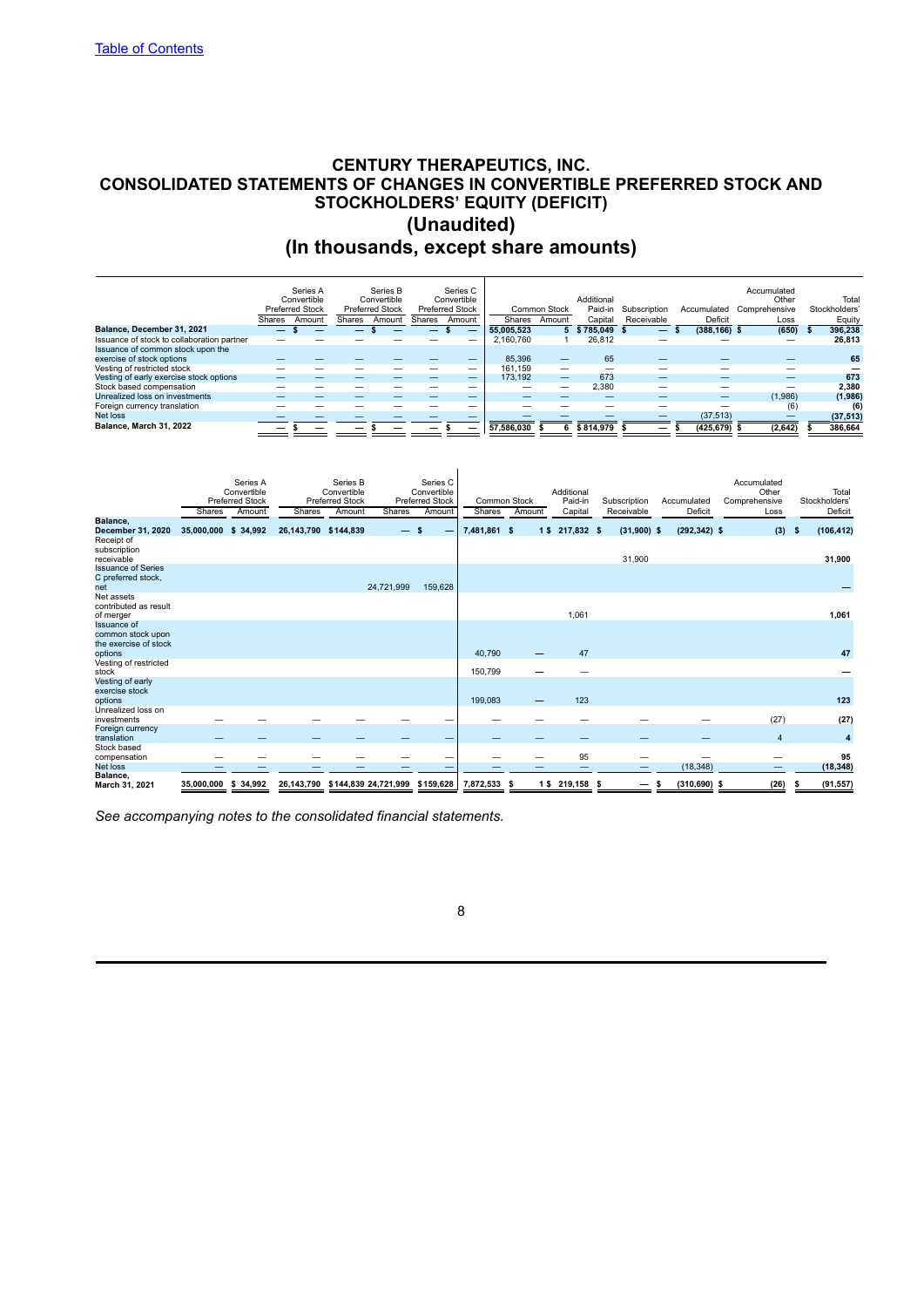# **CENTURY THERAPEUTICS, INC. CONSOLIDATED STATEMENTS OF CASH FLOWS (Unaudited)**

<span id="page-8-0"></span>

| March 31, 2022<br>March 31, 2021<br>(unaudited)<br>(unaudited)<br>Cash flows from operating activities<br>Net loss<br>\$<br>$(37,513)$ \$<br>(18, 348)<br>Adjustments to reconcile net loss to net cash used in operating activities:<br>Depreciation<br>1.160<br>718<br>Amortization of deferred financing cost<br>75<br>76<br>Non-cash operating lease expense<br>188<br>230<br>Stock based compensation<br>2.380<br>95<br>Change in operating assets and liabilities:<br>Escrow deposit<br>125<br>Prepaid expenses and other assets<br>1,033<br>173<br>Operating lease liability<br>(152)<br>127<br>Deferred revenue<br>122.129<br>Accounts payable<br>(1,503)<br>(4,938)<br>Accrued expenses and other liabilities<br>(1, 170)<br>(311)<br>(22, 179)<br>Net cash provided by (used in) operating activities<br>86,753<br>Cash flows from investing activities<br>Acquisition of property and equipment<br>(1,884)<br>(4,067)<br>Acquisition of fixed maturity securities, available for sale<br>(103,060)<br>(124, 850)<br>Sale of fixed maturity securities, available for sale<br>63,090<br>7,700<br>Net cash used in investing activities<br>(119, 034)<br>(44.037)<br>Cash flows from financing activities<br>Payments of deferred financing cost<br>(554)<br>Proceeds from issuance of common stock<br>47<br>65<br>Proceeds from early exercises of common stock options<br>138<br>Proceeds from subscription receivable<br>31,900<br>Proceeds from issuance of Series C preferred stock, net of issuance costs<br>159,628<br>Cash contributed as a result of merger<br>2,326<br>Proceeds from sale of common stock to collaboration partner<br>26,813<br>Net cash provided by financing activities<br>26,878<br>193,485<br>52,272<br>69,594<br>Net increase in cash, cash equivalents, and restricted cash<br>Cash, cash equivalents and restricted cash, beginning of period<br>58,162<br>27,728<br>127,756<br>80,000<br>Cash, cash equivalents and restricted cash, end of period<br>Supplemental disclosure of cash and non-cash operating activities:<br>238<br>239<br>Cash paid for interest<br>\$<br>Supplemental disclosure of non-cash investing and financing activities:<br>\$<br>\$<br>4,107<br>Conversion of convertible preferred stock upon initial public offering<br>3.796<br>1.565<br>Purchase of property and equipment, accrued and unpaid |  | <b>Three Months Ended</b> | <b>Three Months Ended</b> |  |  |
|-------------------------------------------------------------------------------------------------------------------------------------------------------------------------------------------------------------------------------------------------------------------------------------------------------------------------------------------------------------------------------------------------------------------------------------------------------------------------------------------------------------------------------------------------------------------------------------------------------------------------------------------------------------------------------------------------------------------------------------------------------------------------------------------------------------------------------------------------------------------------------------------------------------------------------------------------------------------------------------------------------------------------------------------------------------------------------------------------------------------------------------------------------------------------------------------------------------------------------------------------------------------------------------------------------------------------------------------------------------------------------------------------------------------------------------------------------------------------------------------------------------------------------------------------------------------------------------------------------------------------------------------------------------------------------------------------------------------------------------------------------------------------------------------------------------------------------------------------------------------------------------------------------------------------------------------------------------------------------------------------------------------------------------------------------------------------------------------------------------------------------------------------------------------------------------------------------------------------------------------------------------------------------------------------------------------------------------------------------------------------|--|---------------------------|---------------------------|--|--|
|                                                                                                                                                                                                                                                                                                                                                                                                                                                                                                                                                                                                                                                                                                                                                                                                                                                                                                                                                                                                                                                                                                                                                                                                                                                                                                                                                                                                                                                                                                                                                                                                                                                                                                                                                                                                                                                                                                                                                                                                                                                                                                                                                                                                                                                                                                                                                                         |  |                           |                           |  |  |
|                                                                                                                                                                                                                                                                                                                                                                                                                                                                                                                                                                                                                                                                                                                                                                                                                                                                                                                                                                                                                                                                                                                                                                                                                                                                                                                                                                                                                                                                                                                                                                                                                                                                                                                                                                                                                                                                                                                                                                                                                                                                                                                                                                                                                                                                                                                                                                         |  |                           |                           |  |  |
|                                                                                                                                                                                                                                                                                                                                                                                                                                                                                                                                                                                                                                                                                                                                                                                                                                                                                                                                                                                                                                                                                                                                                                                                                                                                                                                                                                                                                                                                                                                                                                                                                                                                                                                                                                                                                                                                                                                                                                                                                                                                                                                                                                                                                                                                                                                                                                         |  |                           |                           |  |  |
|                                                                                                                                                                                                                                                                                                                                                                                                                                                                                                                                                                                                                                                                                                                                                                                                                                                                                                                                                                                                                                                                                                                                                                                                                                                                                                                                                                                                                                                                                                                                                                                                                                                                                                                                                                                                                                                                                                                                                                                                                                                                                                                                                                                                                                                                                                                                                                         |  |                           |                           |  |  |
|                                                                                                                                                                                                                                                                                                                                                                                                                                                                                                                                                                                                                                                                                                                                                                                                                                                                                                                                                                                                                                                                                                                                                                                                                                                                                                                                                                                                                                                                                                                                                                                                                                                                                                                                                                                                                                                                                                                                                                                                                                                                                                                                                                                                                                                                                                                                                                         |  |                           |                           |  |  |
|                                                                                                                                                                                                                                                                                                                                                                                                                                                                                                                                                                                                                                                                                                                                                                                                                                                                                                                                                                                                                                                                                                                                                                                                                                                                                                                                                                                                                                                                                                                                                                                                                                                                                                                                                                                                                                                                                                                                                                                                                                                                                                                                                                                                                                                                                                                                                                         |  |                           |                           |  |  |
|                                                                                                                                                                                                                                                                                                                                                                                                                                                                                                                                                                                                                                                                                                                                                                                                                                                                                                                                                                                                                                                                                                                                                                                                                                                                                                                                                                                                                                                                                                                                                                                                                                                                                                                                                                                                                                                                                                                                                                                                                                                                                                                                                                                                                                                                                                                                                                         |  |                           |                           |  |  |
|                                                                                                                                                                                                                                                                                                                                                                                                                                                                                                                                                                                                                                                                                                                                                                                                                                                                                                                                                                                                                                                                                                                                                                                                                                                                                                                                                                                                                                                                                                                                                                                                                                                                                                                                                                                                                                                                                                                                                                                                                                                                                                                                                                                                                                                                                                                                                                         |  |                           |                           |  |  |
|                                                                                                                                                                                                                                                                                                                                                                                                                                                                                                                                                                                                                                                                                                                                                                                                                                                                                                                                                                                                                                                                                                                                                                                                                                                                                                                                                                                                                                                                                                                                                                                                                                                                                                                                                                                                                                                                                                                                                                                                                                                                                                                                                                                                                                                                                                                                                                         |  |                           |                           |  |  |
|                                                                                                                                                                                                                                                                                                                                                                                                                                                                                                                                                                                                                                                                                                                                                                                                                                                                                                                                                                                                                                                                                                                                                                                                                                                                                                                                                                                                                                                                                                                                                                                                                                                                                                                                                                                                                                                                                                                                                                                                                                                                                                                                                                                                                                                                                                                                                                         |  |                           |                           |  |  |
|                                                                                                                                                                                                                                                                                                                                                                                                                                                                                                                                                                                                                                                                                                                                                                                                                                                                                                                                                                                                                                                                                                                                                                                                                                                                                                                                                                                                                                                                                                                                                                                                                                                                                                                                                                                                                                                                                                                                                                                                                                                                                                                                                                                                                                                                                                                                                                         |  |                           |                           |  |  |
|                                                                                                                                                                                                                                                                                                                                                                                                                                                                                                                                                                                                                                                                                                                                                                                                                                                                                                                                                                                                                                                                                                                                                                                                                                                                                                                                                                                                                                                                                                                                                                                                                                                                                                                                                                                                                                                                                                                                                                                                                                                                                                                                                                                                                                                                                                                                                                         |  |                           |                           |  |  |
|                                                                                                                                                                                                                                                                                                                                                                                                                                                                                                                                                                                                                                                                                                                                                                                                                                                                                                                                                                                                                                                                                                                                                                                                                                                                                                                                                                                                                                                                                                                                                                                                                                                                                                                                                                                                                                                                                                                                                                                                                                                                                                                                                                                                                                                                                                                                                                         |  |                           |                           |  |  |
|                                                                                                                                                                                                                                                                                                                                                                                                                                                                                                                                                                                                                                                                                                                                                                                                                                                                                                                                                                                                                                                                                                                                                                                                                                                                                                                                                                                                                                                                                                                                                                                                                                                                                                                                                                                                                                                                                                                                                                                                                                                                                                                                                                                                                                                                                                                                                                         |  |                           |                           |  |  |
|                                                                                                                                                                                                                                                                                                                                                                                                                                                                                                                                                                                                                                                                                                                                                                                                                                                                                                                                                                                                                                                                                                                                                                                                                                                                                                                                                                                                                                                                                                                                                                                                                                                                                                                                                                                                                                                                                                                                                                                                                                                                                                                                                                                                                                                                                                                                                                         |  |                           |                           |  |  |
|                                                                                                                                                                                                                                                                                                                                                                                                                                                                                                                                                                                                                                                                                                                                                                                                                                                                                                                                                                                                                                                                                                                                                                                                                                                                                                                                                                                                                                                                                                                                                                                                                                                                                                                                                                                                                                                                                                                                                                                                                                                                                                                                                                                                                                                                                                                                                                         |  |                           |                           |  |  |
|                                                                                                                                                                                                                                                                                                                                                                                                                                                                                                                                                                                                                                                                                                                                                                                                                                                                                                                                                                                                                                                                                                                                                                                                                                                                                                                                                                                                                                                                                                                                                                                                                                                                                                                                                                                                                                                                                                                                                                                                                                                                                                                                                                                                                                                                                                                                                                         |  |                           |                           |  |  |
|                                                                                                                                                                                                                                                                                                                                                                                                                                                                                                                                                                                                                                                                                                                                                                                                                                                                                                                                                                                                                                                                                                                                                                                                                                                                                                                                                                                                                                                                                                                                                                                                                                                                                                                                                                                                                                                                                                                                                                                                                                                                                                                                                                                                                                                                                                                                                                         |  |                           |                           |  |  |
|                                                                                                                                                                                                                                                                                                                                                                                                                                                                                                                                                                                                                                                                                                                                                                                                                                                                                                                                                                                                                                                                                                                                                                                                                                                                                                                                                                                                                                                                                                                                                                                                                                                                                                                                                                                                                                                                                                                                                                                                                                                                                                                                                                                                                                                                                                                                                                         |  |                           |                           |  |  |
|                                                                                                                                                                                                                                                                                                                                                                                                                                                                                                                                                                                                                                                                                                                                                                                                                                                                                                                                                                                                                                                                                                                                                                                                                                                                                                                                                                                                                                                                                                                                                                                                                                                                                                                                                                                                                                                                                                                                                                                                                                                                                                                                                                                                                                                                                                                                                                         |  |                           |                           |  |  |
|                                                                                                                                                                                                                                                                                                                                                                                                                                                                                                                                                                                                                                                                                                                                                                                                                                                                                                                                                                                                                                                                                                                                                                                                                                                                                                                                                                                                                                                                                                                                                                                                                                                                                                                                                                                                                                                                                                                                                                                                                                                                                                                                                                                                                                                                                                                                                                         |  |                           |                           |  |  |
|                                                                                                                                                                                                                                                                                                                                                                                                                                                                                                                                                                                                                                                                                                                                                                                                                                                                                                                                                                                                                                                                                                                                                                                                                                                                                                                                                                                                                                                                                                                                                                                                                                                                                                                                                                                                                                                                                                                                                                                                                                                                                                                                                                                                                                                                                                                                                                         |  |                           |                           |  |  |
|                                                                                                                                                                                                                                                                                                                                                                                                                                                                                                                                                                                                                                                                                                                                                                                                                                                                                                                                                                                                                                                                                                                                                                                                                                                                                                                                                                                                                                                                                                                                                                                                                                                                                                                                                                                                                                                                                                                                                                                                                                                                                                                                                                                                                                                                                                                                                                         |  |                           |                           |  |  |
|                                                                                                                                                                                                                                                                                                                                                                                                                                                                                                                                                                                                                                                                                                                                                                                                                                                                                                                                                                                                                                                                                                                                                                                                                                                                                                                                                                                                                                                                                                                                                                                                                                                                                                                                                                                                                                                                                                                                                                                                                                                                                                                                                                                                                                                                                                                                                                         |  |                           |                           |  |  |
|                                                                                                                                                                                                                                                                                                                                                                                                                                                                                                                                                                                                                                                                                                                                                                                                                                                                                                                                                                                                                                                                                                                                                                                                                                                                                                                                                                                                                                                                                                                                                                                                                                                                                                                                                                                                                                                                                                                                                                                                                                                                                                                                                                                                                                                                                                                                                                         |  |                           |                           |  |  |
|                                                                                                                                                                                                                                                                                                                                                                                                                                                                                                                                                                                                                                                                                                                                                                                                                                                                                                                                                                                                                                                                                                                                                                                                                                                                                                                                                                                                                                                                                                                                                                                                                                                                                                                                                                                                                                                                                                                                                                                                                                                                                                                                                                                                                                                                                                                                                                         |  |                           |                           |  |  |
|                                                                                                                                                                                                                                                                                                                                                                                                                                                                                                                                                                                                                                                                                                                                                                                                                                                                                                                                                                                                                                                                                                                                                                                                                                                                                                                                                                                                                                                                                                                                                                                                                                                                                                                                                                                                                                                                                                                                                                                                                                                                                                                                                                                                                                                                                                                                                                         |  |                           |                           |  |  |
|                                                                                                                                                                                                                                                                                                                                                                                                                                                                                                                                                                                                                                                                                                                                                                                                                                                                                                                                                                                                                                                                                                                                                                                                                                                                                                                                                                                                                                                                                                                                                                                                                                                                                                                                                                                                                                                                                                                                                                                                                                                                                                                                                                                                                                                                                                                                                                         |  |                           |                           |  |  |
|                                                                                                                                                                                                                                                                                                                                                                                                                                                                                                                                                                                                                                                                                                                                                                                                                                                                                                                                                                                                                                                                                                                                                                                                                                                                                                                                                                                                                                                                                                                                                                                                                                                                                                                                                                                                                                                                                                                                                                                                                                                                                                                                                                                                                                                                                                                                                                         |  |                           |                           |  |  |
|                                                                                                                                                                                                                                                                                                                                                                                                                                                                                                                                                                                                                                                                                                                                                                                                                                                                                                                                                                                                                                                                                                                                                                                                                                                                                                                                                                                                                                                                                                                                                                                                                                                                                                                                                                                                                                                                                                                                                                                                                                                                                                                                                                                                                                                                                                                                                                         |  |                           |                           |  |  |
|                                                                                                                                                                                                                                                                                                                                                                                                                                                                                                                                                                                                                                                                                                                                                                                                                                                                                                                                                                                                                                                                                                                                                                                                                                                                                                                                                                                                                                                                                                                                                                                                                                                                                                                                                                                                                                                                                                                                                                                                                                                                                                                                                                                                                                                                                                                                                                         |  |                           |                           |  |  |
|                                                                                                                                                                                                                                                                                                                                                                                                                                                                                                                                                                                                                                                                                                                                                                                                                                                                                                                                                                                                                                                                                                                                                                                                                                                                                                                                                                                                                                                                                                                                                                                                                                                                                                                                                                                                                                                                                                                                                                                                                                                                                                                                                                                                                                                                                                                                                                         |  |                           |                           |  |  |
|                                                                                                                                                                                                                                                                                                                                                                                                                                                                                                                                                                                                                                                                                                                                                                                                                                                                                                                                                                                                                                                                                                                                                                                                                                                                                                                                                                                                                                                                                                                                                                                                                                                                                                                                                                                                                                                                                                                                                                                                                                                                                                                                                                                                                                                                                                                                                                         |  |                           |                           |  |  |
|                                                                                                                                                                                                                                                                                                                                                                                                                                                                                                                                                                                                                                                                                                                                                                                                                                                                                                                                                                                                                                                                                                                                                                                                                                                                                                                                                                                                                                                                                                                                                                                                                                                                                                                                                                                                                                                                                                                                                                                                                                                                                                                                                                                                                                                                                                                                                                         |  |                           |                           |  |  |
|                                                                                                                                                                                                                                                                                                                                                                                                                                                                                                                                                                                                                                                                                                                                                                                                                                                                                                                                                                                                                                                                                                                                                                                                                                                                                                                                                                                                                                                                                                                                                                                                                                                                                                                                                                                                                                                                                                                                                                                                                                                                                                                                                                                                                                                                                                                                                                         |  |                           |                           |  |  |
|                                                                                                                                                                                                                                                                                                                                                                                                                                                                                                                                                                                                                                                                                                                                                                                                                                                                                                                                                                                                                                                                                                                                                                                                                                                                                                                                                                                                                                                                                                                                                                                                                                                                                                                                                                                                                                                                                                                                                                                                                                                                                                                                                                                                                                                                                                                                                                         |  |                           |                           |  |  |
|                                                                                                                                                                                                                                                                                                                                                                                                                                                                                                                                                                                                                                                                                                                                                                                                                                                                                                                                                                                                                                                                                                                                                                                                                                                                                                                                                                                                                                                                                                                                                                                                                                                                                                                                                                                                                                                                                                                                                                                                                                                                                                                                                                                                                                                                                                                                                                         |  |                           |                           |  |  |
|                                                                                                                                                                                                                                                                                                                                                                                                                                                                                                                                                                                                                                                                                                                                                                                                                                                                                                                                                                                                                                                                                                                                                                                                                                                                                                                                                                                                                                                                                                                                                                                                                                                                                                                                                                                                                                                                                                                                                                                                                                                                                                                                                                                                                                                                                                                                                                         |  |                           |                           |  |  |
|                                                                                                                                                                                                                                                                                                                                                                                                                                                                                                                                                                                                                                                                                                                                                                                                                                                                                                                                                                                                                                                                                                                                                                                                                                                                                                                                                                                                                                                                                                                                                                                                                                                                                                                                                                                                                                                                                                                                                                                                                                                                                                                                                                                                                                                                                                                                                                         |  |                           |                           |  |  |
|                                                                                                                                                                                                                                                                                                                                                                                                                                                                                                                                                                                                                                                                                                                                                                                                                                                                                                                                                                                                                                                                                                                                                                                                                                                                                                                                                                                                                                                                                                                                                                                                                                                                                                                                                                                                                                                                                                                                                                                                                                                                                                                                                                                                                                                                                                                                                                         |  |                           |                           |  |  |
|                                                                                                                                                                                                                                                                                                                                                                                                                                                                                                                                                                                                                                                                                                                                                                                                                                                                                                                                                                                                                                                                                                                                                                                                                                                                                                                                                                                                                                                                                                                                                                                                                                                                                                                                                                                                                                                                                                                                                                                                                                                                                                                                                                                                                                                                                                                                                                         |  |                           |                           |  |  |
|                                                                                                                                                                                                                                                                                                                                                                                                                                                                                                                                                                                                                                                                                                                                                                                                                                                                                                                                                                                                                                                                                                                                                                                                                                                                                                                                                                                                                                                                                                                                                                                                                                                                                                                                                                                                                                                                                                                                                                                                                                                                                                                                                                                                                                                                                                                                                                         |  |                           |                           |  |  |
|                                                                                                                                                                                                                                                                                                                                                                                                                                                                                                                                                                                                                                                                                                                                                                                                                                                                                                                                                                                                                                                                                                                                                                                                                                                                                                                                                                                                                                                                                                                                                                                                                                                                                                                                                                                                                                                                                                                                                                                                                                                                                                                                                                                                                                                                                                                                                                         |  |                           |                           |  |  |
|                                                                                                                                                                                                                                                                                                                                                                                                                                                                                                                                                                                                                                                                                                                                                                                                                                                                                                                                                                                                                                                                                                                                                                                                                                                                                                                                                                                                                                                                                                                                                                                                                                                                                                                                                                                                                                                                                                                                                                                                                                                                                                                                                                                                                                                                                                                                                                         |  |                           |                           |  |  |
|                                                                                                                                                                                                                                                                                                                                                                                                                                                                                                                                                                                                                                                                                                                                                                                                                                                                                                                                                                                                                                                                                                                                                                                                                                                                                                                                                                                                                                                                                                                                                                                                                                                                                                                                                                                                                                                                                                                                                                                                                                                                                                                                                                                                                                                                                                                                                                         |  |                           |                           |  |  |
|                                                                                                                                                                                                                                                                                                                                                                                                                                                                                                                                                                                                                                                                                                                                                                                                                                                                                                                                                                                                                                                                                                                                                                                                                                                                                                                                                                                                                                                                                                                                                                                                                                                                                                                                                                                                                                                                                                                                                                                                                                                                                                                                                                                                                                                                                                                                                                         |  |                           |                           |  |  |

*See accompanying notes to the consolidated financial statements.*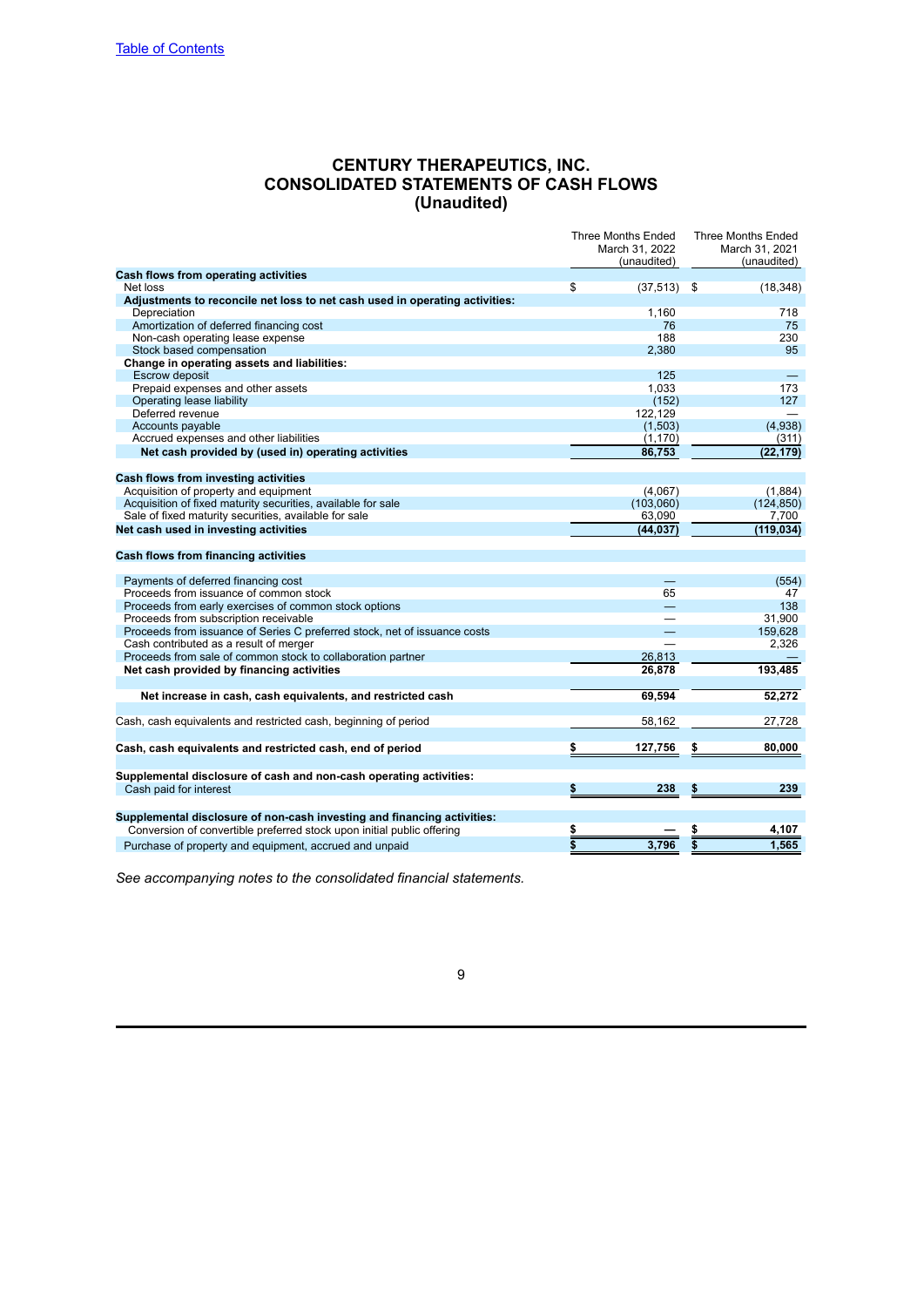# **CENTURY THERAPEUTICS, INC. NOTES TO FINANCIAL STATEMENTS (Unaudited) (in thousands, except share and per share amounts)**

# <span id="page-9-0"></span>Note 1—Organization and description of the business

The Company (as defined below) is an innovative biotechnology company developing transformative allogeneic cell therapies to create products for the treatment of both solid tumor and hematological malignancies with significant unmet medical need. Century Therapeutics, Inc. ("Prior Century"), was incorporated in the state of Delaware on March 5, 2018. Since inception, Prior Century has devoted substantially all of its time and efforts to performing research and development activities and raising capital.

On June 5, 2019, Century Therapeutics, LLC (the "Company") was formed by Prior Century and entered into an LLC Agreement ("Agreement"). On June 21, 2019, Prior Century, through the execution of a commitment agreement and other transaction documents (altogether the "Commitment Agreement") with Bayer Health, LLC ("Bayer"), financed the creation of the Company and amended the Agreement to account for the provisions in the Commitment Agreement that outlined the rights, obligations, and capital contributions of both Bayer and Prior Century in accordance with the newly executed and amended Agreement and related Commitment Agreement (the "Transaction"). The Transaction resulted in Prior Century contributing substantially all of its assets, liabilities, and operations in exchange for a retained 72% equity interest in the Company. Subsequent to June 21, 2019, Prior Century had no significant operations and accounted for its interest in the Company under the equity method of accounting.

In June 2020, the Company formed Century Therapeutics Canada ULC ("Century Canada"), a wholly owned subsidiary, to acquire the assets of Empirica Therapeutics, Inc. ("Empirica").

On February 25, 2021, the Company converted from a Delaware limited liability company to a Delaware corporation, and changed its name to "CenturyTx, Inc." Upon completion of this conversion, Prior Century merged with and into CenturyTx, Inc., with CenturyTx, Inc. as the surviving entity and CenturyTx, Inc. changed its name to "Century Therapeutics, Inc." In connection with this merger, the holders of equity interests in Prior Century received equivalent equity interests in Century Therapeutics, Inc.

On June 22, 2021, the Company completed its initial public offering ("IPO") of 10,550,000 shares of Common Stock. On June 22, 2021, the Company sold an additional 1,582,500 shares of Common Stock from the exercise of the overallotment option granted to the underwriters in the IPO. The public offering price of the shares sold in the IPO was \$20.00 per share. The Company raised a total of \$242,650 in gross proceeds from the offering, or \$221,402 in net proceeds after deducting underwriting discounts and commissions of \$16,985 and other offering costs of approximately \$4,263. Upon the closing of the offering, all shares of the Company's redeemable convertible preferred stock automatically converted into 34,126,528 shares of common stock.

# *Principles of Consolidation*

The consolidated financial statements include the consolidated financial position and consolidated results of operations of the Company and Century Canada. All intercompany balances and transactions have been eliminated in consolidation.

# *Liquidity*

The accompanying consolidated financial statements have been prepared assuming the Company will continue as a going concern. The Company has limited operating history and its prospects are subject to risks, expenses, and uncertainties frequently encountered by companies in the biotechnology and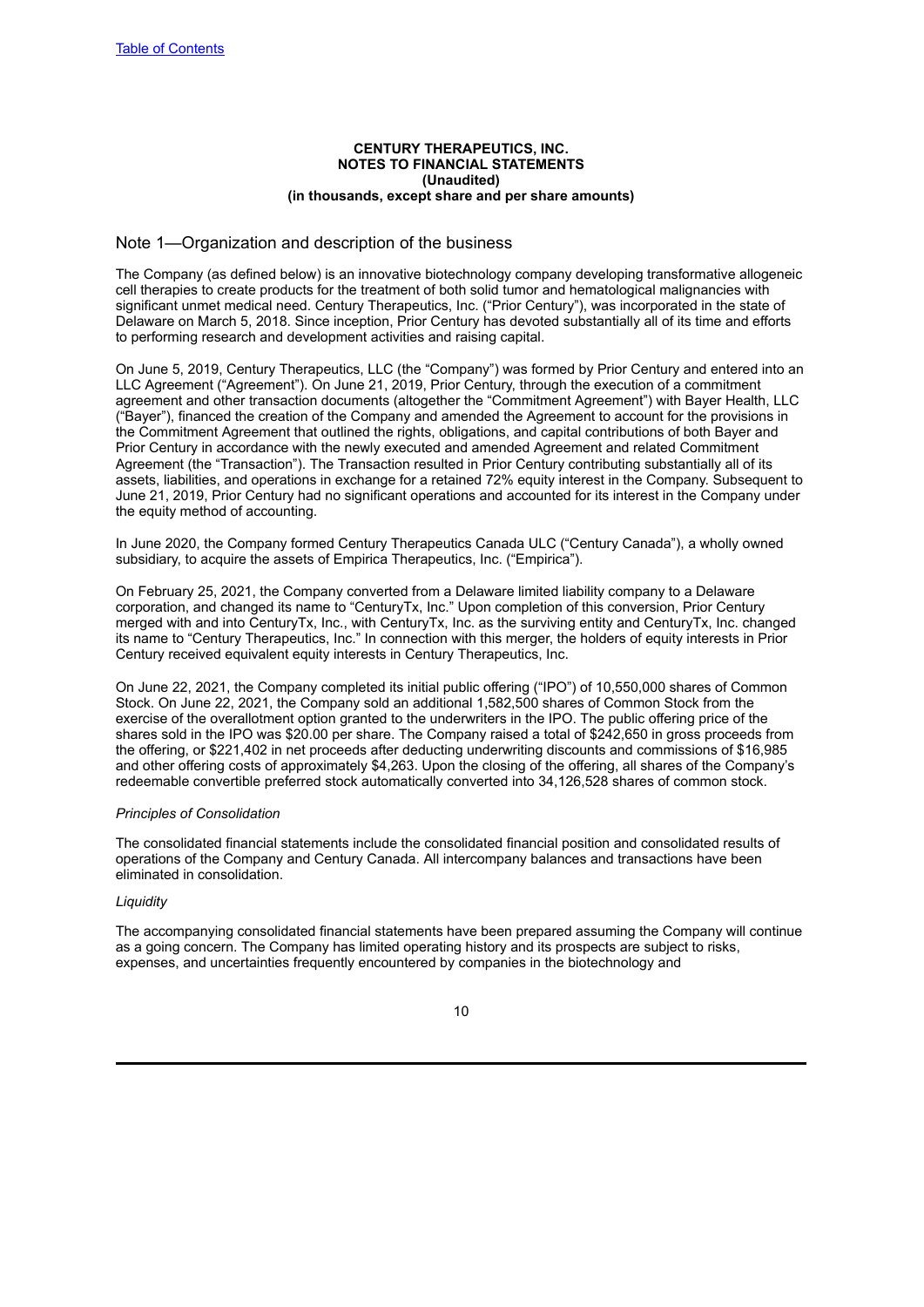pharmaceutical industries. These risks include, but are not limited to, the uncertainty of availability of additional financing and the uncertainty of achieving future profitability.

Since inception, the Company has incurred net losses. During the three months ended March 31, 2022, the Company incurred a net loss of \$37,513 and for the three months ended March 31, 2022, received \$86,753 of cash from operations. Cash and cash equivalents and short and long-term investments were \$466,380 at March 31, 2022. Management expects to incur additional losses in the future to fund its operations and conduct product research and development and recognizes the need to raise additional capital to fully implement its business plan. The Company believes it has adequate cash and financial resources to operate for at-least the next 12 months from the date of issuance of these consolidated financial statements.

# Note 2—Summary of significant accounting policies and basis of presentation

# *Basis of presentation*

The accompanying unaudited consolidated financial statements have been prepared in accordance with accounting principles generally accepted in the United States ("GAAP") for interim financial information and with the interim period reporting requirements of Form 10-Q and Article 10 of Regulation S-X. The consolidated balance sheet as of March 31, 2022, the consolidated statements of operations and comprehensive loss, and consolidated statements of convertible preferred stock and stockholders' equity (deficit) for the three months ended March 31, 2022 and 2021, and the consolidated statements of cash flows for the three months ended March 31, 2022 and 2021 are unaudited, but, in the opinion of management, include all adjustments, consisting only of normal recurring adjustments, which the Company considers necessary for a fair presentation of the financial position, operating results and cash flows for the periods presented. The results for any interim period are not necessarily indicative of results for the year ending December 31, 2022 or for any other subsequent interim period. The consolidated balance sheet at December 31, 2021 has been derived from the Company's audited consolidated financial statements.

#### *Merger and capital restructuring*

Upon the conversion of Century Therapeutics, LLC to a corporation and the merger of the newly converted corporation with Prior Century, the existing capital structure of Century Therapeutics, LLC was restructured with no consideration transferred. In accordance with ASC 505-10-S99-4, such a restructuring requires retroactive effect within the balance sheets presented. As such, the Company retroactively adjusted its consolidated balance sheets to cancel the existing LLC units and give effect to their conversion into capital stock of the Company as if those effects happened as of January 1, 2020. See Note 10 for further information on the Company's capital restructuring.

#### *Reverse Stock Split*

In June 2021, the Company's Board of Directors approved an amendment to the Company's amended and restated certificate of incorporation to effect a 2.5161-for-1 reverse stock split of the Company's common stock, which was effected on June 11, 2021. Stockholders entitled to fractional shares as a result of the reverse stock split will receive a cash payment in lieu of receiving fractional shares. The par value of the common stock was not adjusted as a result of the reverse stock split. Shares of common stock underlying outstanding stock options and other equity instruments were proportionately reduced and the respective exercise prices, if applicable, were proportionately increased in accordance with the terms of the appropriate securities agreements. Shares of common stock reserved for issuance upon the conversion of the convertible preferred stock were proportionately reduced and the respective conversion prices were proportionately increased. All common share and per share data have been retrospectively revised to reflect the reverse stock split.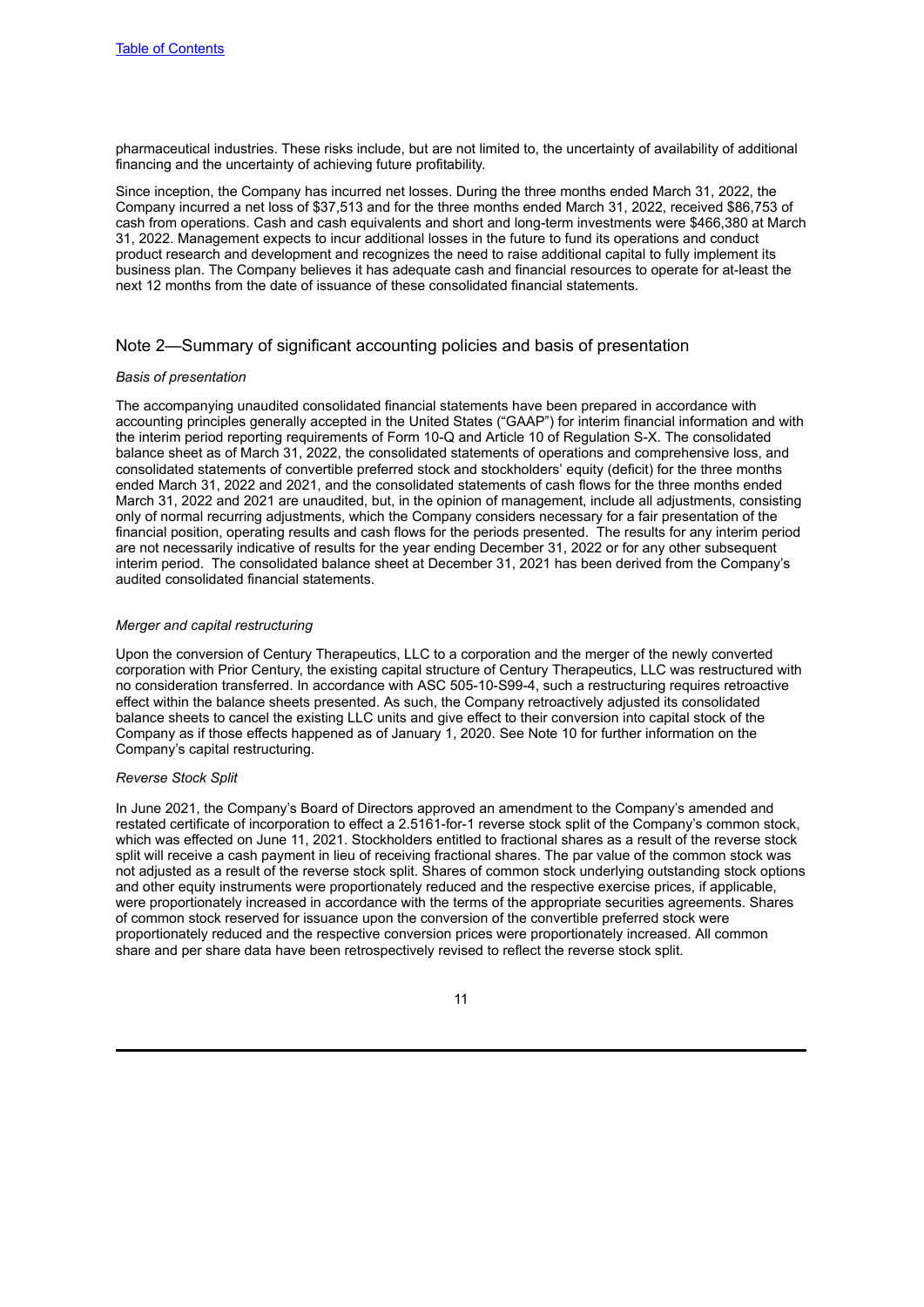#### *Segment information*

Operating segments are identified as components of an enterprise for which separate discrete financial information is available for evaluation by the chief operating decision-maker in making decisions on how to allocate resources and assess performance. The Company views its operations and manages the business as one operating segment.

#### *Use of estimates*

The preparation of consolidated financial statements in conformity with US GAAP requires management to make estimates and assumptions that affect the reported amounts of assets and liabilities and disclosure of contingent assets and liabilities at the date of the consolidated financial statements and reported amounts of expenses during the reporting period. Estimates and assumptions are primarily made in relation to the valuations supporting stock compensation, the estimation of the incremental borrowing rate for operating leases and standalone selling prices of performance obligations in collaboration agreements. If actual results differ from the Company's estimates, or to the extent these estimates are adjusted in future periods, the Company's results of operations could either benefit from, or be adversely affected by, any such change in estimate.

#### *Concentration of credit risk and other risks and uncertainties*

Financial instruments, which potentially subject the Company to significant concentrations of credit risk, consist of cash, cash equivalents, U.S. Treasury bills and bonds, as well as corporate bonds. Cash and cash equivalents, as well as short and long-term investments include a checking account and asset management accounts held by a limited number of financial institutions. At times, such deposits may be in excess of insured limits. As of March 31, 2022 and December 31, 2021, the Company has not experienced any losses on its deposits of cash and cash equivalents.

The Company's future results of operations involve a number of risks and uncertainties. Factors that could affect the Company's future operating results and cause actual results to vary materially from expectations include, but are not limited to, rapid technological change, uncertainty of market acceptance of its products, competition from substitute products and larger companies, protection of proprietary technology, strategic relationships, and dependence on key individuals.

Products developed by the Company require clearances from the U.S. Food and Drug Administration or other international regulatory agencies prior to commercial sales. There can be no assurance the Company's future products will receive the necessary clearances. If the Company was denied clearance, clearance was delayed, or if the Company was unable to maintain clearance, it could have a material adverse impact on the Company.

In January 2020, the World Health Organization declared the outbreak of a novel coronavirus (COVID-19) as a "Public Health Emergency of International Concern," which continues to spread throughout the world and has adversely impacted global commercial activity and contributed to significant declines and volatility in financial markets. The COVID-19 outbreak and government responses are creating disruption in global supply chains and adversely impacting many industries. The outbreak could have a continued material adverse impact on economic and market conditions and trigger a period of global economic slowdown. Vaccines were introduced late in the fourth quarter of 2020 and became widely available by the end of the first quarter of 2021. While the vaccines have proven effective in reducing the severity and mortality of COVID-19 including the variants that have evolved to date, the overall vaccination rate in the United States may not have reached the level required for herd immunity. Certain variants of COVID-19, such as the delta and omicron variants, have proven to be more easily spread than earlier variants. The incomplete vaccination rate, and the emergence of new variants which could prove resistant to existing vaccines could again result in major disruptions to businesses and markets worldwide. The Company continues to monitor the impact of the COVID-19 outbreak closely. The extent to which the COVID-19 outbreak will impact its operations or financial results is uncertain.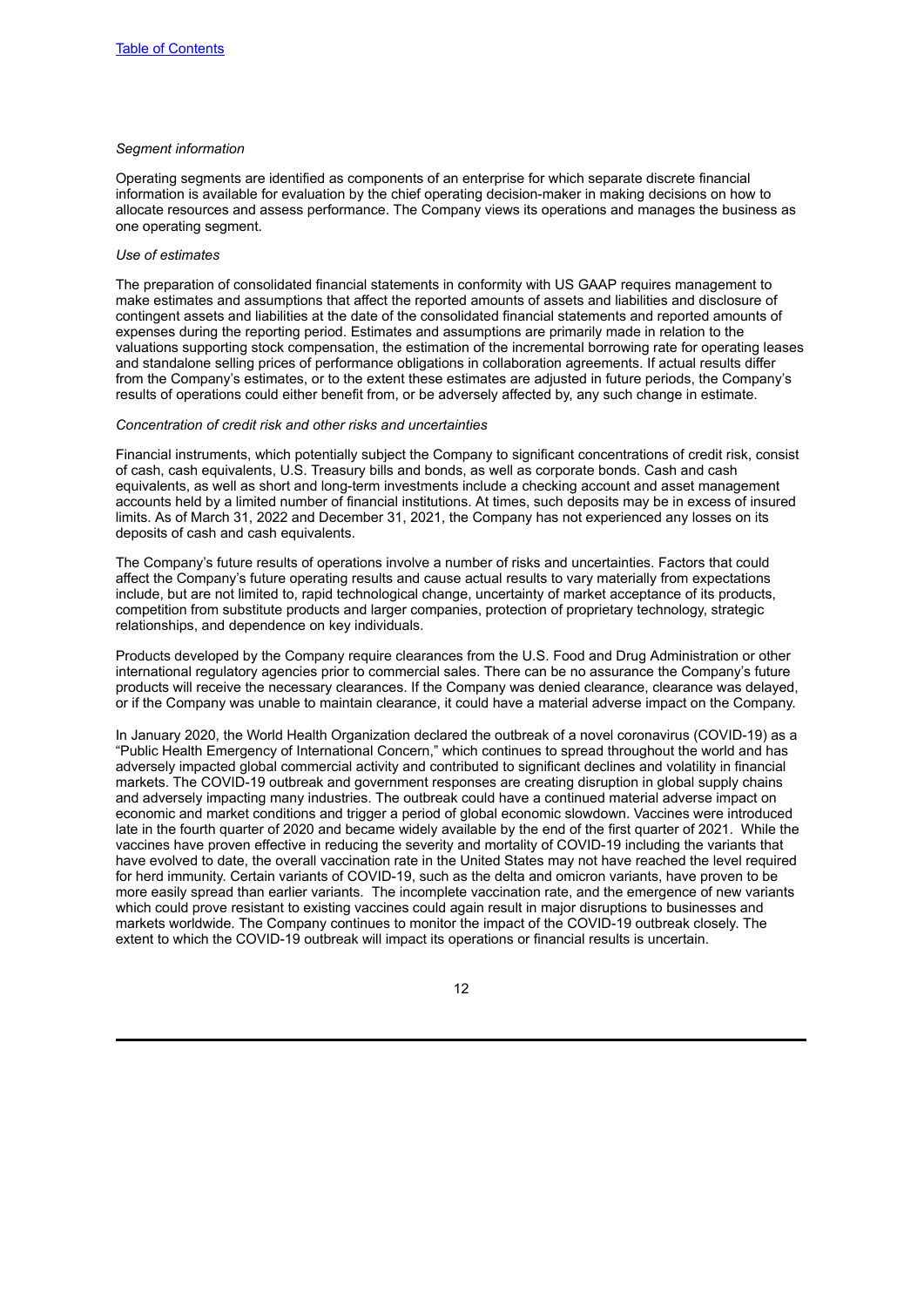#### *Fair value of financial instruments*

The Company discloses and recognizes the fair value of its assets and liabilities using a hierarchy that prioritizes the inputs to valuation techniques used to measure fair value. Fair value is defined as the price that would be received to sell an asset or paid to transfer a liability (an exit price) in an orderly transaction between market participants at the reporting date. The hierarchy gives the highest priority to valuations based upon unadjusted quoted prices in active markets for identical assets or liabilities (Level 1 measurements) and the lowest priority to valuations based upon unobservable inputs that are significant to the valuation (Level 3 measurements). The guidance establishes three levels of the fair value hierarchy as follows:

- Level 1 Inputs that reflect unadjusted quoted prices in active markets for identical assets or liabilities that the Company has the ability to access at the measurement date;
- Level 2 Inputs other than quoted prices that are observable for the asset or liability either directly or indirectly, including inputs in markets that are not considered to be active;
- Level 3 Inputs are unobservable in which there is little or no market data available, which require the reporting entity to develop its own assumptions that are unobservable.

Assets and liabilities measured at fair value are classified in their entirety based on the lowest level of input that is significant to the fair value measurement. The Company's assessment of the significance of a particular input to the fair value measurement in its entirety requires management to make judgments and consider factors specific to the asset or liability.

#### *Cash and cash equivalents*

Management considers all highly liquid investments with an insignificant interest rate risk and original maturities of three months or less to be cash equivalents.

# *Restricted cash*

As of March 31, 2022 and December 31, 2021, the Company had \$1,717 in cash on deposit to secure certain lease commitments. Restricted cash is recorded separately in the Company's consolidated balance sheets.

The following provides a reconciliation of the Company's cash, cash equivalents, and restricted cash as reported in the consolidated balance sheets to the amounts reported in the consolidated statements of cash flows:

|                                             | March 31, 2022 | December 31, 2021 |
|---------------------------------------------|----------------|-------------------|
| Cash and cash equivalents                   | 126.039        | 56.445            |
| Restricted cash                             |                | 1.717             |
| Cash, cash equivalents, and restricted cash | 127.756        | 58.162            |

# *Investments*

The Company invests in fixed maturity securities including U.S. Treasury bills and bonds as well as corporate bonds. The investments are classified as available-for-sale and reported at fair value. Unrealized gains or losses are determined by comparing the fair market value of the securities with their cost or amortized cost. Realized gains and losses on investments are recorded on the trade date and are included in the statement of operations. Unrealized gains and losses on investments are recorded in other comprehensive income (loss) on the consolidated statements of operations and comprehensive loss. The cost of securities sold is based on the specified identification method. Investment income is recognized as earned and discounts or premiums arising from the purchase of debt securities are recognized in investment income using the interest method over the remaining term of the security. Securities with an original maturity date greater than

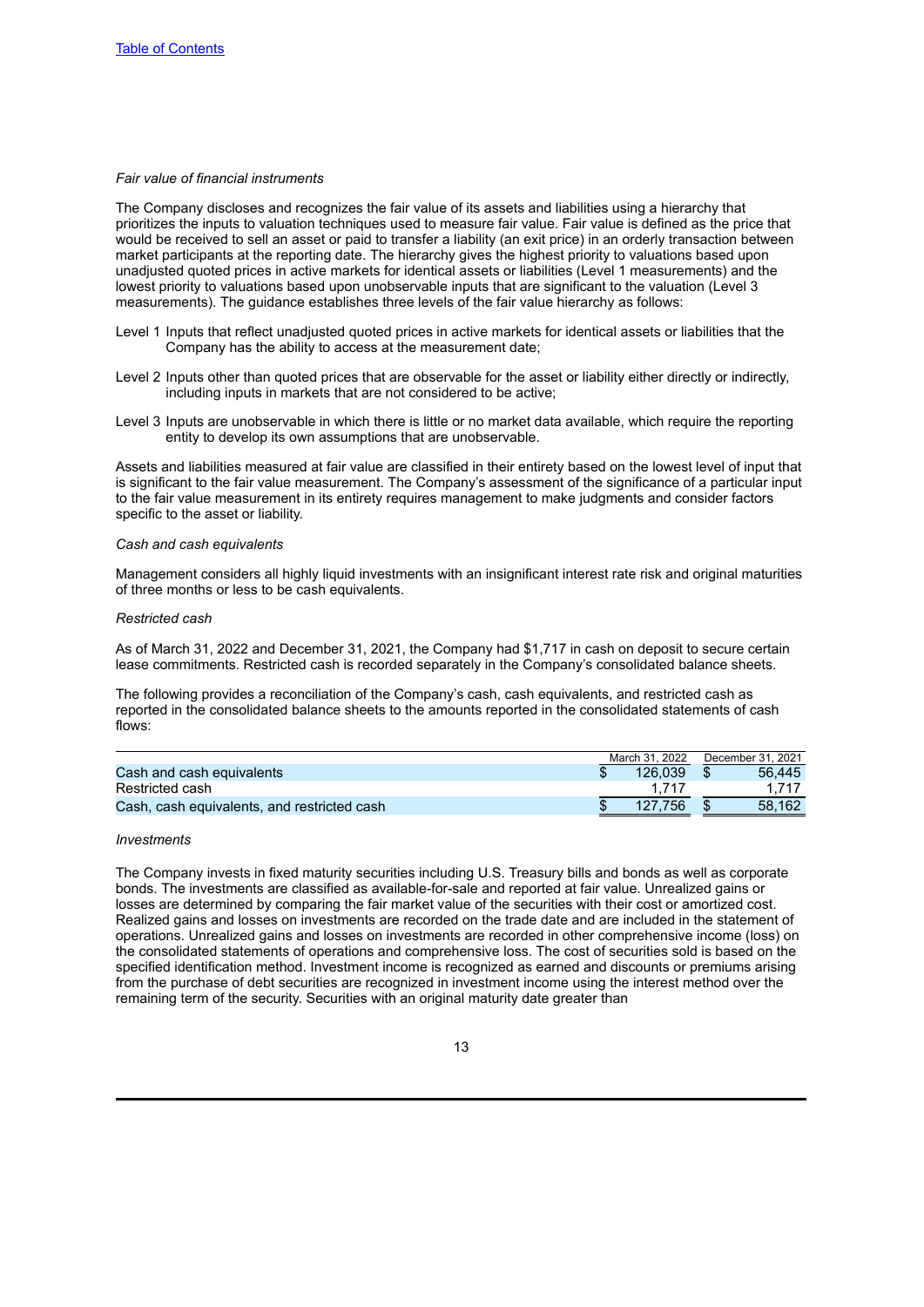three months that mature within one year of the balance sheet date are classified as short-term, while investments with a maturity date greater than one year are classified as long-term.

#### *Property and equipment, net*

Property and equipment are recorded at cost. Depreciation is computed using the straight-line method over the estimated useful lives of the assets, which is generally five years. Leasehold improvements are amortized over the shorter of the asset's useful life or the remaining term of the lease. Construction in progress includes direct cost related to the construction of leasehold improvements and is stated at original cost. Such costs are not depreciated until the asset is completed and placed into service. Once the asset is placed into service, these capitalized costs will be allocated to leasehold improvements and will be depreciated over the shorter of the asset's useful life or the remaining term of the lease.

Expenditures for major additions and improvements are capitalized, while minor replacements, maintenance, and repairs are charged to expense as incurred. When property is retired or otherwise disposed of, the costs and accumulated depreciation are removed from the respective accounts, with any resulting gain or loss recognized concurrently.

#### *Research and development expenses*

Research and development expenses include costs directly attributable to the conduct of research and development programs, including the cost of salaries, payroll taxes, employee benefits, stock compensation, materials, supplies, rent, depreciation on and maintenance of research equipment with alternative future use, and the cost of services provided by outside contractors. All costs associated with research and development are expensed as incurred.

#### *Stock-based compensation*

Employees, consultants and members of the board of directors of the Company have received stock options and restricted stock of the Company. The Company recognizes the cost of the stock-based compensation incurred as its employees and board members vest in the awards. The Company accounts for stock-based compensation arrangements in accordance with provisions of Accounting Standards Codification ("ASC") 718, Compensation—Stock Compensation. ASC 718 requires the recognition of compensation expense, using a fairvalue based method, for costs related to all share-based payments including stock options. ASC 718 requires companies to estimate the fair value of share-based payment awards on the date of grant using an optionpricing model. The Company uses the Black-Scholes option-pricing model ("Black Scholes") to determine the fair value of options granted. The Company's stock-based awards are subject to service-based vesting conditions and performance-based vesting conditions. Compensation expense related to awards to employees and directors with service-based vesting conditions is recognized on a straight-line basis based on the grant date fair value over the associated service period of the award, which is generally the vesting term. For performance-based awards, the Company reassesses at each reporting date whether achievement of the performance condition is probable and accrues compensation expense if and when achievement of the performance condition is probable.

Black-Scholes requires inputs based on certain subjective assumptions, including (i) the expected stock price volatility, (ii) the expected term of the award, (iii) the risk-free interest rate and (iv) expected dividends. Due to the lack of a public market for the Company's common stock prior to its IPO and lack of company-specific historical and implied volatility data, the Company based its computation of expected volatility on the historical volatility of a representative group of public companies with similar characteristics to the Company, including stage of product development and life science industry focus. The historical volatility is calculated based on a period of time commensurate with expected term assumption. The Company uses the simplified method to calculate the expected term for options granted to employees and board members whereby the expected term equals the arithmetic average of the vesting term and the original contractual term of the options due to its lack of sufficient historical data. The risk-free interest rate is based on U.S. Treasury securities with a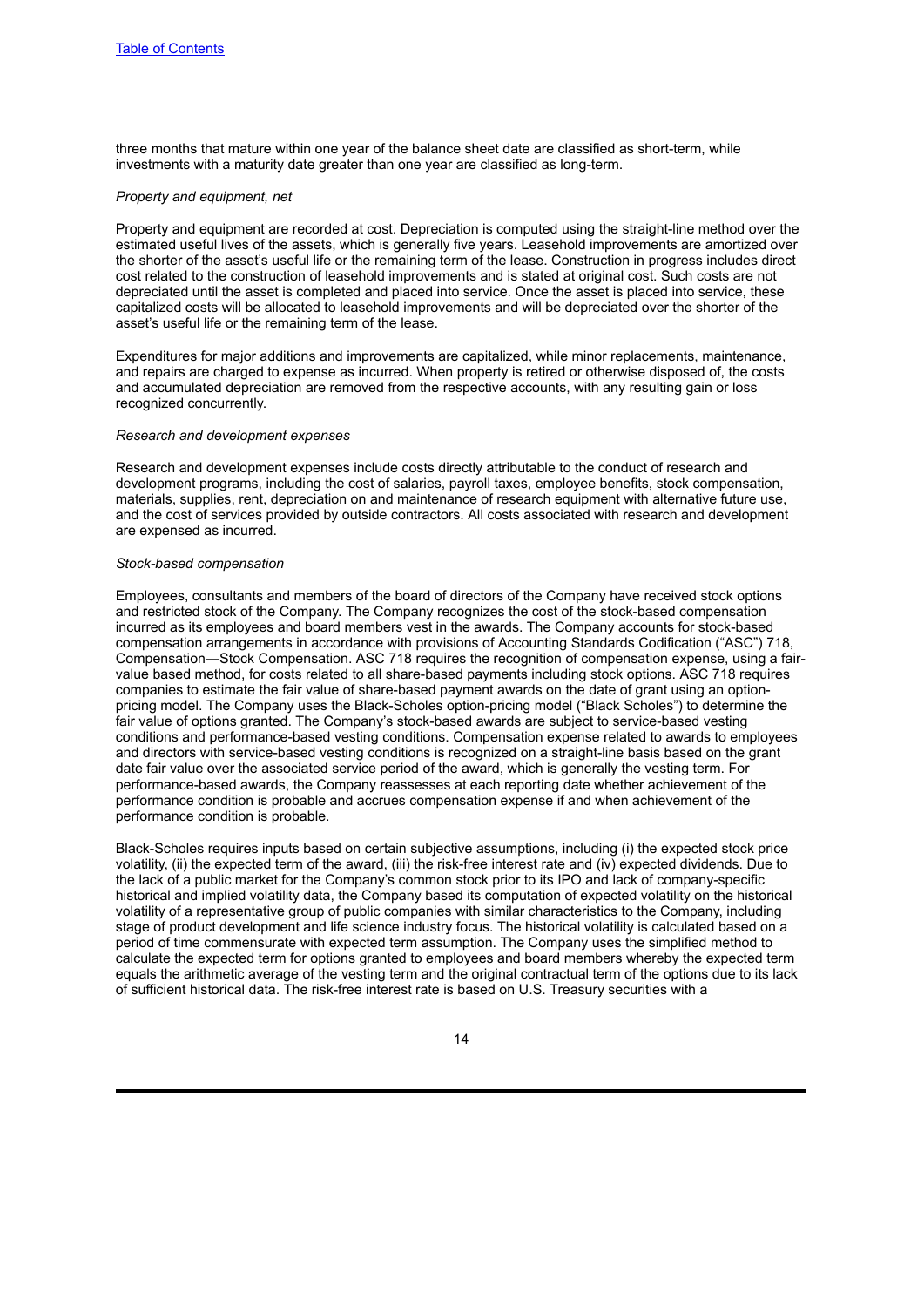maturity date commensurate with the expected term of the associated award. The expected dividend yield is assumed to be zero as the Company has never paid dividends and has no current plans to pay any dividends on its common stock. Forfeitures are recognized as they occur.

#### *Warrants*

The Company has issued warrants that have been recognized as equity, and the fair value is recorded into additional paid-in capital in the accompanying consolidated balance sheets. Warrants are accounted for in accordance with applicable accounting guidance provided in ASC Topic 815, Derivatives and Hedging— Contracts in Entity's Own Equity, as either derivative liabilities or as equity instruments depending on the specific terms of the warrant agreement. The Company's warrants issued are in connection with its long-term debt and in connection with services provided by consultants, and are equity classified on the accompanying consolidated balance sheets. Equity classified warrants are accounted for at fair value on the issuance date, using Black Scholes, with no changes in fair value recognized after the issuance date.

#### *Foreign currency translation*

The reporting currency of the Company is the U.S. dollar. The functional currency of Century Canada is the Canadian dollar. Assets and liabilities of Century Canada are translated into U.S. dollars based on exchange rates at the end of each reporting period. Expenses are translated at average exchange rates during the reporting period. Gains and losses arising from the translation of assets and liabilities are included as a component of accumulated other comprehensive loss or income on the company's consolidated balance sheets. Gains and losses resulting from foreign currency transactions are reflected within the Company's consolidated statements of operations and comprehensive loss. The Company has not utilized any foreign currency hedging strategies to mitigate the effect of its foreign currency exposure.

Intercompany payables and receivables are considered to be long-term in nature and any change in balance due to foreign currency fluctuation is included as a component of the Company's consolidated comprehensive loss and accumulated other comprehensive loss within the Company's consolidated balance sheets.

#### *Basic and diluted net loss per common shares*

Basic net loss per common share is computed by dividing net loss applicable to common shareholders by the weighted-average number of common shares outstanding during the period. The Company computes diluted net loss per common share by dividing the net loss applicable to common shareholders by the sum of the weighted- average number of common shares outstanding during the period plus the potential dilutive effects of its warrants, convertible preferred stock (in 2021) restricted stock and stock options to purchase common shares, but such items are excluded if their effect is anti-dilutive. Because the impact of these items are antidilutive during periods of net loss, there were no differences between the Company's basic and diluted net loss per common share for the three months ended March 31, 2022 and 2021.

#### *Early exercised options*

The Company allowed certain of its employees and its consultants to exercise options granted under the 2018 Plan (Note 16) prior to vesting and prior to its IPO. The shares related to early exercised stock options are subject to the Company's repurchase right upon termination of employment or services at the lesser of the original purchase price or fair market value at the time of repurchase. In order to vest, the holders are required to provide continued service to the Company. The early exercise by an employee or consultant of a stock option is not considered to be a substantive exercise for accounting purposes, and therefore, the payment received by the employer for the exercise price is recognized as a liability. For accounting purposes, unvested early exercised shares are not considered issued and outstanding and therefore not reflected as issued and outstanding in the accompanying consolidated balance sheets or the consolidated statements of changes in convertible preferred stock and stockholders' equity (deficit) until the awards vest. The deposits received are initially recorded in deposit liability. The liabilities are reclassified to common stock and additional paid-in-capital as the repurchase right lapses. At March 31, 2022 and December 31, 2021, there were \$2,327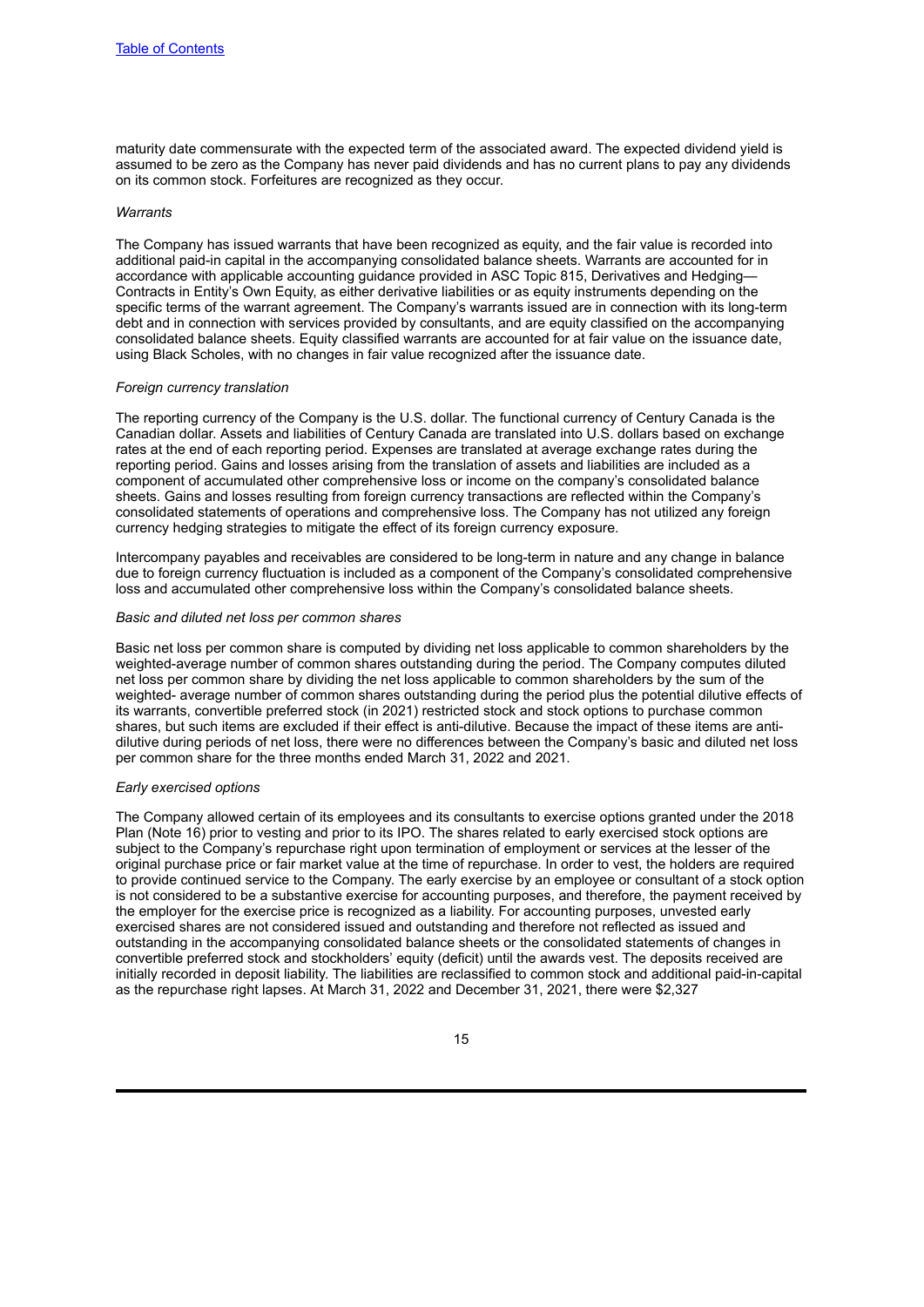and \$3,000, respectively, recorded in deposit liability related to shares held by employees and nonemployees that were subject to repurchase.

All shares that were early exercised by the executives of the Company are considered legally issued, however, for accounting purposes, only vested shares are considered issued. Below is a reconciliation of shares issued and outstanding:

| March 31, 2022 | December 31, 2021 |
|----------------|-------------------|
| 58.880.054     | 56.633.898        |
| (773.394)      | (946, 586)        |
| (520, 630)     | (681,789)         |
| 57,586,030     | 55,005,523        |
|                |                   |

#### *Restricted stock*

In 2018, the Company issued 1,704,256 restricted stock awards at a purchase price of \$0.03 per share. In 2019, the Company issued 850,312 restricted stock awards at a weighted average purchase price of \$0.70 per share. In October 2019, the Company repurchased 298,080 shares at \$1.03 per share. In 2021, the Company issued 194,320 restricted stock awards. As of March 31, 2022, the number of restricted stock awards vested were 1,930,178. For accounting purposes, unvested restricted stock awards are not considered issued and outstanding and therefore are not reflected as issued and outstanding in the accompanying consolidated balance sheets or the consolidated statements of changes in convertible preferred stock and stockholders' equity (deficit) until the awards vest. The Company recorded stock-based compensation expense for these awards of \$272 and \$39, respectively, for the three months ended March 31, 2022 and 2021, in the statements of operations and comprehensive loss.

#### *Income taxes*

The Company accounts for income taxes under the asset and liability method, which requires the recognition of deferred tax assets and liabilities for the expected future tax consequences of events that have been included in the financial statements. Under this method, the Company determines deferred tax assets and liabilities on the basis of the differences between the financial statement and tax bases of assets and liabilities by using enacted tax rates in effect for the year in which the differences are expected to reverse. The effect of a change in tax rates on deferred tax assets and liabilities is recognized in income in the period that includes the enactment date. The Company recognizes deferred tax assets to the extent that the Company believes that these assets are more likely than not to be realized. In making such a determination, the Company considers all available positive and negative evidence, including future reversals of existing taxable temporary differences, projected future taxable income, tax-planning strategies, and results of recent operations. If the Company determines that it would be able to realize its deferred tax assets in the future in excess of their net recorded amount, the Company would make an adjustment to the deferred tax asset valuation allowance, which would reduce the provision for income taxes. The Company records uncertain tax positions in accordance with ASC 740 on the basis of a two-step process in which (1) the Company determines whether it is more likely than not that the tax positions will be sustained on the basis of the technical merits of the position and (2) for those tax positions that meet the more-likely-than-not recognition threshold, the Company recognizes the largest amount of tax benefit that is more than 50 percent likely to be realized upon ultimate settlement with the related tax authority. The Company recognizes interest and penalties related to unrecognized tax benefits on the income tax expense line in the accompanying consolidated statement of operations and comprehensive loss. As of March 31, 2022 and December 31, 2021, no accrued interest or penalties are included on the related tax liability line in the consolidated balance sheet.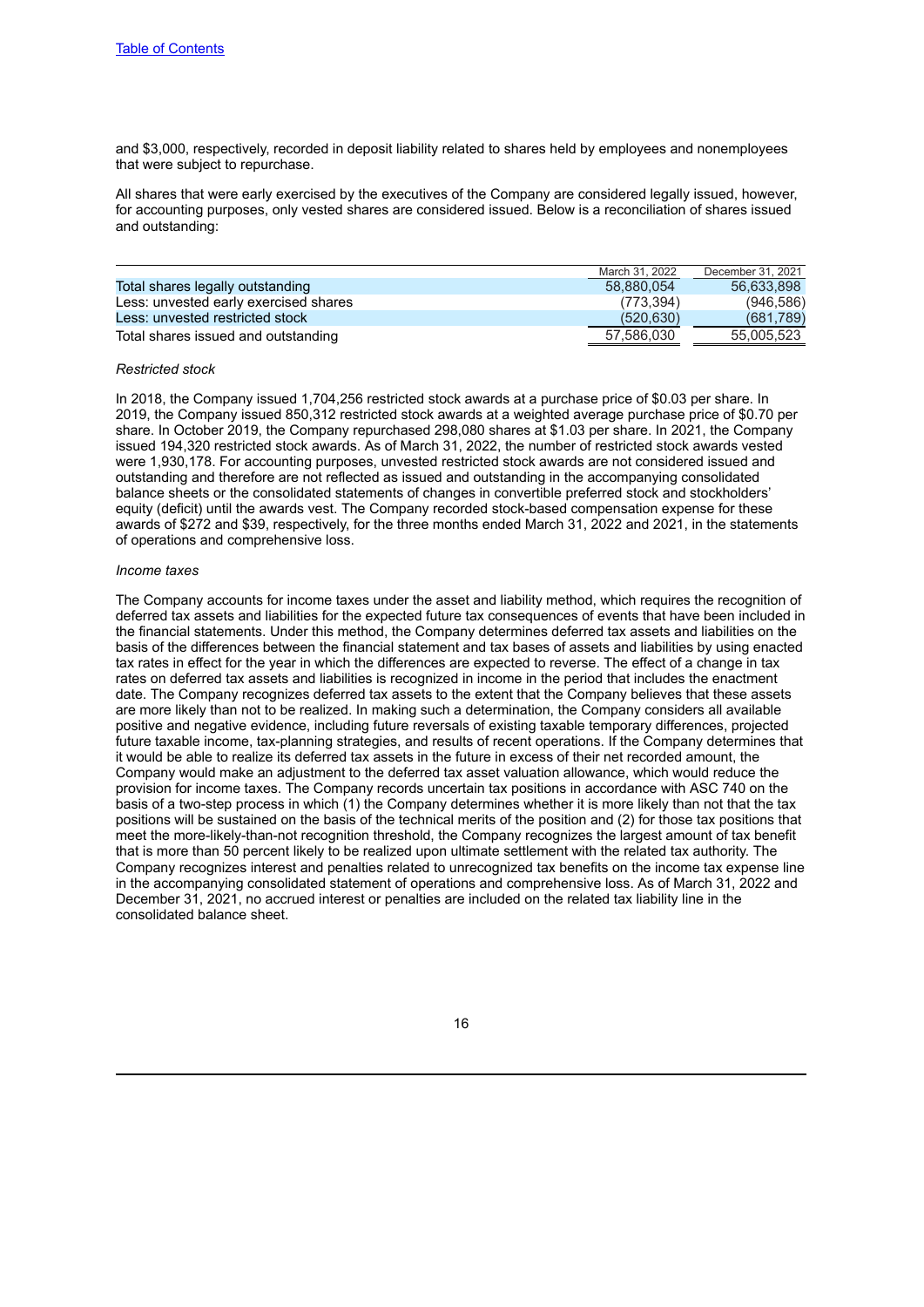#### *Collaboration revenue*

The Company may enter into collaboration and licensing agreements with strategic partners for research and development, manufacturing, and commercialization of its product candidates. Payments under these arrangements may include non-refundable, upfront fees; reimbursement of certain costs; customer option fees for additional goods or services; payments upon the achievement of development, regulatory, and commercial milestones; sales of product at certain agreed-upon amounts; and royalties on product sales.

The Company recognizes revenue in accordance with ASC Topic 606, Revenue from Contracts with Customers, or ASC 606. This standard applies to all contracts with customers. When an agreement falls under the scope of other standards, such as ASC Topic 808, Collaborative Arrangements, or ASC 808, the Company will apply the recognition, measurement, presentation, and disclosure guidance in ASC 606 to the performance obligations in the agreements if those performance obligations are with a customer. Revenue recognized by analogizing to ASC 606 is recorded as collaboration revenue on the statements of operations.

Under ASC 606, an entity recognizes revenue when its customer obtains control of promised goods or services, in an amount that reflects the consideration which the entity expects to receive in exchange for those goods or services. In determining the appropriate amount of revenue to be recognized as it fulfills its obligations under a collaboration agreement, the Company performs the following steps: (i) identification of the promised goods or services in the contract; (ii) determination of whether the promised goods or services are performance obligations including whether they are distinct in the context of the contract; (iii) measurement of the transaction price, including the constraint on variable consideration; (iv) allocation of the transaction price to the performance obligations on a relative stand-alone selling price basis; and (v) recognition of revenue when (or as) the Company satisfies each performance obligation.

As part of the accounting for these arrangements, the Company must use its judgment to determine the standalone selling price for each performance obligation identified in the contract for the allocation of transaction price. The estimation of the stand-alone selling price may include such estimates as forecasted revenues and costs, development timelines, discount rates, and probabilities of regulatory and commercial success. The Company also applies significant judgment when evaluating whether contractual obligations represent distinct performance obligations, allocating transaction price to performance obligations within a contract, determining when performance obligations have been met, assessing the recognition and future reversal of variable consideration and determining and applying appropriate methods of measuring progress for performance obligations satisfied over time. Amounts expected to be recognized as revenue within the 12 months following the balance sheet date are classified as current deferred revenue. Amounts not expected to be recognized as revenue within the 12 months following the balance sheet date are classified as deferred revenue, non-current.

If an arrangement is determined to contain customer options that allow the customer to acquire additional goods or services, the goods and services underlying the customer options are not considered to be performance obligations at the outset of the arrangement, as they are contingent upon option exercise. The Company evaluates the customer options for material rights or options to acquire additional goods or services for free or at a discount. If the customer options are not determined to represent a material right, no transaction price is allocated to these options and the Company will account for these options at that time they are exercised. If the customer options are determined to represent a material right, the material right is recognized as a separate performance obligation at the outset of the arrangement.

The promises under the Company's collaboration agreements may include research and development services to be performed by the Company for or on behalf of the customer. Amounts allocated to these performance obligations are recognized as the Company performs these obligations, and revenue is measured based on an inputs method of costs incurred to date of budgeted costs. Under certain circumstances, the Company may be reimbursed for certain expenses incurred under the research and development services.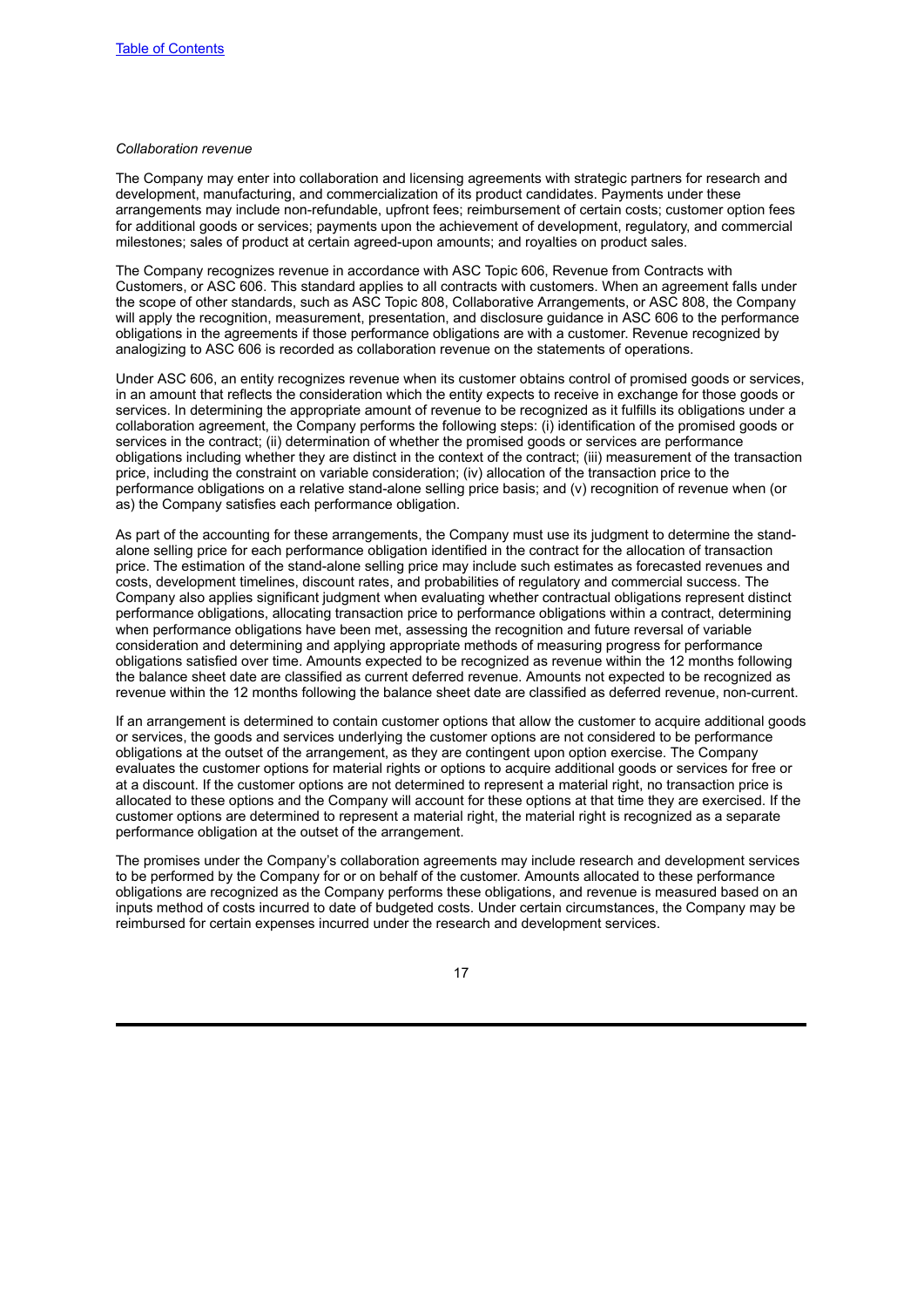At the inception of each arrangement that includes development milestone payments, the Company evaluates whether the milestones are considered probable of being achieved and estimates the amount to be included in the transaction price using the most likely amount method. If it is probable that a significant revenue reversal would not occur, the associated milestone value is included in the transaction price. Milestone payments that are not within the control of the Company or the licensee, such as regulatory approvals, are not considered probable of being achieved until those approvals are received. The Company evaluates factors such as the scientific, clinical, regulatory, commercial and other risks that must be overcome to achieve the particular milestone in making this assessment. There is considerable judgment involved in determining whether it is probable that a significant revenue reversal would not occur. At the end of each subsequent reporting period, the Company reevaluates the probability of achievement of all milestones subject to constraint and, if necessary, adjusts its estimate of the overall transaction price. Any such adjustments are recorded on a cumulative catch-up basis in the statements of operations in the period of adjustment.

#### *Recent accounting pronouncements*

In June 2016, the FASB issued ASU 2016-13, Financial Instruments - Credit Losses: Measurement of Credit Losses of Financial Instruments (ASC 326). The guidance is effective for the Company beginning January 1, 2023 and it changes how entities account for credit losses on the financial assets and other instruments that are not measured at fair value through net income, including available-for-sale debt securities. The Company is currently evaluating the impact of the new standard on its consolidated financial statements.

# Note 3—Initial capitalization

On June 21, 2019, Prior Century and Bayer entered into a Commitment Agreement to initially capitalize the Company. The Commitment Agreement called for capital contributions from Prior Century and Bayer as follows:

#### *Century Capital Contributions*

In exchange for issuing 67,226,891 common units to Prior Century, the Company acquired substantially all of Prior Century's assets, assumed all of its liabilities and assumed the operations of Prior Century.

In exchange for issuing 67,226,891 common units to Prior Century, the Company acquired substantially all of Prior Century's assets, assumed all of its liabilities and assumed the operations of Prior Century. The Company evaluated the acquisition under the guidance within ASU 2017-01, "Clarifying the Definition of a Business*"* and concluded that the group of assets acquired did not meet the definition of a business, and, as such, the acquisition was accounted for under the asset acquisition model. The definition of a business was not met because substantially all the fair value of the assets acquired were concentrated in an in-process research and development ("IPR&D") asset. In an asset acquisition, the total transaction cost is allocated between the acquired identified tangible and intangible assets based on relative fair value.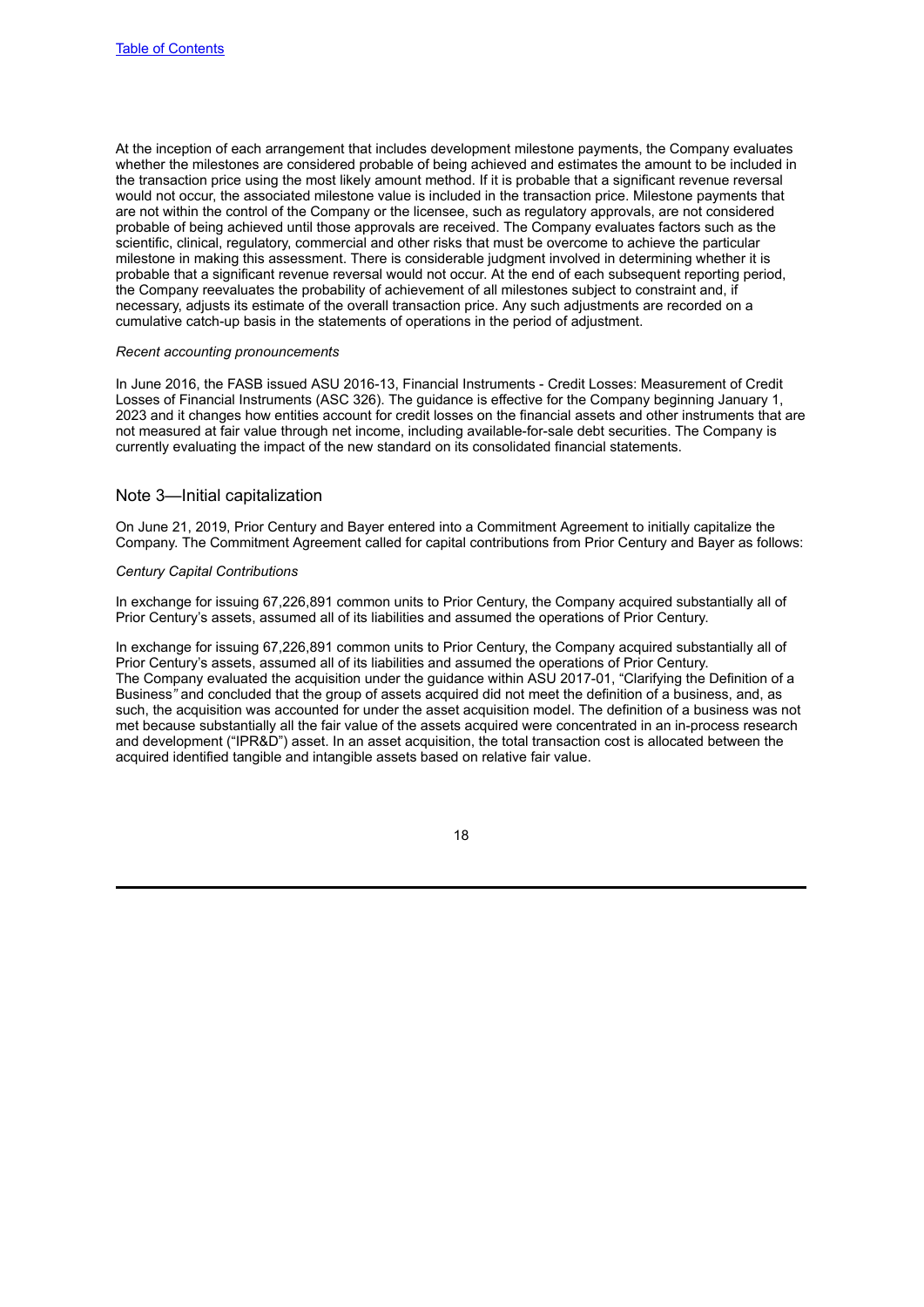Total transaction costs for the assets acquired were \$252,107, which was the fair value of the equity interests issued to Prior Century, with no additional capitalizable transaction costs. Equity issuance costs related to Prior Century were \$407, which were recorded as a reduction to members' equity. The relative fair value allocation was as follows:

|                            |   | As of June 21, 2019 |
|----------------------------|---|---------------------|
| Cash and cash equivalents  | S | 25.163              |
| IPR&D                      |   | 225.946             |
| Property and equipment     |   | 1,034               |
| Other current assets       |   | 578                 |
| Other non-current assets   |   | 669                 |
| <b>Current liabilities</b> |   | (1,283)             |
| Total                      |   | 252,107             |

Under the asset acquisition model, an entity that acquires IPR&D assets follows the guidance in ASC 730, which requires that both tangible and intangible identifiable research and development assets with no alternative future use be initially allocated a portion of the consideration transferred and then charged to expense at the acquisition date. The IPR&D asset acquired was Prior Century's comprehensive allogenic cell therapy platform. As the IPR&D asset has no alternative future use to the Company, the Company charged \$225,946 to expense within its consolidated statements of operations in 2019.

#### *Bayer Capital Contributions*

In accordance with the Commitment Agreement, Bayer agreed to provide an aggregate cash capital contribution of \$215,000. The Bayer cash commitment was split into capital contributions of \$145,000 ("Tranche 1") and \$70,000 ("Tranche 2"). Tranche 2 was eliminated in connection with the Series C preferred financing. See Note 10.

#### *Bayer Rights*

In connection with the Commitment Agreement, Bayer was granted approval and veto rights over certain decisions related to the operations of the Company through its manager representation on the Company's Board of Managers. Prior Century held similar rights.

Tranche 1 was funded in exchange for 26,143,790 common units, with \$75,000 paid at closing and the remaining \$70,000 due upon the Company meeting certain development milestones or in 3 years.

During 2019, the Company received \$74,839 from Tranche 1, net of equity issuance costs of \$161. The Company accounted for the \$70,000 as a subscription receivable, which was recorded as contra-equity within its consolidated statements of changes in convertible preferred stock and stockholders' equity (deficit). On June 18, 2020, the Company, Prior Century and Bayer executed an amendment to the Commitment Agreement to modify the terms for the Company to receive the remaining Tranche 1 subscription receivable of \$70,000. In November 2020, the Company received proceeds of \$38,100 of the Tranche 1 subscription receivable. The remaining \$31,900 was received in January 2021. The Commitment Agreement terminated in connection with the Series C Preferred financing, and Bayer has no obligation to invest any additional amounts. In addition, upon the closing of the Company's IPO and the conversion of the Company's preferred stock into common stock in connection therewith, all approval, veto and representation rights held by Bayer and other holders of preferred stock terminated.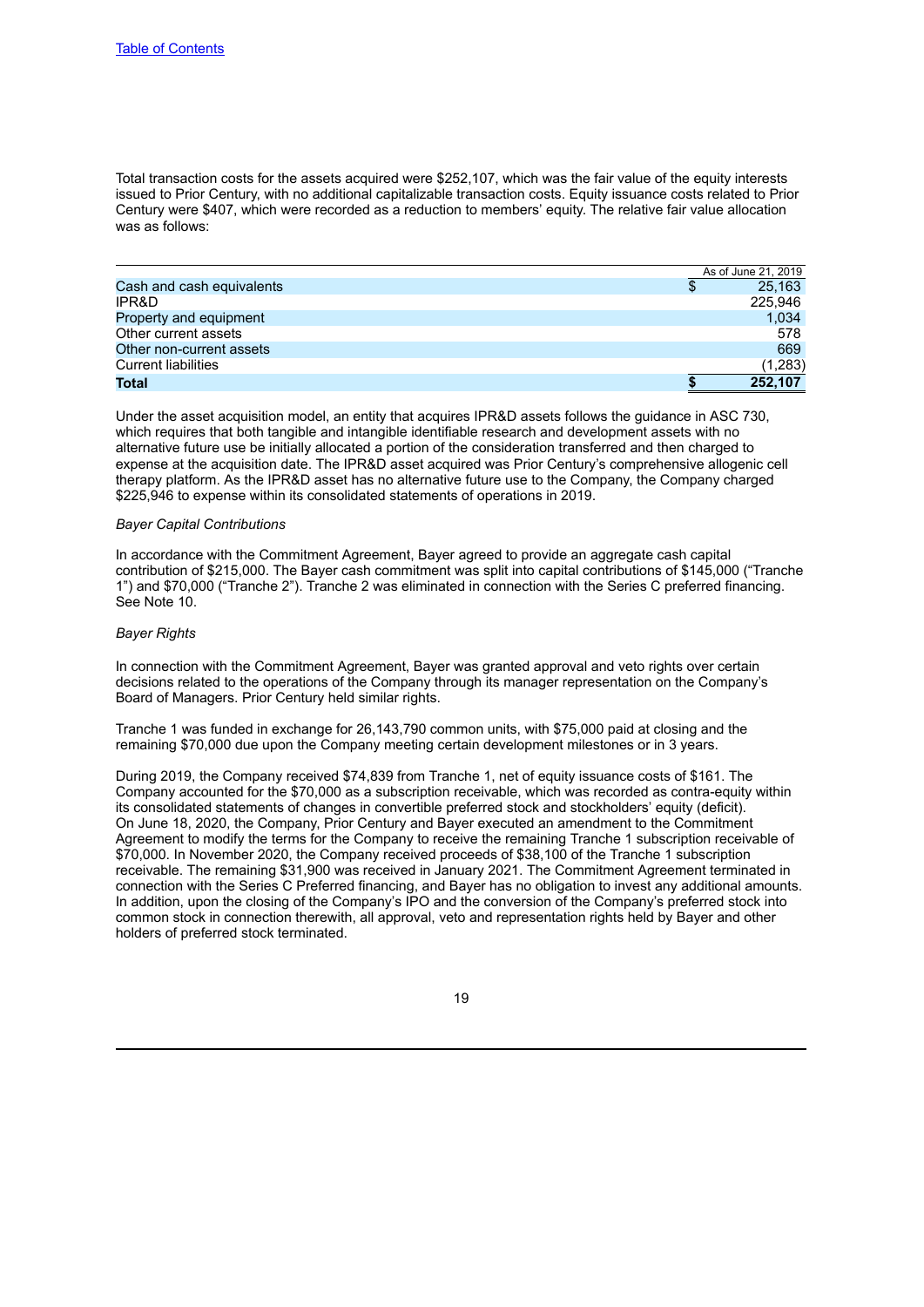#### *Bayer Option Agreement*

As a condition of the Tranche 1 closing, Bayer and Prior Century were required to enter into an Option Agreement, pursuant to which Bayer was provided the right of first refusal to acquire certain products researched and developed by the Company. Bayer's right of first refusal is exercisable with respect to up to four products. Subject to certain exceptions, Bayer may only exercise these option rights in a non-sequential and alternating manner, and such rights are subject to additional limitations.

# Note 4—Asset purchase by Century Therapeutics Canada ULC

On June 9, 2020, Century Canada and the Company entered into an agreement with Empirica, a company focused on the development of adoptive immunotherapies against aggressive and treatment-resistant forms of cancers, including glioblastoma and brain metastasis. Under the terms of the Empirica Agreement, the Company acquired an IPR&D asset. Cash of \$4,519 was paid at closing and transaction expenses totaled \$203. The Company also deposited \$1,506 in escrow (the "Escrow Deposit"). Release of the Escrow Deposit is subject to the terms of a promissory note, which provides for the funds to be released in equal annual installments over a three-year period related to continuing services by certain Empirica shareholders who are employed by the Company. In July 2021, the first annual installment of \$523 was released from the Escrow Deposit. As of March 31, 2022 and December 31, 2021, accrued compensation expense on the promissory note was \$387 and \$261 which is presented within escrow deposits on the consolidated balance sheets.

The Company evaluated the acquisition under the guidance within ASU 2017-01, "Clarifying the Definition of a Business*"* and concluded that the group of assets acquired did not meet the definition of a business, and, as such, the acquisition was accounted for under the asset acquisition model. The definition of a business was not met because substantially all the fair value of the asset acquired was concentrated in an IPR&D asset.

# Note 5—Financial instruments and fair value measurements

The following table sets forth the Company's assets that were measured at fair value as of March 31, 2022, by level within the fair value hierarchy:

|                  | Level <sup>1</sup> | Level 2   | Level 3 | Total     |
|------------------|--------------------|-----------|---------|-----------|
| Cash equivalents | \$120.656          |           |         | \$120.656 |
| U.S. Treasury    | 102.746            |           |         | 102.746   |
| Corporate bonds  |                    | 237.595   |         | 237,595   |
| Total            | \$223.402          | \$237.595 |         | 460.997   |

The following table sets forth the Company's assets that were measured at fair value as of December 31, 2021, by level within the fair value hierarchy:

|                  | Level 1   | Level 2   | Level 3 | Total     |
|------------------|-----------|-----------|---------|-----------|
| Cash equivalents | 52.882    |           |         | 52.882    |
| U.S. Treasury    | 79.752    |           |         | 79.752    |
| Corporate bonds  |           | 222.596   |         | 222.596   |
| Total            | \$132.634 | \$222.596 |         | \$355.230 |

There were no transfers between levels during the period ended March 31, 2022. The Company uses the services of its investment manager, which uses widely accepted models for assumptions in valuing securities with inputs from major third-party data providers.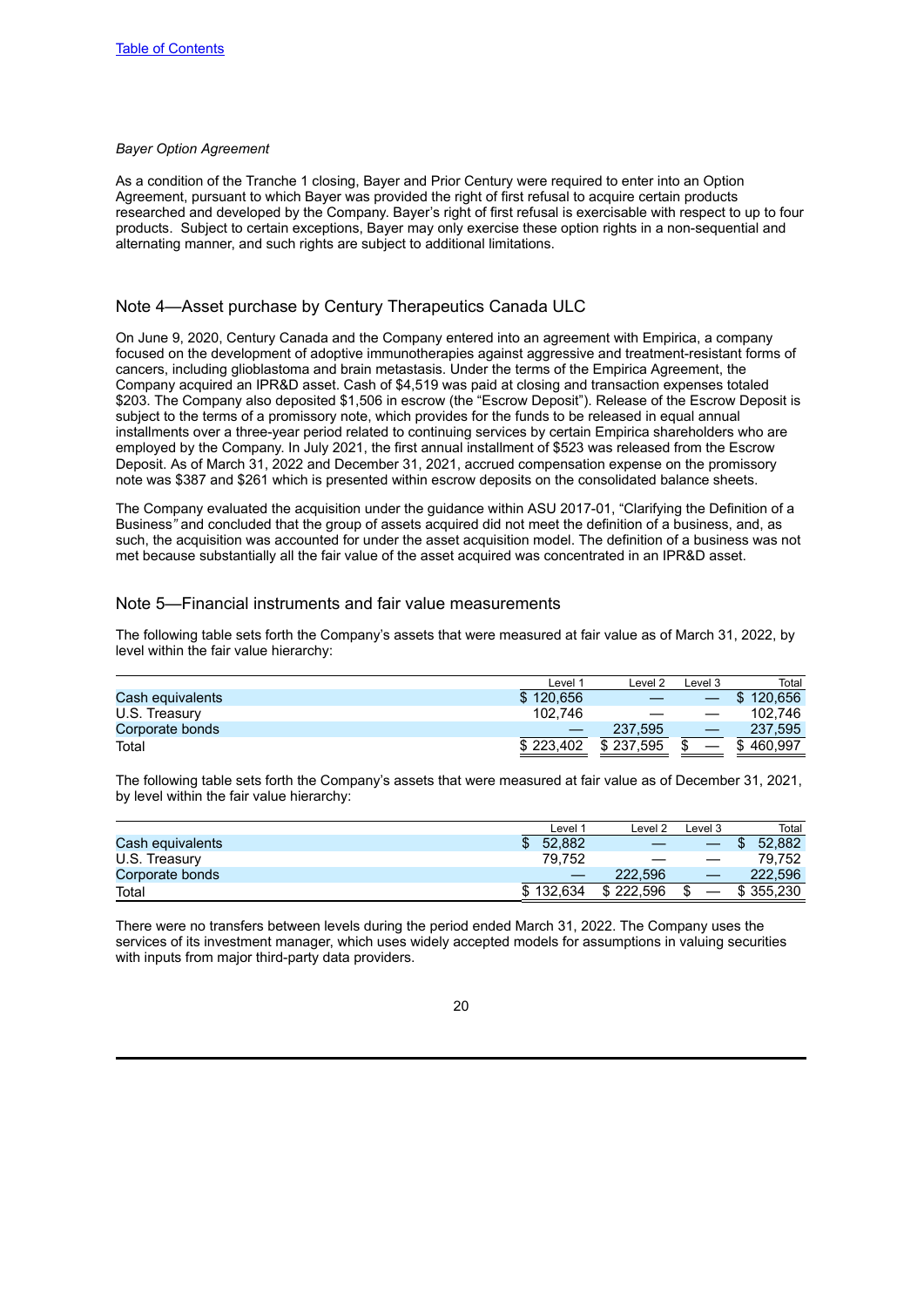The Company classifies all of its investments in fixed maturity debt securities as available-for-sale and, accordingly, are carried at estimated fair value.

The amortized cost, gross unrealized gains and losses, and fair value of investments in fixed maturity securities are as follows as of March 31, 2022:

|                 |                       | Gross      |   | Gross      |            |
|-----------------|-----------------------|------------|---|------------|------------|
|                 |                       | Unrealized |   | Unrealized |            |
|                 | <b>Amortized Cost</b> | Gains      |   | Losses     | Fair Value |
| U.S. Treasury   | 104.173               |            |   | (1.427)    | \$102.746  |
| Corporate bonds | 238.747               |            |   | .155)      | 237,595    |
| Total           | 342.920               | \$<br>υ    | Ъ | (2,582)    | \$340.341  |

The amortized cost, gross unrealized gains and losses, and fair value of investments in fixed maturity securities are as follows as of December 31, 2021:

|                 |            |                       |        | Gross |            | Gross  |     |            |
|-----------------|------------|-----------------------|--------|-------|------------|--------|-----|------------|
|                 | Unrealized |                       |        |       | Unrealized |        |     |            |
|                 |            | <b>Amortized Cost</b> |        | Gains |            | Losses |     | Fair Value |
| U.S. Treasury   | Φ          | 80.052                | \$     |       |            | (300)  | \$. | 79.752     |
| Corporate bonds |            | 222.898               |        |       |            | (302)  |     | 222.596    |
| Total           |            | 302.950               | Φ<br>ъ |       |            | (602)  |     | \$302.348  |

The following table provides the maturities of our fixed maturity available-for-sale securities:

|                    | March 31, 2022 | December 31, 2021 |
|--------------------|----------------|-------------------|
| Less than one year | 234.981        | 166.434           |
| One to five years  | 105.360        | 135.914           |
|                    | 340.341        | 302,348           |

The Company has evaluated the unrealized losses on the fixed maturity securities and determined that they are not attributable to credit risk factors. For fixed maturity securities, losses in fair value are viewed as temporary if the fixed maturity security can be held to maturity and it is reasonable to assume that the issuer will be able to service the debt, both as to principal and interest.

# Note 6—Prepaid expenses and other current assets

The following is a summary of prepaid expenses and other current assets:

|                                                 | March 31 |  | December 31. |
|-------------------------------------------------|----------|--|--------------|
|                                                 | 2022     |  | 2021         |
| Research and development                        | 487      |  | 210          |
| Insurance                                       | 817      |  | 1.606        |
| Software licenses and other                     | 1.761    |  | 2.033        |
| Reimbursement receivable                        | 247      |  | 250          |
| Warranties                                      | 428      |  | 424          |
| Other                                           |          |  | 250          |
| Total prepaid expenses and other current assets | 3.740    |  | 4.773        |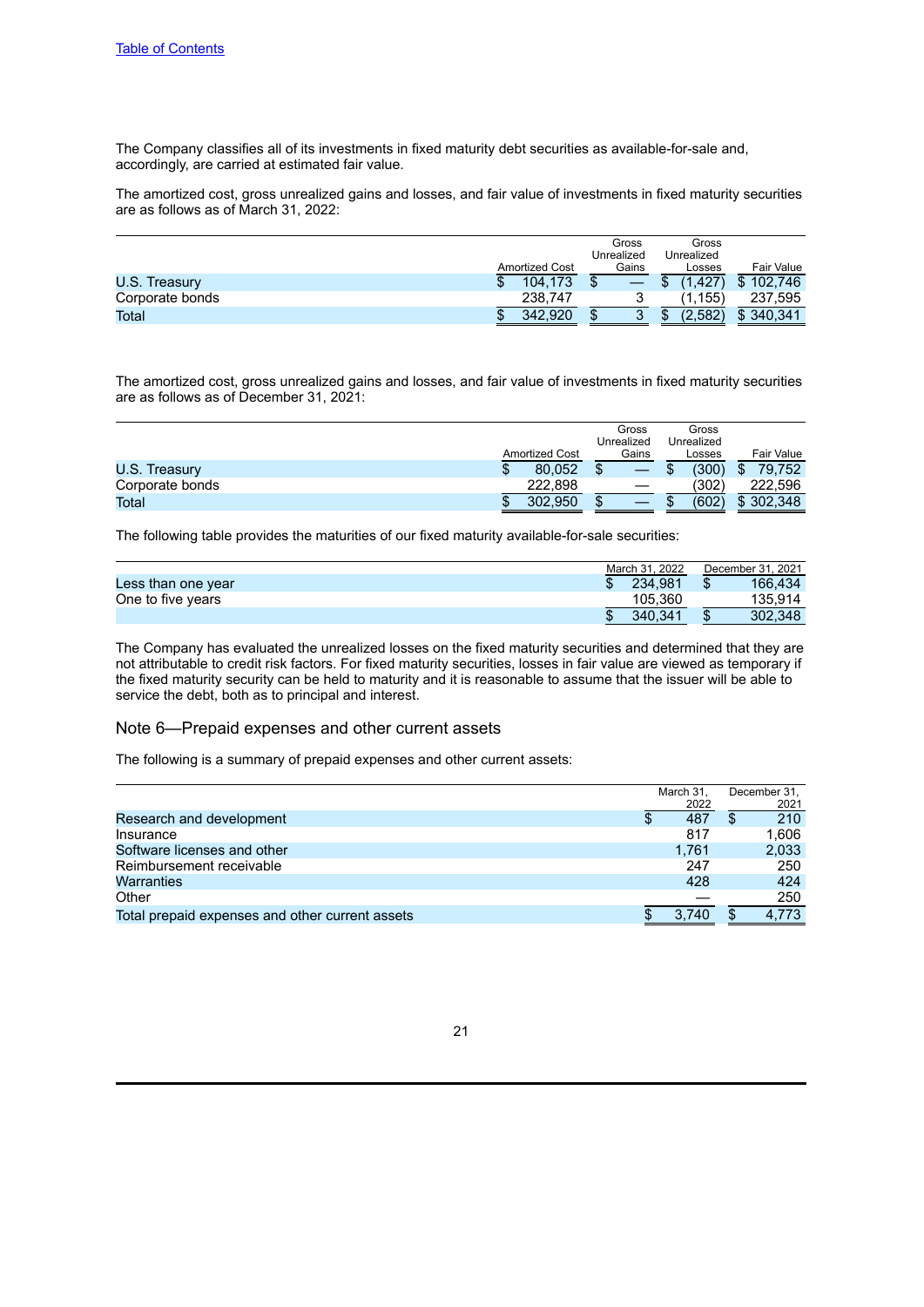# Note 7—Property and equipment, net

The following is a summary of property and equipment, net:

|                                 | March 31. | December 31. |
|---------------------------------|-----------|--------------|
|                                 | 2022      | 2021         |
| Lab equipment                   | 21.200    | 18.114       |
| Leasehold improvements          | 8.365     | 8.365        |
| Construction in progress        | 35.920    | 32.836       |
| Computer software and equipment | 4.192     | 2.623        |
| <b>Furniture and fixtures</b>   | 1.491     | 1,358        |
| Total                           | 71.168    | 63.296       |
| Less: Accumulated depreciation  | (6, 487)  | (5,329)      |
| Property and equipment, net     | 64.681    | 57,967       |

Depreciation expense was \$1,160 and \$718 for the three months ended March 31, 2022 and 2021, respectively.

# Note 8—Accrued expenses and other liabilities

The following is a summary of accrued expenses:

|                                              | March 31. | December 31. |
|----------------------------------------------|-----------|--------------|
|                                              | 2022      | 2021         |
| Payroll and bonuses                          | 1.447     | 4.445        |
| Interest                                     | 82        | 82           |
| Professional and legal fees                  | 2.479     | 796          |
| Operating lease liability, current           | 592       | 615          |
| Other                                        | 247       | 102          |
| Total accrued expenses and other liabilities | 4.847     | 6,040        |

# Note 9—Long-term debt

The following is a summary of the Company's indebtedness:

|                                                                       | March 31, 2022 |      | December 31, 2021 |
|-----------------------------------------------------------------------|----------------|------|-------------------|
| Principal                                                             | 10.000         | - \$ | 10.000            |
| Plus: End of term fee                                                 | 395            |      | 395               |
| Less: Debt discount attributable to warrants, net of accretion        | (21)           |      | (25)              |
| Less: Unamortized deferred financing cost and end of term fee, net of |                |      |                   |
| accretion                                                             | (356)          |      | (428)             |
| Long-term debt, net                                                   | 10.018         |      | 9.942             |

On September 14, 2020, the Company entered into a \$10,000 Term Loan Agreement (the "Loan Agreement") with Hercules Capital, Inc. ("Hercules"). Pursuant to the terms of the Loan Agreement, the Company borrowed \$10,000 (the "Tranche 1 Advance") from the lenders at closing. Beginning January 1, 2021 and upon the achievement of certain development milestones and continuing through September 30, 2021 the Company may borrow an additional \$10,000 (the "Tranche 2 Advance"). The remaining \$10,000 tranche ("Tranche 3 Advance") is subject to Hercules' investment committee's sole discretion.

The Loan Agreement has a four-year term, a minimum cash covenant and an interest-only period of up to 24 months. If the Tranche 2 Advance is not drawn or the Company has achieved certain development milestones by September 30, 2021, then there is no minimum cash requirement. As of March 31, 2022, there is no longer a minimum cash requirement since the Company has achieved certain development milestones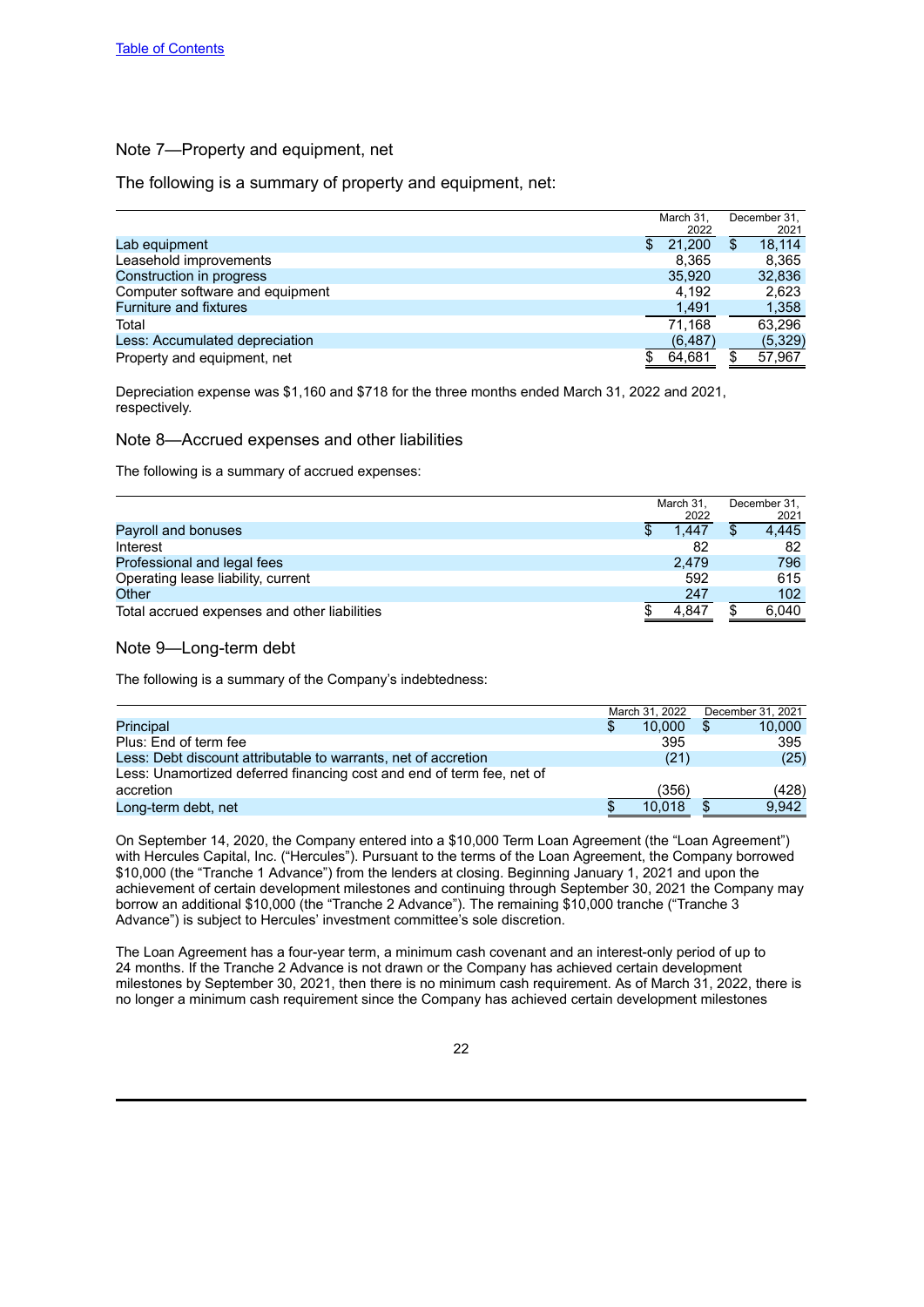and did not draw down the Tranche 2 Advance. The Company was in compliance with all provisions of the Loan Agreement as of March 31, 2022. Amounts borrowed under the Loan Agreement accrue interest at a floating rate per annum (based on a year of 360 days) equal to (i) the sum of (a) the greater of 6.30% plus (b) the prime rate as reported in *The Wall Street Journal* on the last business day of the month that immediately precedes the month in which the interest will accrue or (ii) 9.55%. The interest rate as of March 31, 2022 was 9.55%.

The Company incurred \$410 in deferred financing costs. The Company is also required to pay the lenders an end of term fee of 3.95% of loan proceeds upon repayment or prepayment of any loans made under the Loan Agreement. The end of term fee is being recognized as interest expense and accreted over the term of the Loan Agreement using the effective interest method. The Company is also required to pay Hercules a prepayment charge equal to 2.00% of the loan amounts prepaid during the interest-only period and 1.00% thereafter on any loans made under the Loan Agreement.

In May 2022, the Company entered into a First Amendment (the "Amendment") to the Loan Agreement. The amendment provides for, among other things, to extend the maturity date by which principal amounts owed under the Loan Agreement are payable to May 1, 2023 and for the Company to maintain a monthly minimum unrestricted cash balance of \$25,000.

The Company granted Hercules a lien on substantially all of the Company's assets, excluding intellectual property.

The Company issued to Hercules warrants to purchase up to an aggregate of 16,112 shares of common stock. The warrants are exercisable for a period of ten years from the date of the issuance of each warrant at a per share exercise price equal to \$13.96, subject to certain adjustments as specified in the warrants. The fair value of the warrants at issuance was \$46. The Company accounted for the warrants as equity, and the fair value is recorded in additional paid-in capital. The warrant value is also recorded as a debt discount and classified as a contra- liability on the consolidated balance sheet and amortized to interest expense. If the Company borrows on the remaining two tranche advances outlined above, the Company will be required to issue warrants to Hercules equal to 2.25% of the aggregate amount funded.

Interest expense of the Loan Agreement is as follows:

|                                                                          | For the Three<br>Months Ended<br>March 31, 2022 | For the Three<br>Months Ended<br>March 31, 2021 |
|--------------------------------------------------------------------------|-------------------------------------------------|-------------------------------------------------|
| Interest expense                                                         | 238                                             | 239                                             |
| Amortization of debt issuance costs, including end of term fee accretion | 76                                              | 75                                              |
|                                                                          | 314                                             | 314                                             |

Included in accrued expenses in the accompanying consolidated balance sheets as of March 31, 2022 and December 31, 2021 was \$82 of accrued interest.

Future principal payments due (including the end of term fee) under the Loan Agreement are as follows (in thousands):

|                       | <b>Principal Payments</b> |
|-----------------------|---------------------------|
| 2022                  |                           |
| 2023                  | 6,550                     |
| 2024                  | 3.845                     |
| Total future payments | 10,395                    |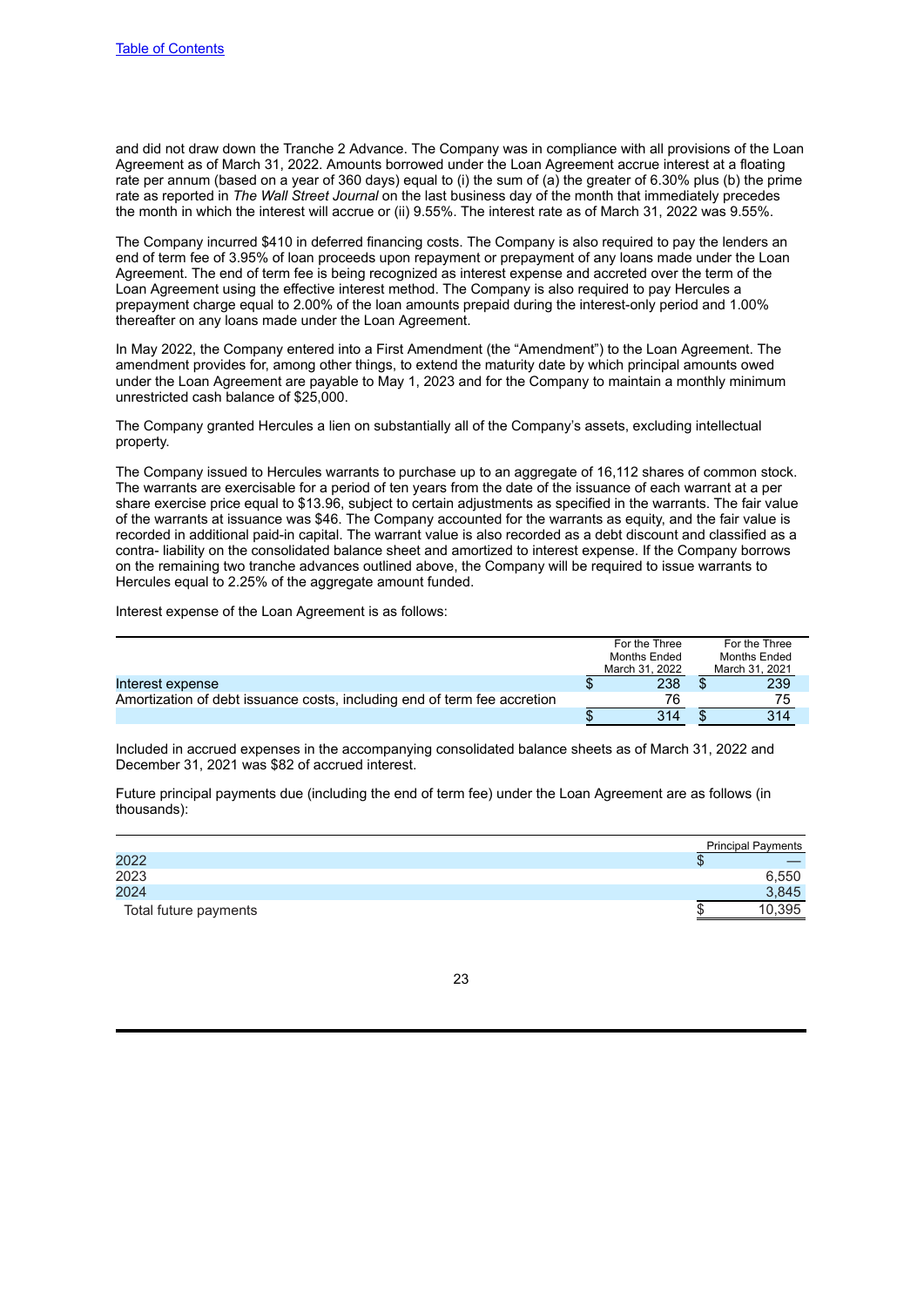# Note 10—Stockholders' Equity (Deficit)

On February 25, 2021, the Company converted from a Delaware limited liability company to a Delaware corporation, and changed its name to CenturyTx, Inc. Upon completion of this conversion, Prior Century merged with and into CenturyTx, Inc., with CenturyTx, Inc. as the surviving entity and changed its name to "Century Therapeutics, Inc." In connection with this merger, the holders of equity interests, including Series A Preferred Stock, common stock, restricted common stock and stock options in Prior Century received equivalent equity interests in Century Therapeutics, Inc. Bayer's common units in the Company were converted into Series B Preferred Stock.

Upon the execution of the preceding conversion on February 25, 2021, the Company entered into a stock purchase agreement with existing and new investors whereby the Company issued and sold 24,721,999 shares of Series C Preferred Stock with a par value of \$0.0001, to investors at a price of \$6.472 per shares for gross proceeds of \$160,000.

Pursuant to its Amended Articles of Incorporation filed on February 25, 2021, the Company was authorized to issue 125,236,190 shares of \$0.0001 par value common stock and 85,865,789 shares of \$0.0001 par value Preferred Stock. Of the Preferred Stock, 35,000,000 shares are designated as Series A Preferred Stock, 26,143,790 are designated as Series B Preferred Stock and 24,721,999 are designated as Series C Preferred Stock.

On June 22, 2021 when the Company closed its IPO, all outstanding shares of the Series A Preferred Stock, Series B Preferred Stock, and Series C Preferred Stock were converted into an aggregate of 34,126,528 shares of Common Stock automatically and without any action on the part of the holder thereof. The per share conversion price of each of the Series A Preferred Stock, Series B Preferred Stock, and Series C Preferred Stock was equal to \$1.00, \$5.55 and \$6.472, respectively. The Company is authorized to issue up to 300,000,000 shares of common stock with a par value of \$0.0001 per share and 10,000,000 shares of undesignated preferred stock with a par value of \$0.0001 per share.

# Note 11 – Revenue recognition

On January 7, 2022, the Company entered into the Collaboration Agreement with Bristol-Myers Squibb to collaborate on the research, development and commercialization of iNK and iT cell programs for hematologic malignancies and solid tumors ("Collaboration Program," and each product candidate a "Development Candidate"). The Collaboration Agreement is within the scope of ASC 808, Collaborative Arrangements as both parties are active participants in the arrangement and are exposed to significant risks and rewards. While this arrangement is in the scope of ASC 808, the Company analogizes to ASC 606 for the accounting for the Collaboration Agreement, including for the delivery of goods and services (i.e., units of account). Revenue recognized by analogizing to ASC 606 is recorded as collaboration revenue in the statements of operations.

Pursuant to the Collaboration Agreement, the Company and Bristol-Myers Squibb will initially collaborate on two Collaboration Programs focused on acute myeloid leukemia ("AML") and multiple myeloma ("MM"), and Bristol-Myers Squibb has the option to add up to two additional Collaboration Programs for an additional fee. The Company is responsible for generating Development Candidates for each Collaboration Program, and Bristol-Myers Squibb has the option to elect to exclusively license the Development Candidates for pre-clinical development, clinical development and commercialization on a worldwide basis ("License Option"). Following Bristol-Myers Squibb's exercise of the License Option, the Company will be responsible for performing INDenabling studies, supporting Bristol-Myers Squibb's preparation and submission of an IND, and manufacturing of clinical supplies until completion of a proof of concept clinical trial. Bristol-Myers Squibb will be responsible for all regulatory, clinical, manufacturing (after the proof of concept clinical trial) and commercialization activities for such Development Candidates worldwide. The Company has the option to co-promote Development Candidates generated from certain specified Collaboration Programs.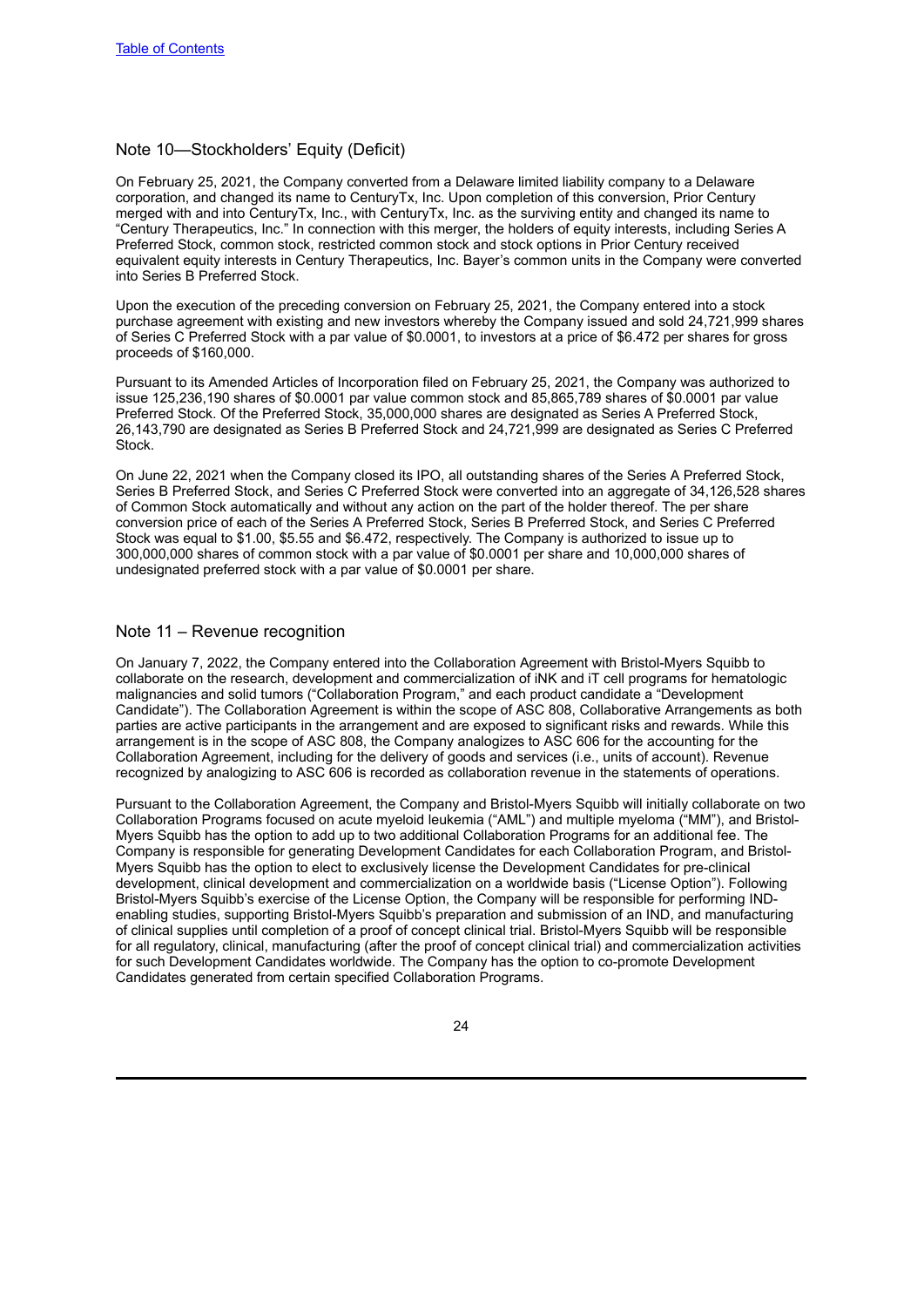Under the terms of the Collaboration Agreement, Bristol-Myers Squibb made a non-refundable, upfront cash payment of \$100,000 and will pay an exercise fee upon the exercise of the License Option ("Licensed Program" and product candidates developed under a Licensed Program, "Licensed Products"). For each Licensed Program, Bristol-Myers Squibb will pay up to \$235,000 in milestone payments upon the first achievement of certain development and regulatory milestones and will pay up to \$500,000 per Licensed Product in net salesbased milestone payments. Bristol-Myers Squibb will also pay the Company tiered royalties per Licensed Product as a percentage of net sales in the high-single digits to low-teens, subject to reduction for biosimilar competition, compulsory licensing and certain third party license costs. If Century exercises its co-promote option, such royalty percentage will be increased to low-teens to high-teens in respect of the sales of the copromoted Licensed Products in the United States. The royalty term shall terminate on a Licensed Product-by-Licensed Product and country-by-country basis on the latest of (i) the twelve (12) year anniversary of the first commercial sale of such Licensed Product in such country, (ii) the expiration of any regulatory exclusivity period that covers such Licensed Product in such country, and (iii) the expiration of the last-to-expire licensed patent of the Company or a jointly owned patent that covers such the Licensed Product in such country. After expiration of the applicable royalty term for a Licensed Product in a country, all licenses granted by the Company to Bristol-Myers Squibb for such Licensed Product in such country will be fully paid-up, royalty- free, perpetual and irrevocable.

In connection with the Collaboration Agreement, Bristol-Myers Squibb purchased 2,160,760 shares of the Company's common stock at a price per share of \$23.14, for an aggregate purchase price of \$50,000. In determining the fair value of the common stock issued to Bristol-Myers Squibb, the Company considered the closing price of the common stock on the date of the transaction and included a lack of marketability discount because the shares are subject to certain restrictions. The Company determined the common stock purchase represented a premium of \$7.82 per share, or \$23,200 in the aggregate ("Equity Premium"), and the remaining \$26,800 was recorded as issuance of common stock in stockholders' equity.

The Company identified the following commitments under the arrangement: (i) research and development services ("R&D Services") under each of the two initial Collaboration Programs and (ii) Bristol-Myers Squibb's License Option to elect to exclusively license the Development Candidates for each of the two initial Collaboration Programs. The Company determined that these four commitments represent distinct performance obligations for purposes of recognizing revenue and will recognize revenue as the Company fulfills each performance obligation.

The Company determined that the upfront payment and Equity Premium constitute the transaction price at the inception of the Collaboration Agreement. The future potential development and regulatory milestone payments were fully constrained at contract inception as the risk of significant revenue reversal related to these amounts has not yet been resolved. The achievement of the future potential milestones is not within the Company's control and is subject to certain research and development success and therefore carries significant uncertainty. The Company will reevaluate the likelihood of achieving these milestones at the end of each reporting period and adjust the transaction price in the period the risk is resolved. In addition, the Company will recognize any consideration related to sales-based milestones and royalties when the subsequent sales occur.

At March 31, 2022, the total transaction price of \$123,200 is allocated to the performance obligations based on their estimated standalone selling price. The stand-alone selling price of the research and development services was estimated using the expected cost-plus margin approach, and the stand-alone selling price of the License Options was based on a discounted cash flow approach and considered several factors including, but not limited to, discount rate, development timeline, regulatory risks, estimated market demand, and future revenue potential using an adjusted market approach. The allocated transaction price is recognized as revenue in one of two ways:

Research and development services: The Company recognizes the portion of the transaction price allocated to each of the research and development performance obligations as the research and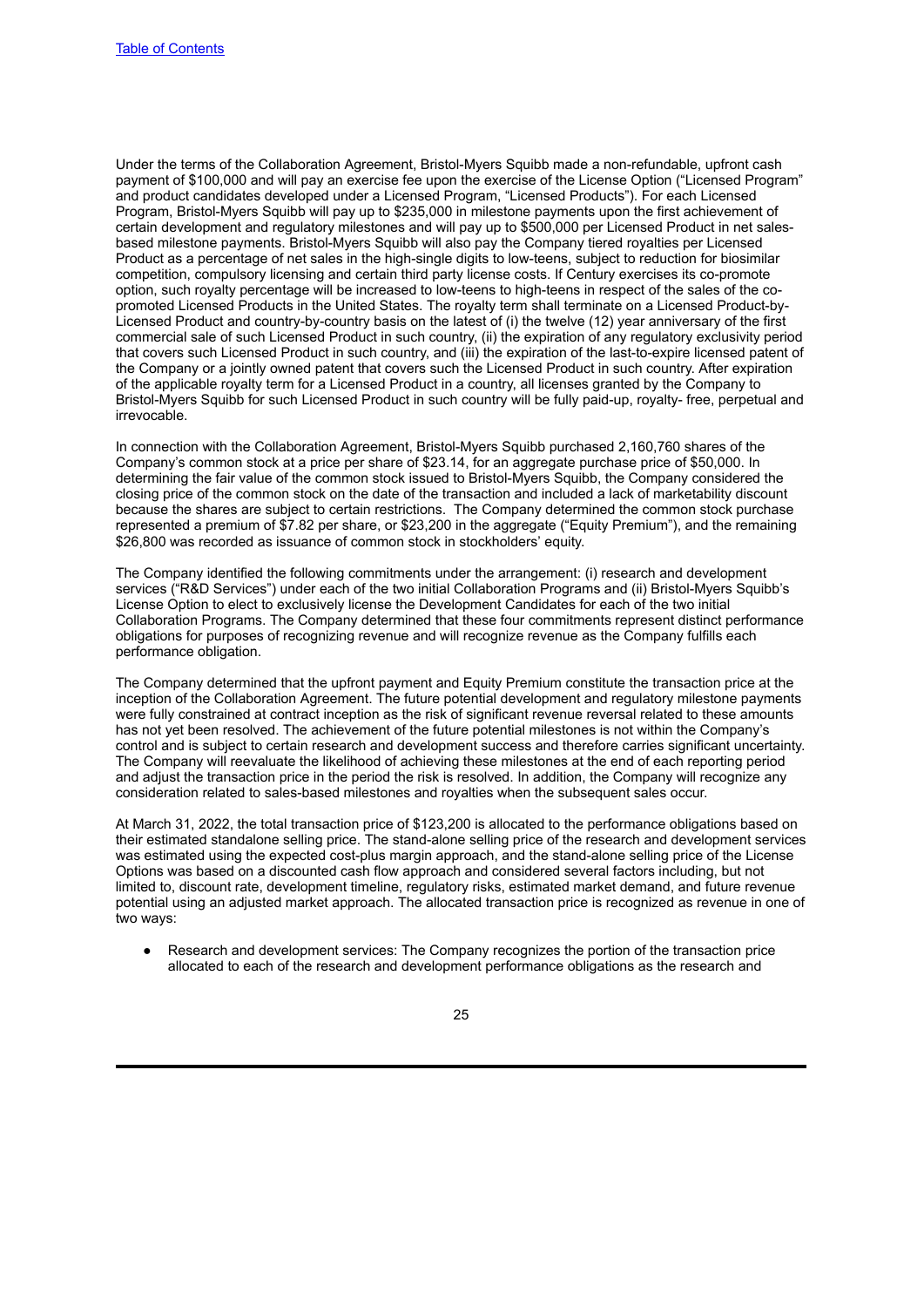development services are provided, using an inputs method, in proportion to costs incurred to date for each research development target as compared to total costs incurred and expected to be incurred in the future to satisfy the underlying obligation related to each research and development target. The transfer of control occurs over this period and, in management's judgment, is the best measure of progress towards satisfying the performance obligation.

License option rights: The transaction price allocated to the license options rights, which are considered material rights to license and commercialize the underlying research and development target, are deferred until the period that Bristol-Myers Squibb elects to exercise or elects to not exercise its option or when the option to exercise expires.

The following table summarizes the allocation of the total transaction price to the identified performance obligations under the arrangement, and the amount of the transaction price unsatisfied as of March 31, 2022:

| Performance obligations:                 | Cumulative<br>collaboration<br>Transaction<br>revenue recognized<br>price |         | Deferred collaboration<br>revenue |                          |         |
|------------------------------------------|---------------------------------------------------------------------------|---------|-----------------------------------|--------------------------|---------|
| Option rights                            |                                                                           | 109,045 | S                                 | $\overline{\phantom{0}}$ | 109,045 |
| Research and development services        |                                                                           | 14,142  |                                   | (1,058)                  | 13,084  |
| Total                                    |                                                                           | 123.187 |                                   | (1,058)                  | 122,129 |
| Less current portion of deferred revenue |                                                                           |         |                                   |                          | (6,379) |
| Total long-term deferred revenue         |                                                                           | 123,187 | \$                                | (1,058)                  | 115,750 |

As a direct result of the execution of the Collaboration Agreement, the Company incurred \$10,000 in fees to amend the FCDI agreement to gain access to the territory rights of Japan. This is recorded as in-process research and development expenses in the consolidated statement of operations and comprehensive loss for the three months ended March 31, 2022.

# Note 12—Commitments and contingencies

From time to time, the Company may have certain contingent liabilities that arise in the ordinary course of its business activities. The Company accrues a liability for such matters when future expenditures are probable and such expenditures can be reasonably estimated.

#### Distributed Bio Master Service Agreement

On July 24, 2019, the Company entered into a Master Service Agreement with Distributed Bio, Inc ("DBio"), whereby DBio will screen for protein binders that bind to specific therapeutic targets. The Company pays for such services according to a payment schedule, and if the Company brings the protein binders into the clinic for further development, DBio will receive milestone payments of up to \$16,100 in total for each product as the products move through the clinical development and regulatory approval processes. No milestone payments were due in 2021 or 2020.

The Company had \$264 within accounts payable as of March 31, 2022 and \$36 within accrued expenses and other liabilities as of December 31, 2021, in its consolidated balance sheets related to the Master Service Agreement.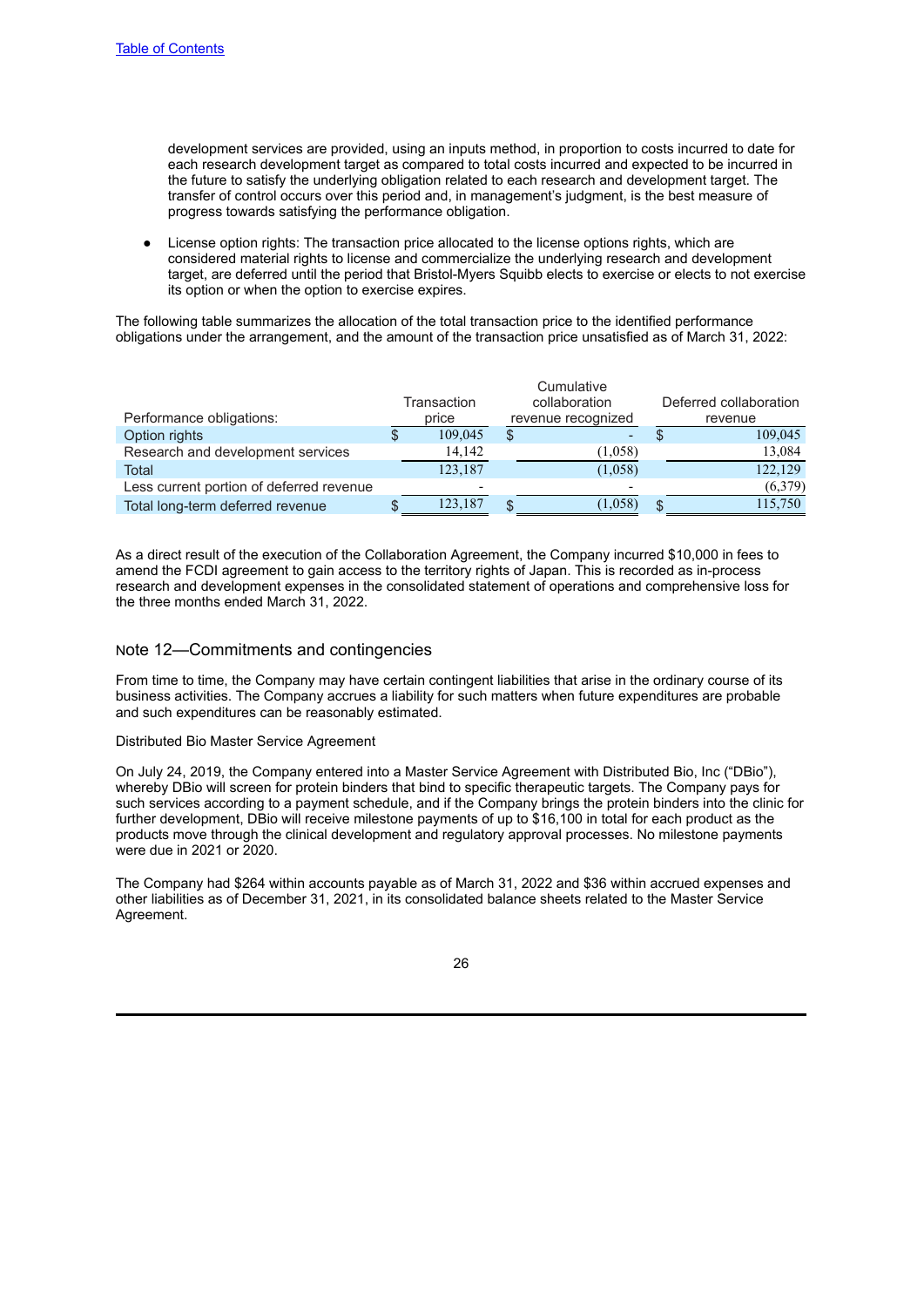#### iCELL Inc. Sublicense Agreement

In March 2020, the Company entered into a Sublicense Agreement with iCELL Inc ("iCELL") whereby iCELL granted the Company a license of certain patents and technology. The Company will pay iCELL royalties in the low single digits on net sales of the licensed product. In addition to the earned royalties, the Company will pay sales milestones, not to exceed \$70,000, for the sales of the licensed product. iCELL is also eligible to receive payments of up to \$4,250 in development and regulatory approval milestone payments. No milestones or royalties were due in 2022 or 2021.

# University of Toronto and McMaster University

In connection with the Empirica asset acquisition in June 2020 (Note 4), the Company acquired a license agreement by and among the Governing Council of the University of Toronto, or the Council, the McMaster University, or, together with the Council, the Toronto Universities, and Empirica (the Empirica License). Under the Empirica License, the Company received an exclusive, non- transferable, sublicensable, worldwide license to certain patents and antibody sequences and related intellectual property rights and know-how.

Pursuant to the Empirica License, the Company is required to make aggregate milestone payments of \$18,000 to the Toronto Universities upon the achievement of regulatory approval for certain products developed pursuant to the Empirica License. The Company is also required to make royalty payments to the Toronto Universities in an amount equal to a low single-digit percentage of annual net sales of any product commercialized utilizing technology licensed. The Company is also required to pay the Toronto Institutions 50% of all non-royalty payments from sublicenses up to certain maximum amounts and 50% of royalty payments from sublicenses up to a maximum low single-digit percentage.

The Empirica License expires upon the expiration of the last-to-expire valid claim covering the antibody and antibody-derived technology licensed under the agreement, which, if issued, is expected to expire in 2037. The Toronto Universities may immediately terminate the agreement upon certain insolvency events and the Company may terminate the agreement for convenience upon 30 days' written notice.

# Note 13—Leases

The Company has commitments under operating leases for certain facilities used in its operations. The Company maintains security deposits on certain leases in the amounts of \$1,523 and \$1,549 within security deposits in its consolidated balance sheets at March 31, 2022 and December 31, 2021, respectively. The Company's leases have initial lease terms ranging from 5 to 16 years. Certain lease agreements contain provisions for future rent increases.

The following table reflects the components of lease expense:

|                               |   | For the            |                           | For the |  |
|-------------------------------|---|--------------------|---------------------------|---------|--|
|                               |   | Three Months Ended | <b>Three Months Ended</b> |         |  |
|                               |   | March 31, 2022     | March 31, 2021            |         |  |
| Operating lease expense:      |   |                    |                           |         |  |
| Fixed lease cost              | S | 597                | \$                        | 548     |  |
| Variable lease cost           |   | 297                |                           | 272     |  |
| Short term lease expense      |   | 649                |                           | 668     |  |
| Total operating lease expense |   | 1.543              |                           | 1.488   |  |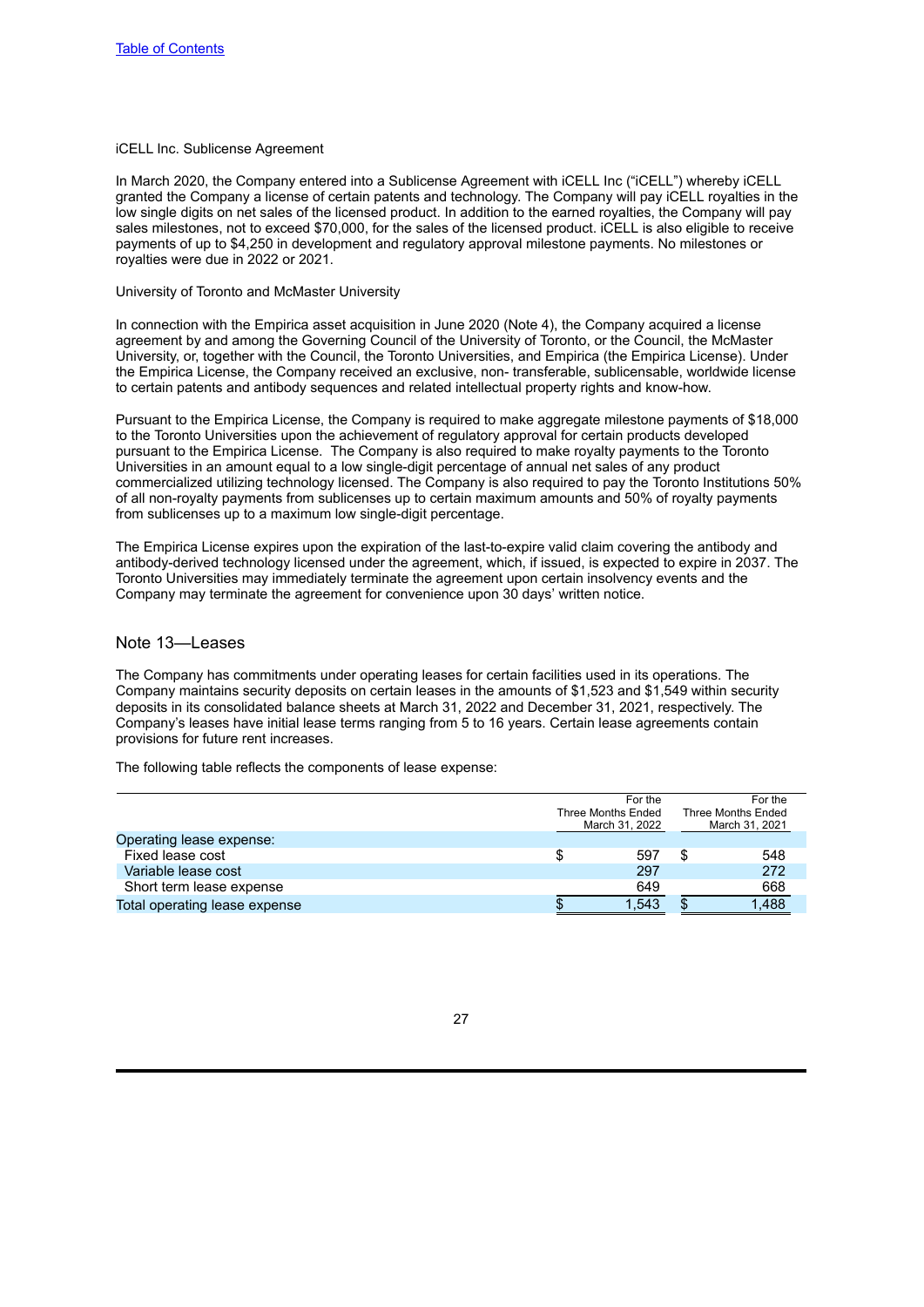The following table reflects supplemental balance sheet information related to leases:

|                                         | Location in Balance Sheet              | As of<br>March 31.<br>2022 |   | As of<br>December 31.<br>2021 |
|-----------------------------------------|----------------------------------------|----------------------------|---|-------------------------------|
| Operating lease right-of-use asset, net | Operating lease right-of-use assets    | 11.670                     |   | 11.854                        |
| Operating lease liability, current      | Accrued expenses and other liabilities | 592                        | S | 615                           |
| Operating lease liability, long-term    | Operating lease liability, long-term   | 14.430                     |   | 14,559                        |
| Total operating lease liability         |                                        | 15.022                     |   | 15.174                        |

The following table reflects supplement lease term and discount rate information related to leases:

|                                                           | As of March 31, 2022 | As of December 31, 2021 |
|-----------------------------------------------------------|----------------------|-------------------------|
| Weighted-average remaining lease terms - operating leases | 7.74 years           | 7.99 years              |
| Weighted-average discount rate - operating leases         | $9.0 \%$             | $9.0 \%$                |

The following table reflects supplemental cash flow information related to leases as of the periods indicated:

|                                                                        | For the Three       |     | For the Three  |
|------------------------------------------------------------------------|---------------------|-----|----------------|
|                                                                        | <b>Months Ended</b> |     | Months Ended   |
|                                                                        | March 31, 2022      |     | March 31, 2021 |
| Cash paid for amounts included in the measurement of lease liabilities |                     |     |                |
| Operating cash flows from operating leases                             | (152)               | SS. | 127            |
| Right-of-use assets obtained in exchange for lease obligations:        |                     |     | 3.295          |

The following table reflects future minimum lease payments under noncancelable leases as of March 31, 2022:

|                                   | <b>Operating Leases</b> |
|-----------------------------------|-------------------------|
| 2022                              | 2,762<br>\$             |
| 2023                              | 2,679                   |
| 2024                              | 2,708                   |
| 2025                              | 2,747                   |
| 2026                              | 2,776                   |
| Thereafter                        | 15,524                  |
| Total lease payments              | 29,196                  |
| Less: Imputed interest            | (10, 468)               |
| Less: Tenant incentive receivable | (3,706)                 |
| Total                             | 15,022                  |

The Company entered into one lease that had not commenced at March 31, 2022. As a result, future lease payments of approximately \$17,300 are not recorded on the Company's consolidated balance sheets. The lease is expected to commence in June 2022 with a non-cancelable term of 10 years.

# Note 14—Income taxes

During the three months ended March 31, 2022, the Company recorded no income tax benefits for the net operating losses incurred or for the research and development tax credits generated in the U.S. due to its uncertainty of realizing a benefit from those items. During the three months ended March 31, 2022, the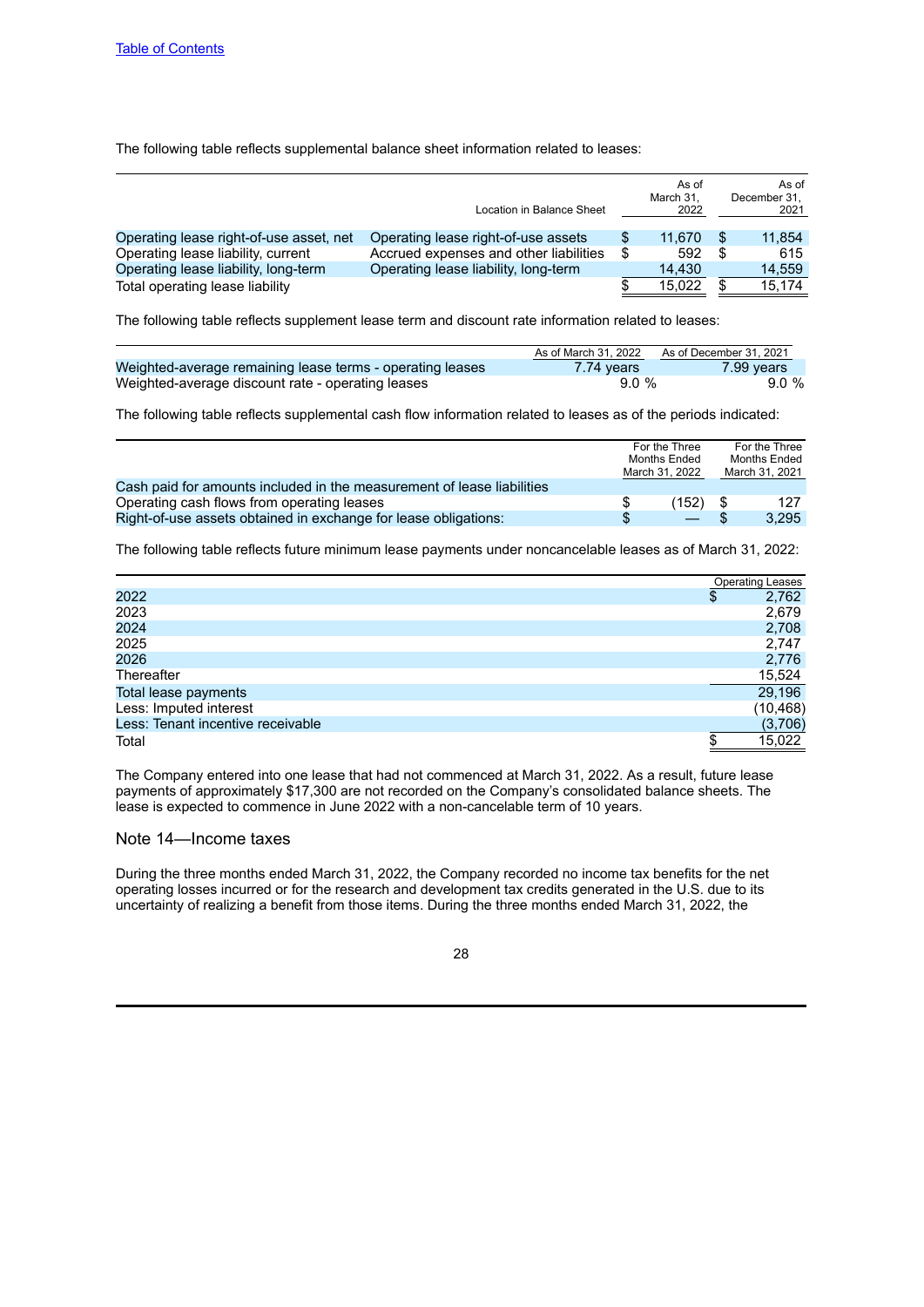Company recorded a tax provision of \$16 related to its income tax obligations of its operating company in Canada.

The Company's tax provision and the resulting effective tax rate for interim periods is determined based upon its estimated annual effective tax rate ("AETR"), adjusted for the effect of discrete items arising in that quarter. The impact of such inclusions could result in a higher or lower effective tax rate during a particular quarter, based upon the mix and timing of actual earnings or losses versus annual projections. In each quarter, the Company updates its estimate of the annual effective tax rate, and if the estimated annual tax rate changes, a cumulative adjustment is made in that quarter. For the three months ended March 31, 2022, the Company excluded the U.S. from the calculation of the AETR as the Company anticipates an ordinary loss in these jurisdictions for which no tax benefit can be recognized.

The Company has evaluated the positive and negative evidence bearing upon its ability to realize its deferred tax assets, which primarily consist of net operating loss carryforwards. The Company has considered its history of cumulative net losses in the U.S., estimated future taxable income and prudent and feasible tax planning strategies and has concluded that it is more likely than not that the Company will not realize the benefits of its U.S. deferred tax assets. As a result, as of March 31, 2022, the Company has recorded a full valuation allowance against its net deferred tax assets in the U.S.

# Note 15—Basic and diluted net loss per common share

#### Basic and diluted net loss per common share is calculated as follows:

|                                                               | Three Months Ended<br>March 31,<br>2022 | Three Months Ended<br>March 31,<br>2021 |          |  |
|---------------------------------------------------------------|-----------------------------------------|-----------------------------------------|----------|--|
| Numerator                                                     |                                         |                                         |          |  |
| Net loss                                                      | \$<br>(37, 513)                         | \$                                      | (18,348) |  |
|                                                               |                                         |                                         |          |  |
| Denominator                                                   |                                         |                                         |          |  |
| Weighted-average common shares for basic and diluted net loss |                                         |                                         |          |  |
| per share                                                     | 57,051,539                              | 7,677,196                               |          |  |
|                                                               |                                         |                                         |          |  |
| Basic and diluted net loss per common share                   | \$<br>(0.66)                            | \$                                      | (2.39)   |  |

The Company's potentially dilutive securities, which include the convertible preferred stock in 2021, restricted stock, warrants, early exercised stock options and stock options to purchase shares of the Company's common stock, have been excluded from the computation of dilutive net loss per share as the effect would be antidilutive. Therefore, the weighted- average number of shares of common stock outstanding used to calculate both basic and diluted net loss per share is the same. The Company excluded the following potential shares of common stock presented based on amounts outstanding at each stated period end, from the computation of diluted net loss per share for the three months ended March 31, 2022 and 2021 because including them would have had an anti-dilutive effect.

|                                                         | Three Months Ended<br>March 31,<br>2022 | Three Months Ended<br>March 31,<br>2021 |
|---------------------------------------------------------|-----------------------------------------|-----------------------------------------|
| Stock options to purchase common stock                  | 7.424.538                               | 3.419.208                               |
| Early exercised stock options subject to future vesting | 773.394                                 | 952.518                                 |
| Restricted stock award subject to future vesting        | 520,630                                 | 902,703                                 |
| Warrants on long term debt                              | 32.009                                  | 16.112                                  |
| Convertible preferred stock                             |                                         | 85,865,789                              |
| Total                                                   | 8,750,571                               | 91,156,330                              |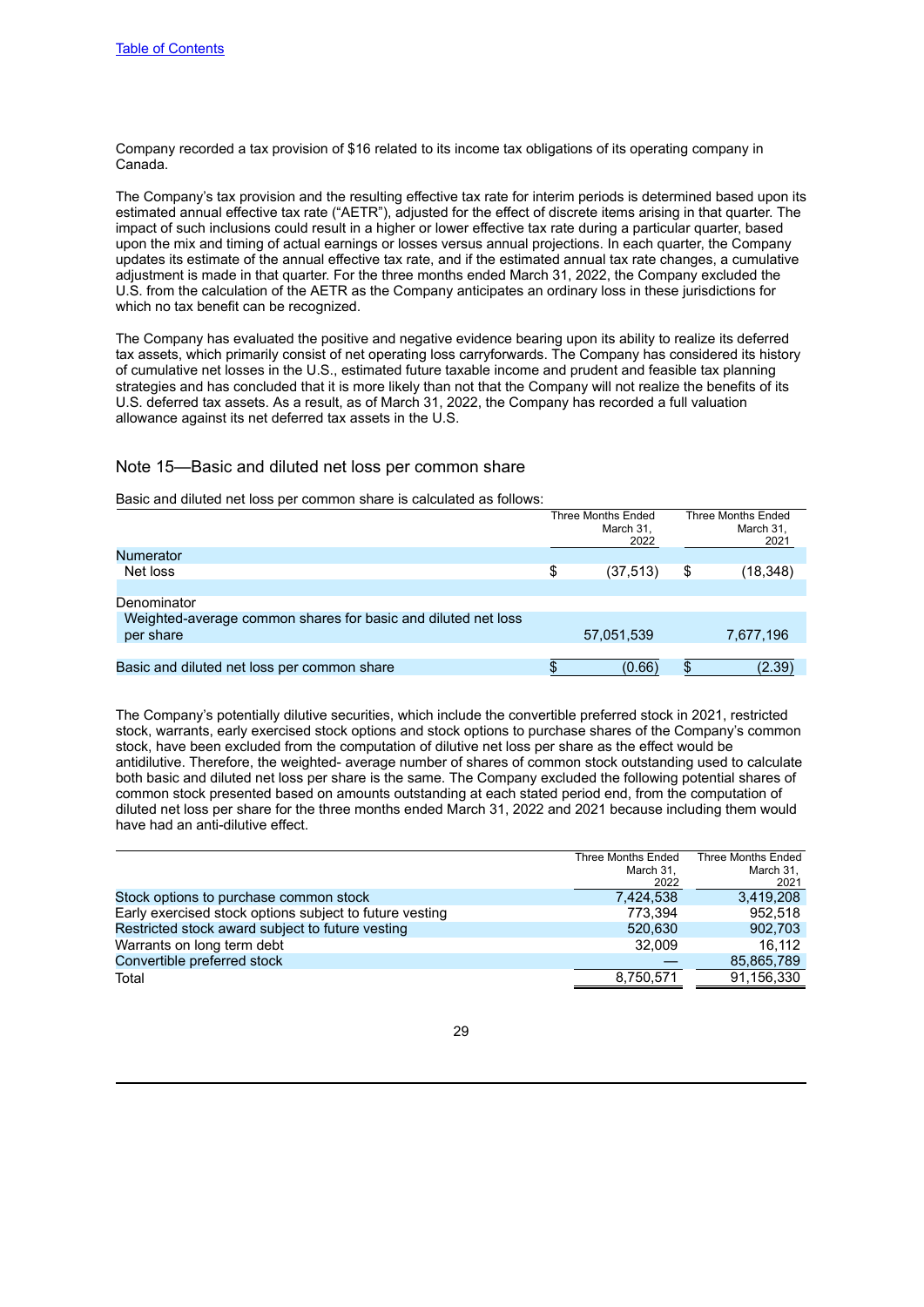# Note 16—Defined contribution plan

The Company has a 401(k) Employee Savings Plan ("401(k) Plan") that is available to all employees of the Company. The Company has elected a Safe-Harbor provision for the 401(k) Plan in which participants are always fully vested in their employer contributions. The Company matches 100% of the first 3% of participating employee contributions and 50% of the next 2% of participating employee contributions. Contributions are made in cash. Contributions were approximately \$158 and \$212 for the three months ended March 31, 2022 and 2021, respectively. Such contribution expense has been recognized in the consolidated statement of operations for each period.

# Note 17—Stock-based compensation

As part of the merger discussed in Note 2 above, the Company adopted from Prior Century, the 2018 Stock Option and Grant Plan (the "Plan"). The Plan provides for the Company to sell or issue common stock or restricted common stock, or to grant incentive stock options or nonqualified stock options for the purchase of common stock, to employees, members of the Board of Directors, and consultants of the Company under terms and provisions established by the Board of Directors. Under the terms of the Plan, options may be granted at an exercise price not less than fair market value.

The Company's stock-based awards are subject to service-based vesting conditions and performance-based vesting conditions. Compensation expense related to awards to employees and directors with service-based vesting conditions is recognized on a straight-line basis based on the grant date fair value over the associated service period of the award, which is generally the vesting term. Stock awards granted typically vest over a fouryear period but may be granted with different vesting terms. For performance-based awards, the Company reassesses at each reporting date whether achievement of the performance condition is probable and accrues compensation expense if and when achievement of the performance condition is probable. On June 17, 2021, this plan was replaced by the Century Therapeutics, Inc. 2021 Equity Incentive Plan (the "2021 Incentive Plan") and future issuances of incentive awards will be governed by that plan.

Upon adoption of the 2021 Incentive Plan, the Company was authorized to issue 5,481,735 shares of Common Stock under the 2021 Incentive Plan (which represents 5,640,711 shares of Common Stock initially available for grant under the 2021 Incentive Plan less 158,976 shares of Common Stock reserved for issuance upon the exercise of previously granted stock options that remain outstanding under the 2018 Incentive Plan).

The 2021 Employee Stock Purchase Plan (the "2021 ESPP") was approved by the board of directors on May 27, 2021. A total of 564,071 shares of common stock were initially reserved for issuance under this plan. No shares are issued or outstanding under the 2021 ESPP.

On January 1, 2022, the Company was authorized to issue an additional 2,750,276 shares of Common Stock under the 2021 Incentive Plan and an additional 550,055 shares of Common Stock under the 2021 ESPP pursuant to "evergreen" provisions contained in each of the 2021 Incentive Plan and 2021 ESPP.

The Company recognizes the costs of the stock-based payments as the employees vest in the awards. For the three months ended March 31, 2022, the Company recognized \$2,380 of stock-based compensation expense of which \$1,071 was general and administrative expense and \$1,309 was research and development expenses recorded within the consolidated statement of operations and comprehensive loss.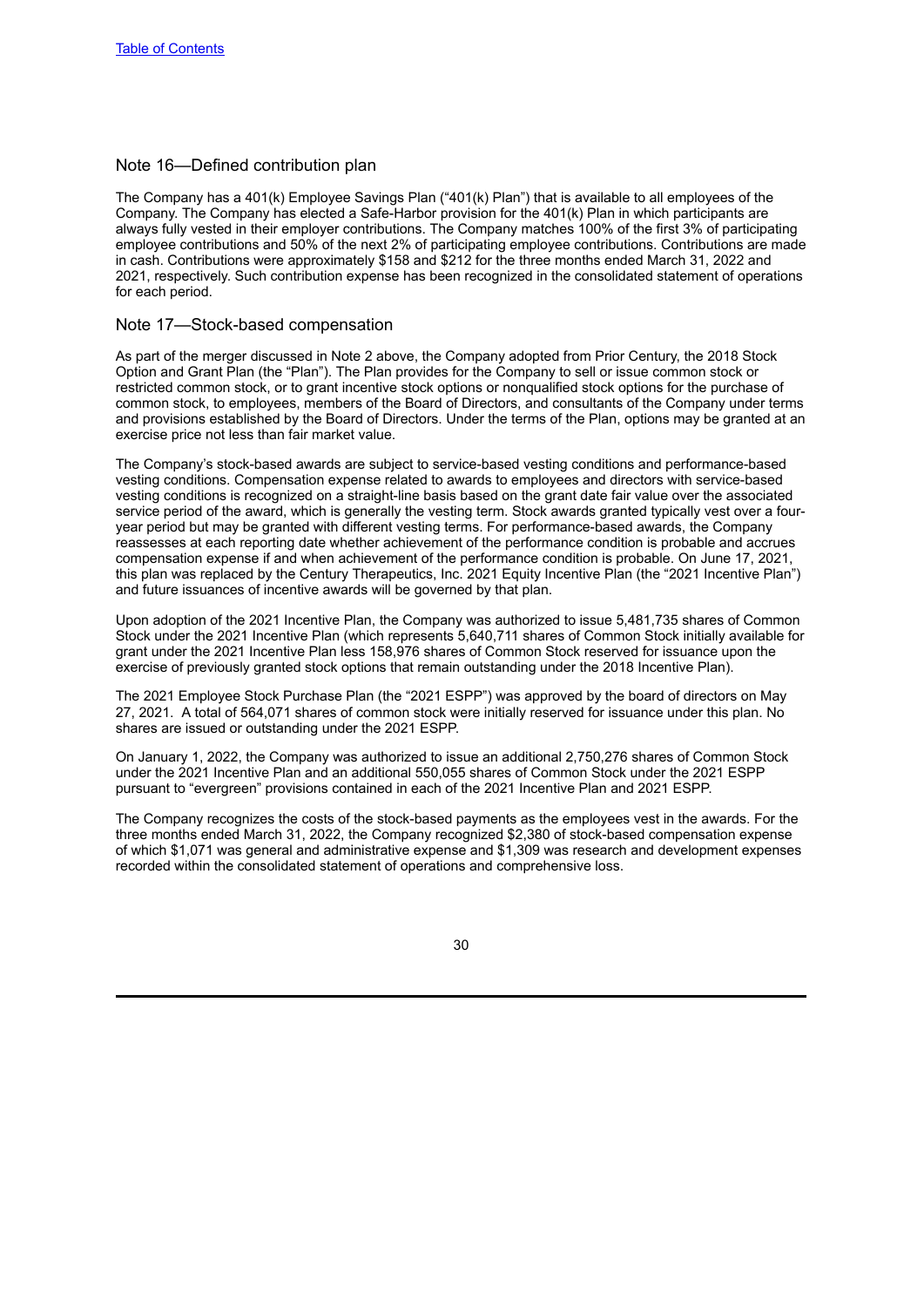# *Stock Options*

The following table summarizes stock option activity for the period ended March 31, 2022:

|                               |               | <b>Weighted Average</b> |                       |             |                |
|-------------------------------|---------------|-------------------------|-----------------------|-------------|----------------|
|                               |               |                         |                       | Remaining   | Aggregate      |
|                               |               |                         |                       | Contractual | Intrinsic      |
|                               |               |                         |                       | Term        | Value          |
|                               | <b>Shares</b> |                         | <b>Exercise Price</b> | (years)     | (in thousands) |
| Outstanding January 1, 2022   | 5,678,604     | \$                      | 5.36                  | 8.35\$      | 11.595         |
| Granted                       | 1.871.450     |                         | 13.21                 |             |                |
| Exercised - vested            | (85, 396)     |                         | 0.77                  |             |                |
| Forfeited                     | (40,120)      |                         | 4.03                  |             |                |
| Outstanding, March 31, 2022   | 7,424,538     | S                       | 7.34                  | $8.52$ \$   | 43,259         |
| Exercisable at March 31, 2022 | 3,470,378     | S.                      | 4.07                  | 8.29\$      | 28,266         |

The weighted average grant date fair value of awards for options granted during the period ended March 31, 2022 was \$8.63. As of March 31, 2022, there was \$30,778 of total unrecognized compensation expense related to unvested stock options with time-based vesting terms, which is expected to be recognized over a weighted average period of 2.89 years.

During 2020, the Company issued 213,624 performance-based awards, respectively, that vest upon contingent events. The performance condition for these awards were achieved as of June 30, 2021. As a result, the Company recorded compensation expense related to the performance-based awards of \$227 in 2021.

The Company estimates the fair value of its option awards to employees and directors using Black-Scholes. Due to the lack of substantial company-specific historical and implied volatility data of its common stock, the Company has based its estimate of expected volatility on the historical volatility of a group of similar public companies. The Company has never paid dividends and does not expect to in the foreseeable future. The expected term of the options granted to employees is derived from the "simplified" method as described in Staff Accounting Bulletin 107 relating to stock-based compensation. The risk-free interest rates for periods within the expected term of the option are based on the U.S. Treasury securities with a maturity date commensurate with the expected term of the associated award. The Company will account for actual forfeitures as they occur.

The weighted-average assumptions used to calculate the fair value of stock options granted are as follows:

|                              | March 31, 2022 |
|------------------------------|----------------|
| Expected dividend rate       |                |
| Expected option term (years) | 6.10           |
| Expected volatility          | 73.42 %        |
| Risk-free interest rate      | 1.67%          |

*Restricted Stock*

The following table summarizes restricted stock activity as of March 31, 2022 and December 31, 2021:

|                                  |           | <b>Weighted Average</b>      |
|----------------------------------|-----------|------------------------------|
|                                  | Shares    | <b>Grant Date Fair Value</b> |
| Total Unvested December 31, 2021 | 681.789   | 4.20                         |
| Granted                          |           |                              |
| Vested                           | (161.159) | 2.36                         |
| Total Unvested March 31, 2022    | 520.630   | 4.77                         |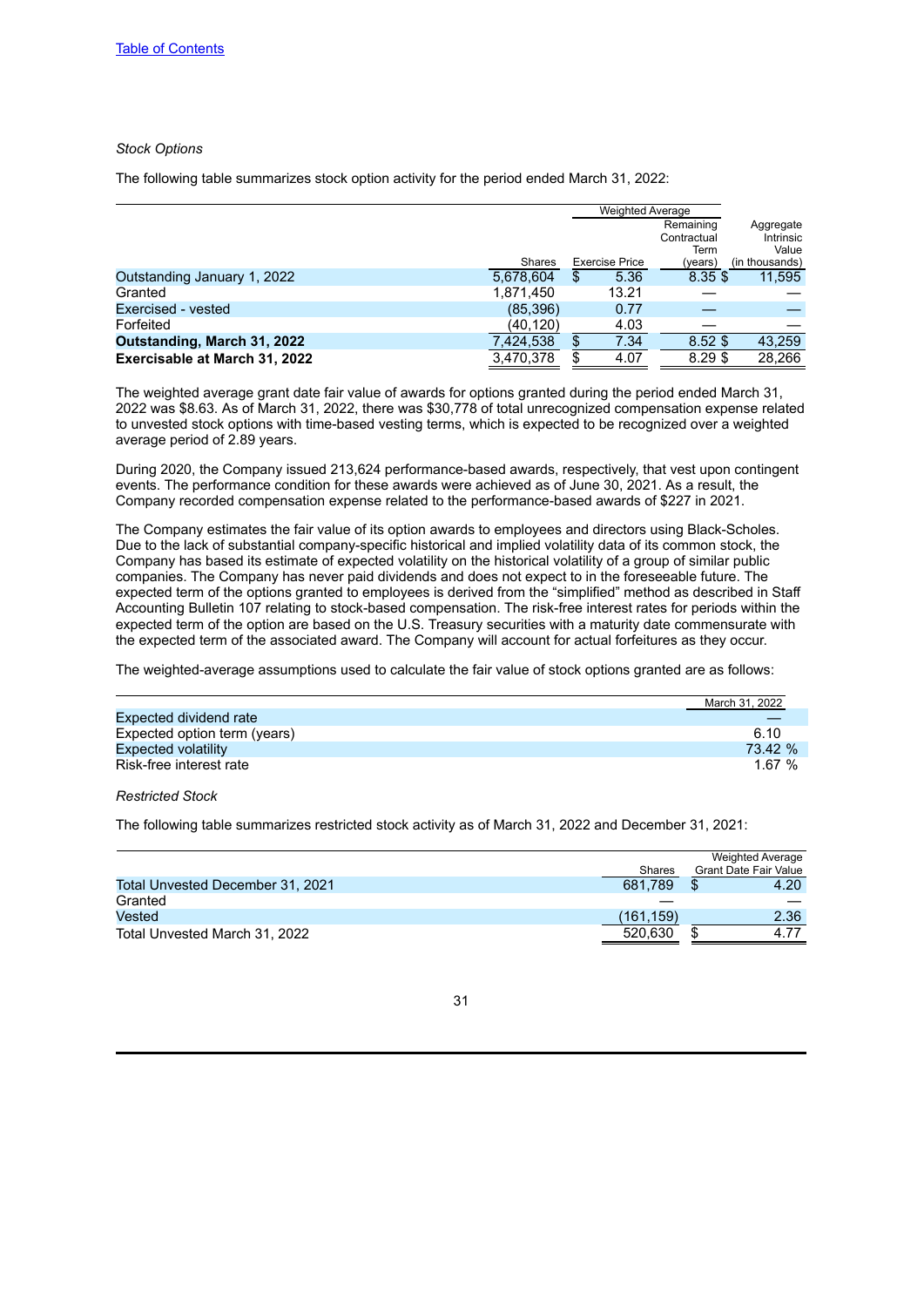Pursuant to certain stock purchase agreements containing vesting and other provisions, the Company has the right to repurchase unvested shares.

As of March 31, 2022, there was \$2,345 of total unrecognized compensation expense related to the unvested restricted stock with time-based vesting terms, which is expected to be recognized over a weighted average period of 1.28 years. All restricted stock vests over a four-year period.

#### *Early-Exercise of Unvested Equity Awards*

As part of the merger, the Company assumed a deposit liability from Prior Century. Certain equity award holders early exercised unvested equity awards. The cash received upon early exercise of options of \$2,327 was recorded as a deposit liability on the Company's balance sheet as of March 31, 2022.

# Note 18—Related party transactions

#### *License Agreements and Collaborative Agreements with Shareholder of Equity Method Investor*

As part of the Commitment Agreement, the Company acquired licenses and other contracts from Prior Century that were originally entered into by Prior Century and FUJIFILM Cellular Dynamics, Inc. ("FCDI"). FCDI is a shareholder of Century. The acquired licenses and other contracts with FCDI are as follows:

#### *FCDI Licenses*

The Company acquired from Prior Century a non-exclusive license agreement with FCDI. The license provides the Company with certain patents and know-how related to the reprogramming of human somatic cells to induce pluripotent stem cells ("iPSCs") ("License Agreement"). Under this agreement, the Company is required to make certain developmental and regulatory milestone payments as well as royalty payments upon commercialization. Royalties are in the low single digits on the sale of all licensed products.

The Company also acquired from Prior Century an exclusive license agreement with FCDI. The license provides the Company with patents and know-how related to human iPSC exclusively manufactured by FCDI.

The potential development and regulatory milestone payments to be paid by the Company to FCDI are \$6,000.

# *Letter Agreement*

On January 7, 2022, the Company and FCDI entered into a letter agreement (the "Letter Agreement"), which amended each of the license agreements with FCDI (the "FCDI Agreements") such that (i) the definition of Territory under each of the FCDI Agreements, for purposes of the sublicenses under the FCDI Agreements pursuant to the Company's Collaboration Agreement with Bristol-Myers Squibb, includes Japan, (ii) the licenses granted to the Company and its affiliates under the FCDI Agreements are sublicensable to Bristol-Myers Squibb, including with respect to Japan and (iii) Bristol-Myers Squibb is not subject to grant-back and option provisions under the reprogramming license.

Pursuant to the Letter Agreement, and in consideration for amending the FCDI Agreements, the Company (i) paid to FCDI an upfront payment of \$10,000, (ii) will pay to FCDI a percentage of any milestone payments received by us under the Collaboration Agreement in respect of achievement of development or regulatory milestones specific to Japan, and (iii) will pay to FCDI a percentage of all royalties received by the Company under the Collaboration Agreement in respect of sales of products in Japan.

# *FCDI Collaboration Agreement*

In October 2019, the Company entered into the Master Collaboration Agreement with FCDI, whereby FCDI will provide certain services to the Company to develop and manufacture iPSCs and immune cells derived therefrom. FCDI will provide services in accordance with the approved research plan and related research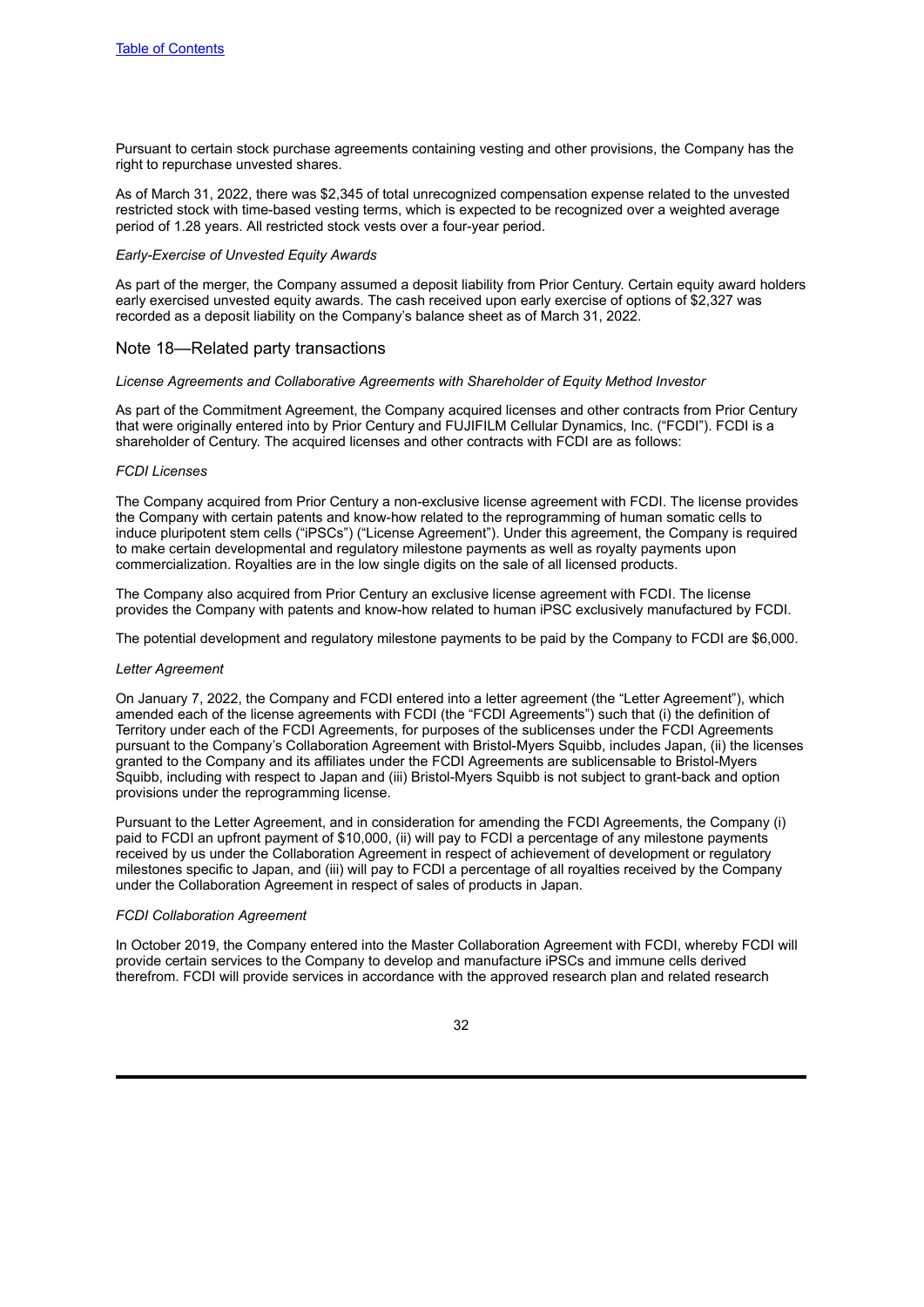budget. The initial research plan covers the period from October 2019 through March 31, 2022, with the related research budget totaling \$31,400.

During the three months ended March 31, 2022, the Company made payments of \$3,003 and incurred research and development expenses of \$1,445, and legal fees of \$30, recorded within general and administrative expenses in its consolidated statements of operations and comprehensive loss. As of March 31, 2022, there was \$850 in accounts payable related to this agreement on the consolidated balance sheets. As of December 31, 2021, there was \$2,375 in accounts payable on the consolidated balance sheets.

During the three months ended March 31, 2021, the Company made payments of \$3,223, and incurred research and development expenses of \$2,781, and legal fees of \$21, recorded within general and administrative expenses in its consolidated statements of operations and comprehensive loss.

#### *Consulting Arrangements with Shareholders of Equity Method Investor*

In 2019, the Company entered into arrangements with two shareholders of the Company, wherein the shareholders provide consulting services to the Company. As compensation for the consulting services, the shareholders are entitled to an annual retainer fee of \$125 payable quarterly, along with payment of reasonable expenses associated with providing the consulting services. The Company paid \$19 and \$38 related to these consulting arrangements that were included in research and development expenses in the consolidated statements of operations and comprehensive loss for the three months ended March 31, 2022 and 2021, respectively. As of December 31, 2021, there was \$18 in accrued expenses related to this agreement on the consolidated balance sheets. As of March 31, 2022, there was no accrued expenses to this agreement.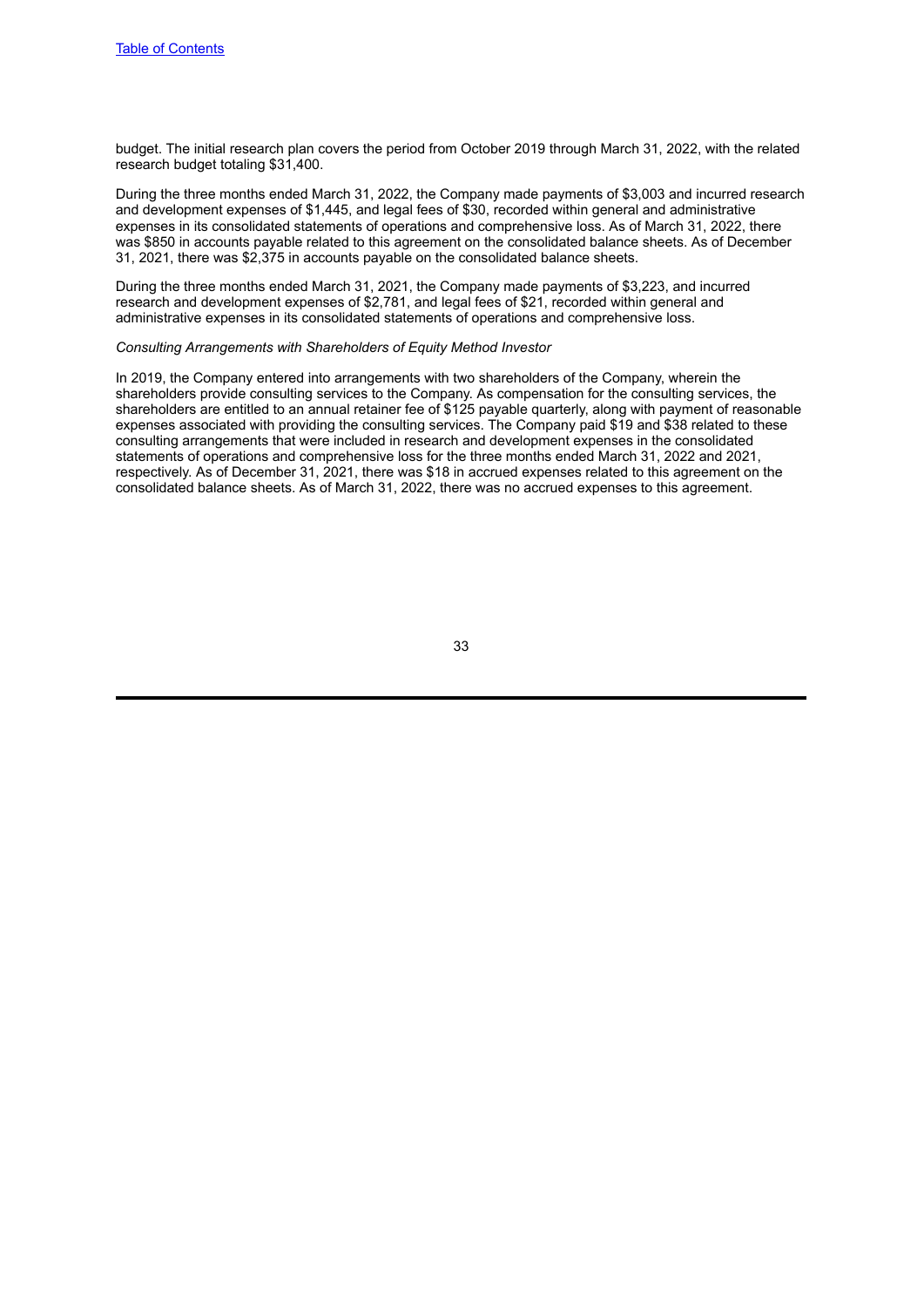# <span id="page-33-0"></span>**Item 2. Management's discussion and analysis of financial condition and results of operations**

*The following discussion and analysis should be read in conjunction with our financial statements and accompanying notes included in this Quarterly Report on Form 10-Q and the financial statements and accompanying notes thereto for the fiscal year ended December 31, 2021 and the related Management's Discussion and Analysis of Financial Condition and Results of Operations, which are contained in our Annual Report on Form 10-K filed with the Securities and Exchange Commission on March 17, 2022 (the "Annual Report"). This Quarterly Report on Form 10-Q contains "forward-looking statements" within the meaning of* Section 27A of the Securities Act and Section 21E of the Securities Exchange Act of 1934, as amended (the *Exchange Act). Such forward-looking statements, which represent our intent, belief, or current expectations,* involve risks and uncertainties and other factors that could cause actual results and the timing of certain events *to differ materially from future results expressed or implied by such forward-looking statements. In some cases you can identify forward-looking statements by terms such as "may," "will," "expect," "anticipate," "estimate," "intend," "plan," "predict," "potential," "believe," "should" and similar expressions. Factors that could cause or* contribute to differences in results include, but are not limited to, those set forth under "Risk Factors" in our *Annual Report. Except as required by law, we undertake no obligation to update these forward-looking* statements to reflect events or circumstances after the date of this report or to reflect actual outcomes.

# **Overview**

We are an innovative biotechnology company developing transformative allogeneic cell therapies to create products for the treatment of both solid tumor and hematological malignancies with significant unmet medical need. We have created a comprehensive allogeneic cell therapy platform that includes industry-leading induced pluripotent stem cells, or iPSCs, differentiation know-how to generate immune effector cells from iPSCs, or iPSC- derived cells, clustered regularly interspaced short palindromic repeats, or CRISPR, mediated precision gene editing that allows us to incorporate multiple transgenes and remove target genes intended to optimize cell product performance, sophisticated protein engineering capabilities to develop proprietary next generation chimeric antigen receptors, or CARs, our proprietary Allo-EvasionTM technology intended to prevent rejection of our cell products by the host immune system, and cutting edge manufacturing capabilities intended to minimize product development and supply risk. We believe that these vertically integrated capabilities will allow us to further expand our existing pipeline and develop therapeutics from iPSC-derived natural killer cells, or iNK cells, or iNK, and iPSC-derived T cells, or iT cells, or iT, that may provide enhanced clinical outcomes compared to available therapeutic options. Our vision is to become a premier fully integrated biotechnology company by developing and ultimately commercializing off-the-shelf allogeneic cell therapies that dramatically and positively transform the lives of patients suffering from life-threatening cancers. To achieve our vision, we have assembled a world-class team whose members collectively have decades of experience in cell therapy and drug development, manufacturing, and commercialization.

We were formed in 2018 as Century Therapeutics, Inc., or Prior Century. In 2019, in connection with our investment from Bayer Healthcare LLC, or Bayer, Prior Century contributed substantially all of its operating assets and cash to a newly formed entity, Century Therapeutics, LLC, or the LLC Entity. We refer to this transaction as the 2019 Reorganization. The 2019 Reorganization was accounted for as an asset acquisition under US Generally Accepted Accounting Principles, and as a result we recorded a one-time non-cash charge in the amount of \$225.9 million which represented the fair value of the contributed in-process research and development, or IPR&D, of Prior Century. The IPR&D asset acquired was Prior Century's comprehensive allogeneic cell therapy platform.

Until February 2021, our business was operated through the LLC Entity. In February 2021, in connection with the sale of 24,721,999 shares of our Series C preferred stock, or the Series C Financing, the LLC Entity converted from a Delaware limited liability company to a Delaware C corporation. Upon completion of this conversion, Prior Century, whose only significant asset was its equity investment in LLC, merged with the C corporation, and in connection therewith the C corporation changed its name to "Century Therapeutics, Inc." We refer to these transactions as the 2021 Reorganization.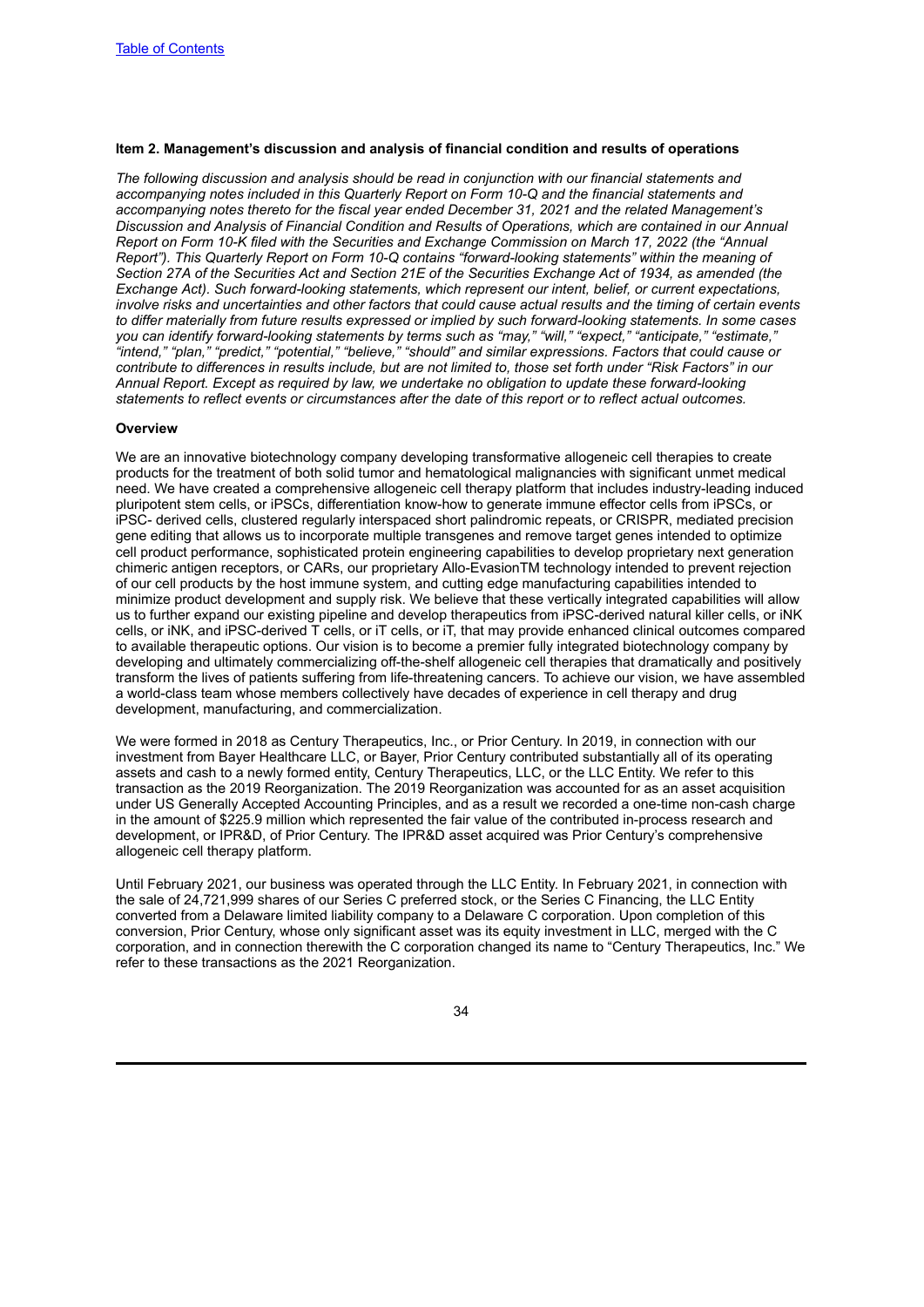Our operations to date have been limited to organizing and staffing our company, business planning, raising capital, conducting discovery and research activities, filing patent applications, identifying potential product candidates and preparing to initiate and conduct clinical trials, undertaking preclinical studies and in-licensing intellectual property. All of our programs are currently in the development stage, and we do not have any products approved for sale. Since our inception, we have incurred net losses each year. We had an accumulated deficit of \$425.7 million as of March 31, 2022. Substantially all of our losses have resulted from expenses incurred in connection with our research and development programs, the acquisition of in-process research and development and general and administrative costs associated with our operations. Included in our accumulated deficit, as noted above, is a non-cash expense of \$225.9 million related to the fair value of the inprocess research and development of Prior Century.

In June 2021, we completed our initial public offering, or IPO, in which we issued and sold 12,132,500 shares of our common stock, at a public offering price of \$20.00 per share. We received net proceeds of \$221.4 million after deducting underwriting discounts, commissions, and other offering cost of \$21.2 million in the aggregate. To date, we have funded our operations from the issuance and sale of our equity securities and have not generated any revenues. Since our inception, we have raised approximately \$591 million in net proceeds from sales of our equity securities. As of March 31, 2022, we had cash and cash equivalents of \$126.0 million and investments of \$340.3 million. Based on our current business plans, we believe, our cash, cash equivalents and investments as of March 31, 2022, will be sufficient for us to fund our operating expenses and capital expenditures requirements into 2025. We have based this estimate on assumptions that may prove to be wrong, and we could exhaust our available capital resources sooner than we expect. We anticipate that our expenses and operating losses will increase substantially over the foreseeable future. The expected increase in expenses will be driven in large part by our ongoing activities, if and as we:

- continue to advance our iPSC cell therapy platforms;
- continue preclinical development of, and initiate clinical development of CNTY-101, CNTY-103, CNTY-102 and our other product candidates;
- seek to discover and develop additional product candidates;
- establish and validate our own clinical-scale current good manufacturing practices, or cGMP, facilities;
- seek regulatory approvals for any of our other product candidates that successfully complete clinical trials;
- maintain, expand, protect, and enforce our intellectual property portfolio;
- acquire or in-license other product candidates and technologies;
- incur additional costs associated with operating as a public company, which will require us to add operational, financial and management information systems and personnel, including personnel to support our drug development, any future commercialization efforts and our transition to a public company; and
- increase our employee headcount and related expenses to support these activities.

We are also investing early in building our capabilities in key areas of manufacturing sciences and operations, including development of our iPSC cell therapy platforms, product characterization, and process analytics from the time product candidates are in early research phases. Our investments also include scaled research solutions, scaled infrastructure, and novel technologies intended to improve efficiency, characterization, and scalability of manufacturing.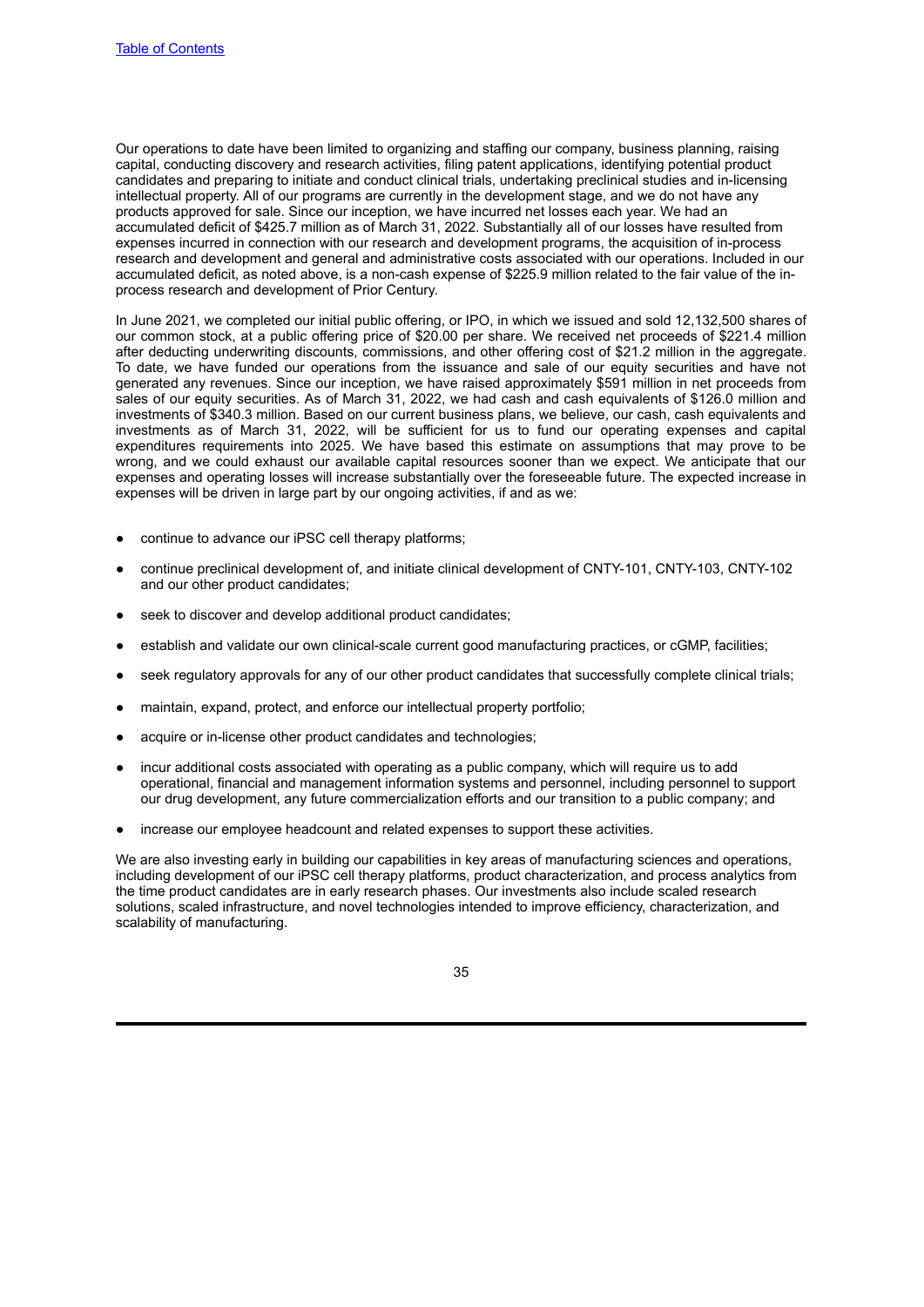We anticipate that we will need to raise additional financing in the future to fund our operations, including funding for preclinical studies, clinical trials and the commercialization of any approved product candidates. We intend to use the proceeds from such financings to, among other uses, fund research and development of our product candidates and development programs, including our pre-clinical and clinical development of CNTY-101, CNTY-103, and CNTY-102, and as well as CNTY-104 and CNTY-106 in collaboration with Bristol-Myers Squibb. Until such time, if ever, as we can generate significant product revenue, we expect to finance our operations with our existing cash and cash equivalents, investments, any future equity or debt financings, and upfront and milestone and royalties payments, if any, received under future licenses or collaborations. We may not be able to raise additional capital on terms acceptable to us or at all. If we are unable to raise additional capital when desired, our business, results of operations, and financial condition would be adversely affected. Because of the numerous risks and uncertainties associated with product development, we are unable to predict the timing or amount of increased expenses or when or if we will be able to achieve or maintain profitability.

The global COVID-19 pandemic continues to evolve rapidly, and we will continue to monitor it closely. The extent of the impact of the COVID-19 pandemic on our business, operations, and clinical development timelines and plans remains uncertain and will depend on certain developments, including the duration and spread of the outbreak, including as a result of the emergence of new variants of COVID-19, and its impact on our clinical trial enrollment, trial sites, CROs, contract manufacturing organizations, and other third parties with whom we do business, as well as its impact on regulatory authorities and our key scientific and management personnel. We have experienced modest delays in our discovery and development activities as a result of the COVID-19 pandemic, primarily due to temporary and partial shutdowns at certain of our CROs and academic institutions that have since resumed operations, and due to governmental responses to the pandemic. The ongoing pandemic has led to the implementation of various responses, including travel restrictions, mask mandates, social distancing requirements and other public health safety measures. In response, and in compliance with rapidly changing local and state regulations, we have implemented a mandatory vaccination policy for all employees and have taken other precautionary measures, including testing of any employees displaying symptoms of COVID-19. While the vaccines have proven effective in reducing the severity and mortality of COVID-19 including the variants that have evolved to date, the overall vaccination rate in the United States may have not reached the level required for herd immunity. Certain variants of COVID-19, such as the delta and omicron variants, have proven to be more easily spread than earlier variants. The emergence of new variants, which could prove resistant to existing vaccines, could again result in major disruptions to businesses and markets worldwide. We will continue to actively monitor the situation related to COVID-19 and may take further actions that alter our operations, including those that may be required by federal, state, or local authorities, or that we determine are in the best interests of our employees and other third parties with whom we do business. The extent to which the ongoing pandemic may affect our preclinical studies, clinical trials, supply chain, labor force, business, financial condition, and results of operations will depend on future developments, which are highly uncertain and cannot be predicted at this time.

# *Bristol-Myers Squibb*

On January 7, 2022, we entered into the Collaboration Agreement with Bristol-Myers Squibb to collaborate on the research, development and commercialization of iNK and iT cell programs for hematologic malignancies and solid tumors ("Collaboration Program," and each product candidate a "Development Candidate"). We and Bristol-Myers Squibb will initially collaborate on two Collaboration Programs focused on acute myeloid leukemia ("AML") and multiple myeloma ("MM"), and Bristol-Myers Squibb has the option to add up to two additional Collaboration Programs for an additional fee. We are responsible for generating Development Candidates for each Collaboration Program, and Bristol-Myers Squibb has the option to elect to exclusively license the Development Candidates for pre-clinical development, clinical development and commercialization on a worldwide basis ("License Option"). Following Bristol-Myers Squibb's exercise of the License Option, we will be responsible for performing IND-enabling studies, supporting Bristol-Myers Squibb's preparation and submission of an IND, and manufacturing of clinical supplies until completion of a proof of concept clinical trial. Bristol-Myers Squibb will be responsible for all regulatory, clinical, manufacturing (after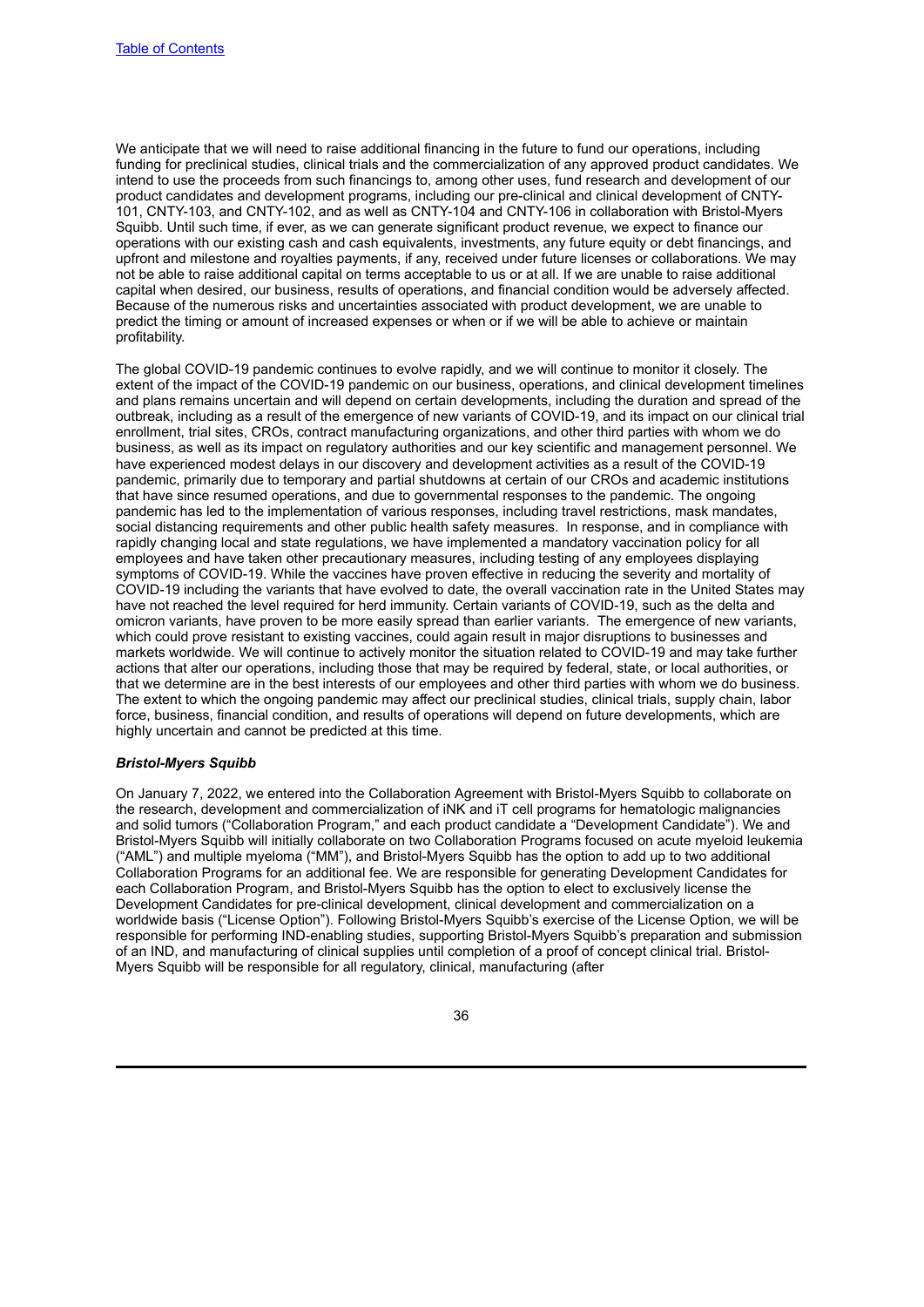the proof of concept clinical trial) and commercialization activities for such Development Candidates worldwide. We have the option to co-promote Development Candidates generated from certain specified Collaboration Programs.

Under the terms of the Collaboration Agreement, Bristol-Myers Squibb made a non-refundable, upfront cash payment of \$100 million and will pay an exercise fee upon the exercise of the License Option ("Licensed Program" and product candidates developed under a Licensed Program, "Licensed Products"). For each Licensed Program, Bristol-Myers Squibb will pay up to \$235 million in milestone payments upon the first achievement of certain development and regulatory milestones and will pay up to \$500 million per Licensed Product in net sales-based milestone payments. Bristol-Myers Squibb will also pay us tiered royalties per Licensed Product as a percentage of net sales in the high-single digits to low-teens, subject to certain adiustments.

In connection with the Collaboration Agreement, Bristol-Myers Squibb purchased 2,160,760 shares of our common stock at a price per share of \$23.14, for an aggregate purchase price of \$50 million. We determined the common stock purchase represented a premium of \$7.82 per share, or \$23.2 million in the aggregate, and the remaining \$26.8 million was recorded as issuance of common stock in stockholders' equity.

We identified the following commitments under the arrangement: (i) research and development services under each of the two initial Collaboration Programs and (ii) License Option to elect to exclusively license the Development Candidates for each of the two initial Collaboration Programs. We determined that these four commitments represent distinct performance obligations for purposes of recognizing revenue and will recognize revenue as we fulfill each performance obligation.

#### *License and collaboration agreements*

# *Fujifilm Cellular Dynamics, Inc. (FCDI)*

On September 18, 2018, we entered into a license agreement, or the Differentiation License, with FCDI. The Differentiation License, as amended, provides us with an exclusive license under certain patents and know-how related to human iPSC consisting of cells that are or are modifications of NK cells, T cells, dendritic cells and macrophages derived from human iPSC. In consideration for the Differentiation License, Prior Century issued 2,980,803 shares of common stock to FCDI, which were exchanged for 2,980,803 shares of common stock in connection with the Reorganization.

Also on September 18, 2018, we entered into the non-exclusive license, or the Reprogramming License, with FCDI. The Reprogramming License, as amended, provides us with a non-exclusive license under certain patents and know- how related to the reprogramming of human somatic cells to iPSCs and provide us access to iPSC lines for clinical use. Under the Reprogramming License, we are required to make certain developmental and regulatory milestone payments as well as royalty payments upon commercialization in the low single digits. The potential development and regulatory milestone payments to be paid by us to FCDI are approximately \$6 million per licensed product. In connection with the Reprogramming License, we entered into a collaboration agreement, or the FCDI Collaboration Agreement, with FCDI pursuant to which we agreed to fund research and development work at FCDI pursuant to a research plan.

On October 21, 2019, we entered into the FCDI Collaboration Agreement with FCDI, whereby FCDI provides certain services to us to develop and manufacture iPSCs and immune cells derived therefrom. Under the terms of the FCDI Collaboration Agreement, as amended, FCDI will provide services in accordance with the approved research plan and related research budget. The research plan covers the period from the date of execution of the FCDI Collaboration Agreement through March 31, 2022, with the related research budget of approximately \$31.4 million.

On January 7, 2022, we and FCDI entered into a letter agreement, or the Letter Agreement, which amends each of the FCDI agreements as further discussed in Note 11 to our consolidated financial statements. Pursuant to the Letter Agreement, and in consideration for amending the FCDI Agreements, we agreed to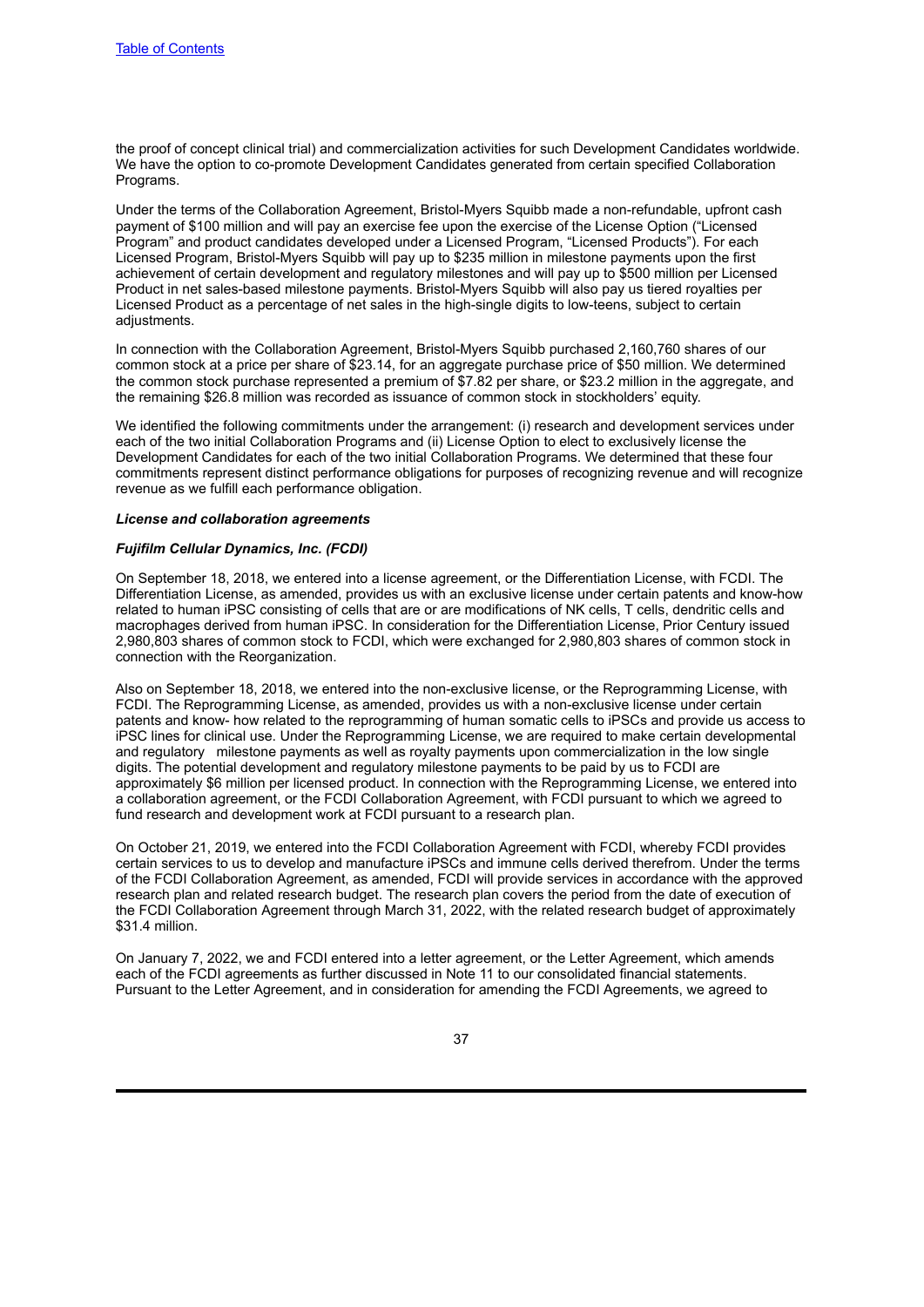pay to FCDI (i) an upfront payment of \$10 million, (ii) a percentage of any milestone payments received by us under the Research, Collaboration and License Agreement, with Bristol-Myers Squibb, or the Collaboration Agreement, in respect of achievement of development or regulatory milestones specific to Japan, and (iii) a percentage of all royalties received by us under the Collaboration Agreement in respect of sales of products in Japan.

During the three months ended March 31, 2022, the Company made payments of \$3.0 million and incurred research and development expenses of \$1.4 million, and legal fees of \$30 thousand, recorded within general and administrative expenses in its consolidated statements of operations and comprehensive loss. As of March 31, 2022, there was \$0.9 million in accounts payable related to this agreement on the consolidated balance sheets.

During the three months ended March 31, 2021, the Company made payments of \$3.2 million, and incurred research and development expenses of \$2.8 million, and legal fees of \$21 thousand, recorded within general and administrative expenses in its consolidated statements of operations and comprehensive loss.

As of March 31, 2022, we incurred \$32.4 million of the \$31.4 million budget under the Collaboration Agreement.

#### **Empirica acquisition**

On June 9, 2020, we acquired certain assets of Empirica Therapeutics, or Empirica, a privately-held early-stage biotechnology company focused on the development of adoptive immunotherapies against the most aggressive and treatment-resistant forms of cancers, including glioblastoma and brain metastasis for a total purchase price of \$4.7 million.

The transaction was accounted for as an asset acquisition of IPR&D. Total consideration in the acquisition was \$4.7 million, consisting of cash consideration of \$4.5 million and transaction expenses of \$0.2 million. In addition to the purchase price, \$1.5 million was deposited in escrow, or the Escrow Deposit, whereby release of the Escrow Deposit is subject to the terms of a promissory note, which provides for the funds to be released in equal installments over a three-year period related to continuing services by former Empirica shareholders who are employed by the Company. In July 2021, the first annual installment of \$523 was released from escrow. The Escrow Deposit is recognized as an asset and the promissory note is post- acquisition compensation expense, which will be accrued over the term of the promissory note. We recorded \$0.1 million compensation in research and development expense for three months ended March 31, 2022. For further details regarding this acquisition, see Note 4 to our unaudited consolidated financial statements.

#### *Components of operating results*

#### *Collaboration Revenue*

We have not generated any revenue from product sales and do not expect to generate any revenue from the sale of products for the foreseeable future. Our revenues to date have been generated through our collaboration, option and license agreement with Bristol-Myers Squibb. We recognize revenue over the expected performance period under this agreement. We expect that our revenue for the next several years will be derived primarily from this agreement and any additional collaborations that we may enter into in the future. To date, we have not received any royalties under any of our existing collaboration agreements.

#### *Operating expenses*

#### *Research and development*

To date, research and development expenses have related primarily to discovery and development of our iPSC cell therapy platform technology and product candidates and acquired in-process research and development. Research and development expenses are recognized as incurred and payments made prior to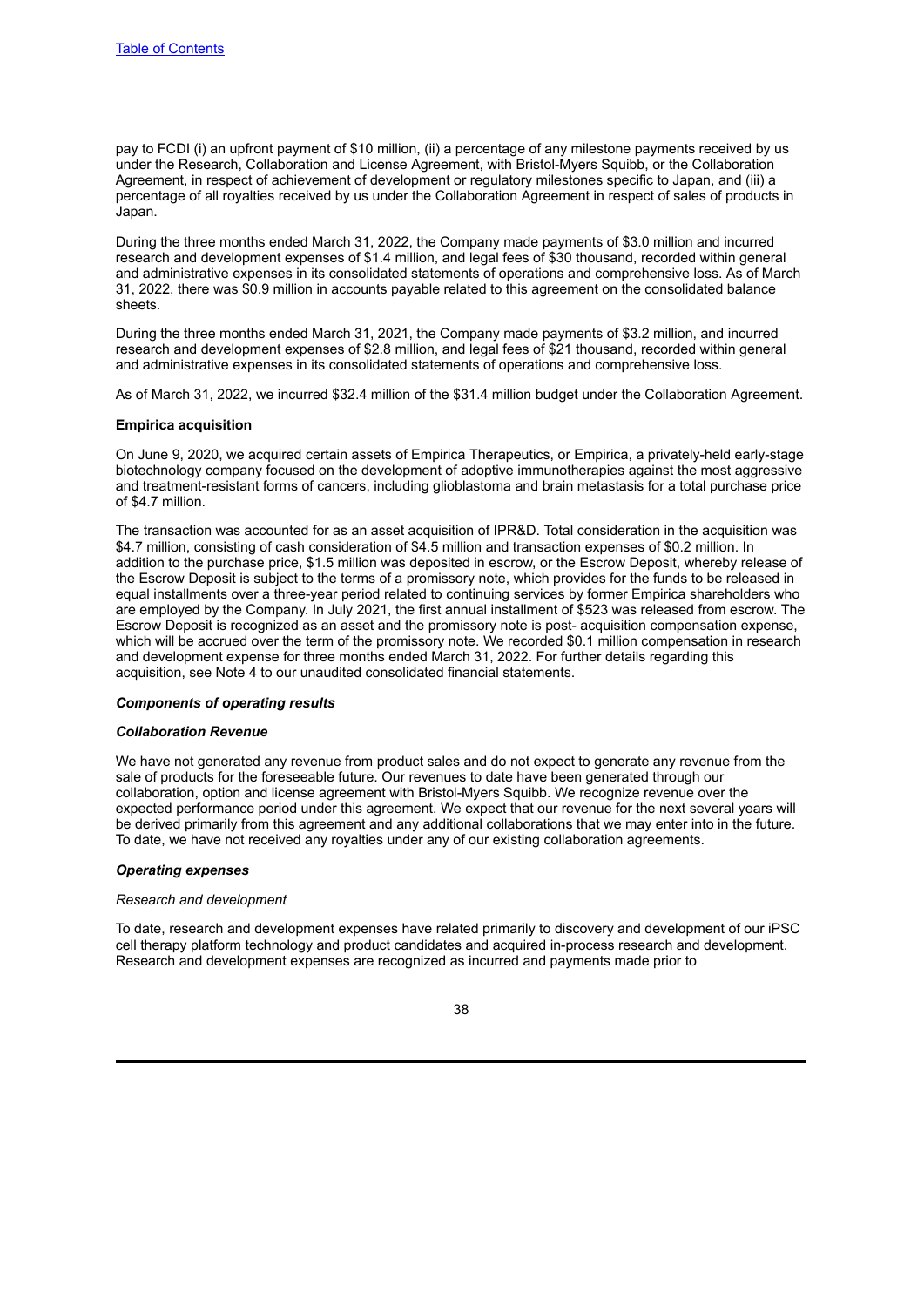the receipt of goods or services to be used in research and development are recorded as prepaid expenses until the goods or services are received.

Research and development expenses consist of personnel-related costs, including salaries, and benefits, stock compensation expense, external research and development expenses incurred under arrangements with third parties, laboratory supplies, costs to acquire and license technologies facility and other allocated expenses, including rent, depreciation, and allocated overhead costs, and other research and development expenses.

We deploy our employee and infrastructure resources across multiple research and development programs for developing our iPSC cell therapy platforms, identifying and developing product candidates, and establishing manufacturing capabilities. Due to the number of ongoing projects and our ability to use resources across several projects, the vast majority of our research and development costs are not recorded on a programspecific basis. These include costs for personnel, laboratory, and other indirect facility and operating costs.

Research and development activities account for a significant portion of our operating expenses. We anticipate that our research and development expenses will increase for the foreseeable future as we expand our research and development efforts including expanding the capabilities of our iPSC cell therapy platforms, identifying product candidates, completing preclinical studies and commencing clinical trials, seeking regulatory approval of our product candidates, and incurring costs to acquire and license technologies aligned with our goal of translating iPSCs to therapies. A change in the outcome of any of these variables could mean a significant change in the costs and timing associated with the development of our product candidates.

#### *General and administrative*

General and administrative expenses consist of personnel-related costs, including salaries, benefits, and noncash stock-based compensation, for our employees in executive, legal, finance, human resources, information technology, and other administrative functions, legal fees, consulting fees, recruiting costs, and facility costs not otherwise included in research and development expenses. Legal fees include those related to corporate and patent matters.

We anticipate that our general and administrative expenses will increase over the foreseeable future to support our continued research and development activities, operations generally, future business development opportunities, consulting fees, as well as due to the increased costs of operating as a public company.

#### *In-process research and development*

As a direct result of the execution of the Collaboration Agreement with Bristol-Myers Squibb, we incurred \$10 million in fees to amend the FCDI agreement to gain access to the territory rights of Japan. See Note 11 to our consolidated financial statements.

#### *Interest expense*

Interest expense relates to interest incurred on the Loan Agreement we entered into with Hercules Capital, Inc., or Hercules, in 2020, as well as amortization of the related deferred financing cost. See Note 9 to our consolidated financial statements.

#### *Other income, net*

Interest income, net consists of interest earned on our cash, cash equivalents and investment balances.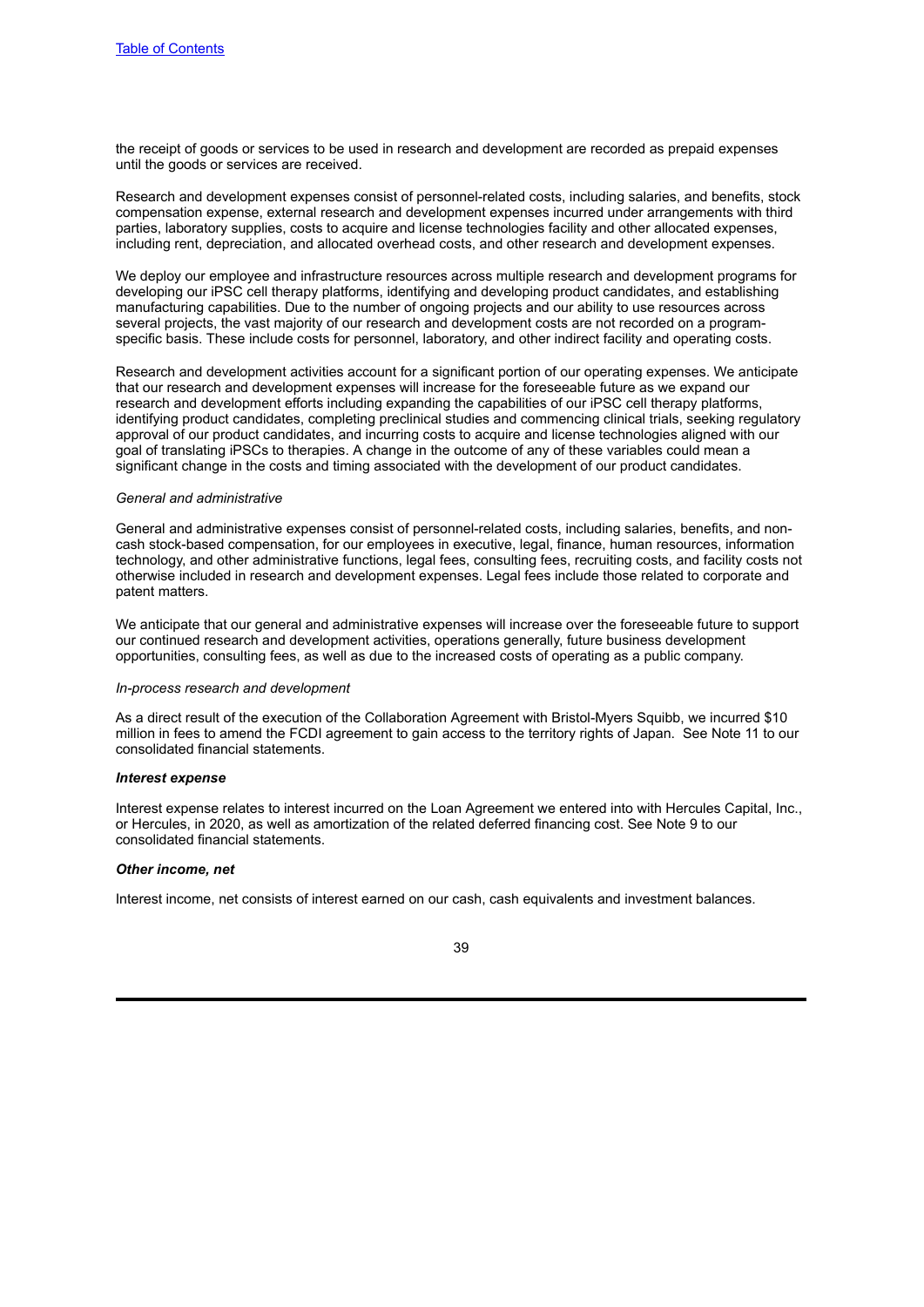# *Income taxes*

Until February 25, 2021, we were organized as a limited liability company, which is considered a passthrough entity for federal and state income tax purposes. Subsequent to the conversion of the LLC Entity to a C-Corp on February 25, 2021, we have incurred losses and recorded a full valuation allowance on all of our net deferred tax assets. As of March 31, 2022, the Company recorded \$16 thousand in provisions for income taxes related to its subsidiary Century Therapeutics Canada ULC in the accompanying consolidated financial statements. There were no provisions or benefit for income taxes in 2021.

#### **Results of operations**

*Comparison of the three months ended March 31, 2022 and 2021*

The following table summarizes our results of operations for the periods presented:

| <b>Three Months Ended</b><br>March 31, 2021 | Change                                                                                                                                                                       |
|---------------------------------------------|------------------------------------------------------------------------------------------------------------------------------------------------------------------------------|
|                                             |                                                                                                                                                                              |
| \$<br>\$                                    | 1,058                                                                                                                                                                        |
|                                             |                                                                                                                                                                              |
| 15,374                                      | 5,822                                                                                                                                                                        |
| 2,688                                       | 4,610                                                                                                                                                                        |
|                                             | 10,000                                                                                                                                                                       |
| 18,062                                      | 20,432                                                                                                                                                                       |
| (18,062)                                    | (19,374)                                                                                                                                                                     |
| (314)                                       |                                                                                                                                                                              |
| 28                                          | 225                                                                                                                                                                          |
|                                             | (16)                                                                                                                                                                         |
| \$                                          | (19,165)                                                                                                                                                                     |
|                                             | Three Months Ended<br>March 31, 2022<br>(in thousands)<br>1,058<br>\$.<br>21,196<br>7,298<br>10,000<br>38,494<br>(37, 436)<br>(314)<br>253<br>(16)<br>(37, 513)<br>18,348)\$ |

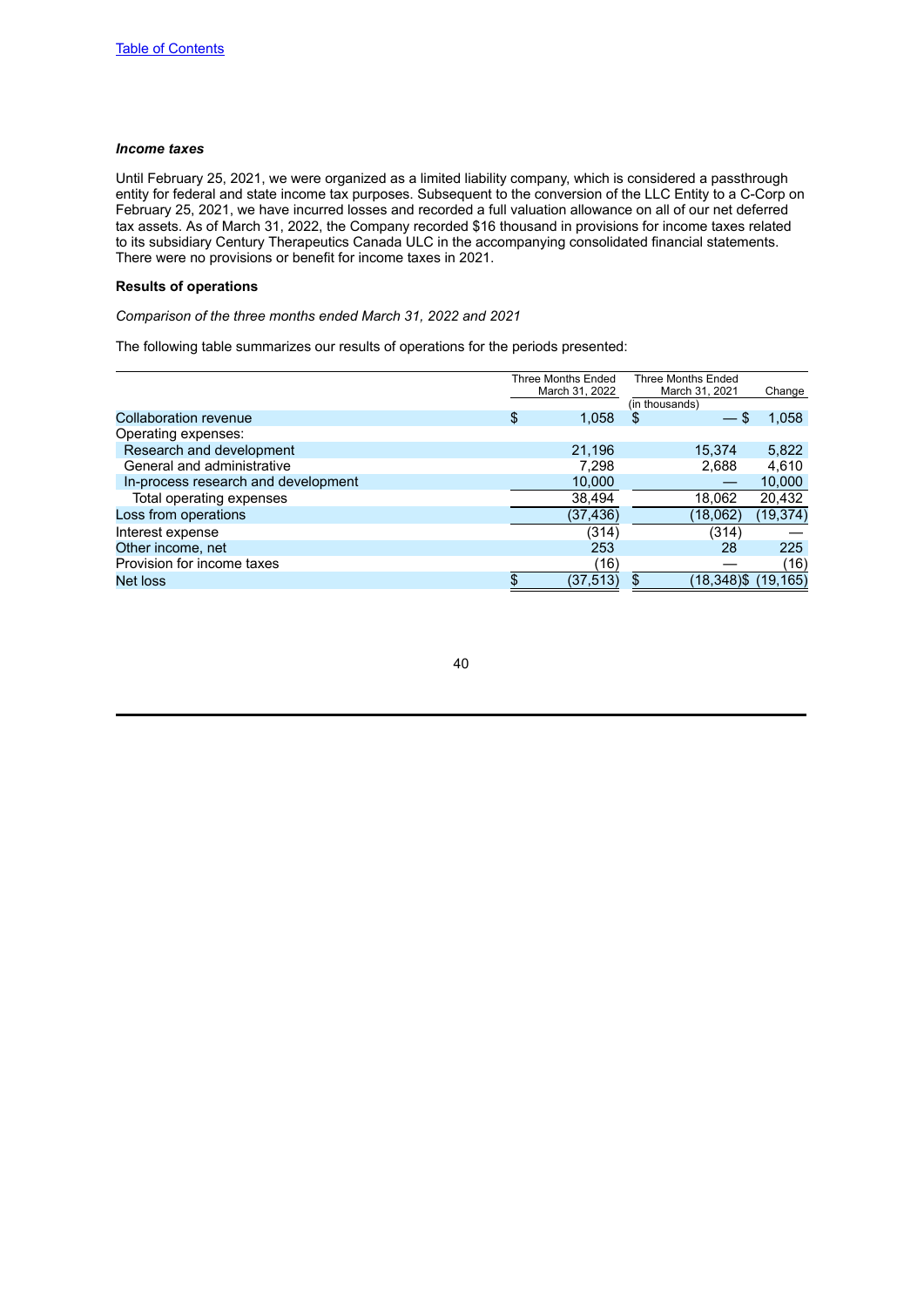# *Collaboration revenue*

During the three months ended March 31, 2022, we recognized revenue of \$1.2 million under our collaboration agreement with Bristol-Myers Squibb. There was no collaboration revenue recognized during the three months ended March 31, 2021.

# *Research and development expenses*

The following table summarizes the components of our research and development expenses for the periods presented:

|                                        | <b>Three Months Ended</b><br>March 31, 2022 | (in thousands) | <b>Three Months Ended</b><br>March 31, 2021 | Change  |
|----------------------------------------|---------------------------------------------|----------------|---------------------------------------------|---------|
| Personnel and related costs            | \$<br>9,595                                 | \$             | 4.789                                       | \$4,806 |
| Facility and other allocated costs     | 2.641                                       |                | 2.075                                       | 566     |
| Research and laboratory                | 5,804                                       |                | 4.260                                       | 1.544   |
| Collaborations                         | 2,385                                       |                | 2.906                                       | (521)   |
| Consulting                             | 609                                         |                | 691                                         | (82)    |
| Other                                  | 162                                         |                | 653                                         | (491)   |
| Total research and development expense | 21,196                                      |                | 15.374                                      | \$5,822 |

Research and development expenses were \$21.2 million and \$15.4 million for the three months ended March 31, 2022 and 2021. The increase of \$5.8 million was primarily due to:

- an increase in personnel-related expenses of \$4.8 million, including an increase of stock-based compensation of \$1.2 million, which was primarily attributable to an increase in headcount to expand our research and development capabilities;
- an increase of \$0.6 million of facility and other allocated costs, including rent and allocated overhead costs as a result of an expansion of our geographic footprint for office and lab space;
- an increase of \$1.5 million in research and laboratory costs, including laboratory supplies, preclinical studies, and other external research expenses;
- a decrease of \$0.5 million for collaborative arrangements with FCDI;

# *General and administrative expenses*

General and administrative expenses were \$7.3 million for the three months ended March 31, 2022 and \$2.7 million for three months ended March 31, 2021. The increase of \$4.6 million was primarily due to increased personnel-related expenses of \$2.3 million, including an increase of stock-based compensation of \$1.0 million, primarily attributable to an increase in headcount to build our infrastructure, increased directors' and officers' insurance expense of \$0.7 million, and increased professional fees of \$0.9 million relating to accounting, audit and legal services as well as costs associated with ongoing business activities and operating as a public company, and increased information technology and facility costs, including rent, of \$0.7 million.

# *In-process research and development*

In-process research and development expenses was \$10 million for the three months ended March 31, 2022. As a direct result of the execution of the Collaboration Agreement with Bristol-Myers Squibb, the Company incurred \$10 million in fees to amend the FCDI agreement to gain access to the territory rights of Japan. See Note 11 to our consolidated financial statements. There was no in-process research and development expenses for the three months ended March 31, 2021.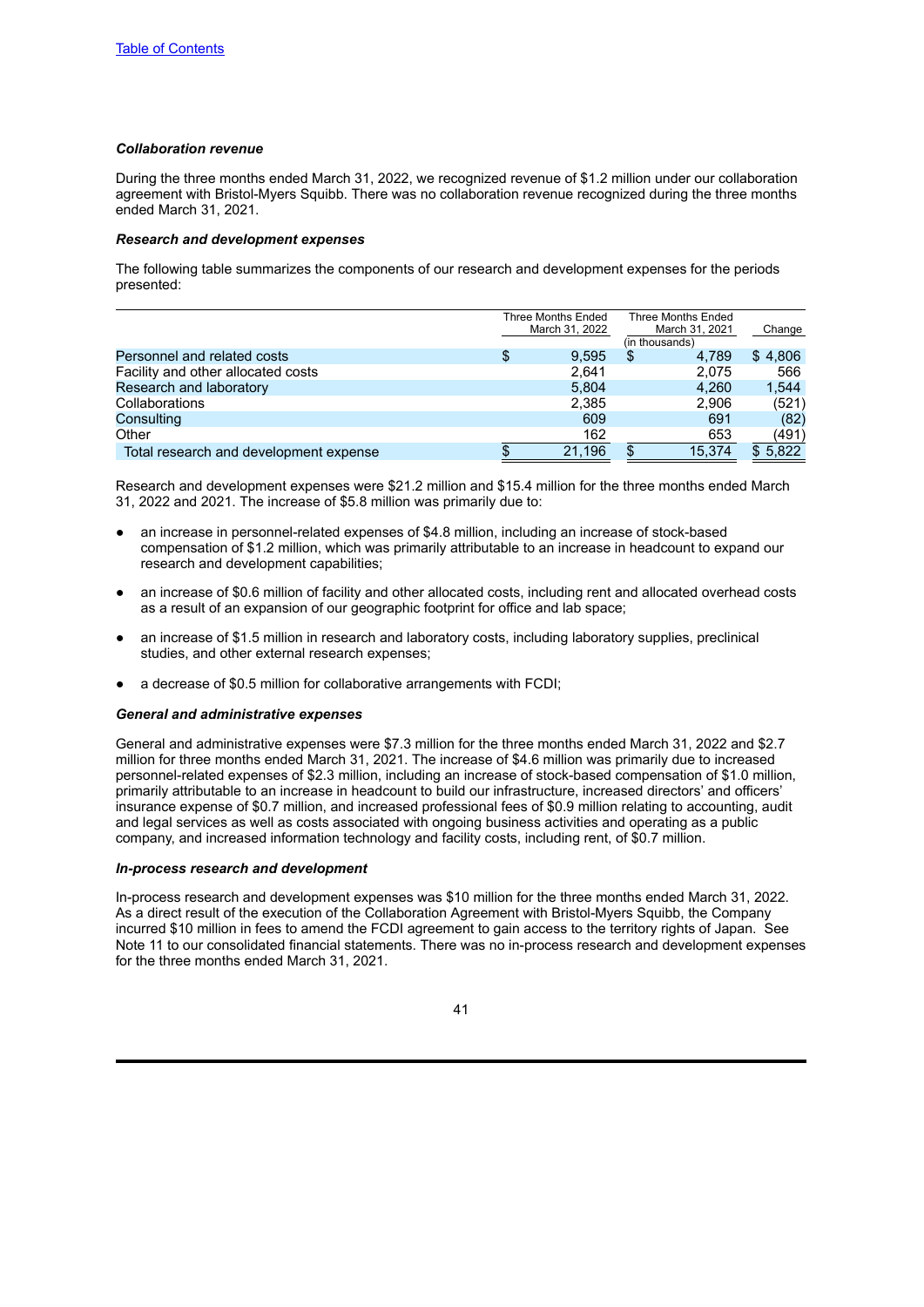#### *Interest expense*

Interest expense was \$0.3 million for the three months ended March 31, 2022 and 2021, which related to our Loan Agreement with Hercules.

#### *Other income, net*

Interest income was \$253 thousand for the three months ended March 31, 2022 and \$28 thousand for the three months ended March 31, 2021, which included interest earned on our cash, cash equivalents, and investment balances.

#### **Liquidity, capital resources, and capital requirements**

#### *Sources of liquidity*

To date, we have funded our operations from the issuance and sale of our equity securities, debt financing and collaboration revenues. Since our inception, we have raised approximately \$591 million in net proceeds from the sales of our equity securities. As of March 31, 2022, we had cash, and cash equivalents of \$126.0 million and investments of \$340.3 million. Based on our research and development plans, we believe our existing cash, cash equivalents and investments, will be sufficient to fund our operating expenses and capital expenditures requirements into 2025. Since our inception, we have incurred significant operating losses. We have not yet commercialized any products and we do not expect to generate revenue from sales of any product candidates for a number of years, if ever. We had an accumulated deficit of \$425.7 million as of March 31, 2022. As further described in Note 3 of our consolidated financial statements, we obtained a cash capital commitment from Bayer totaling \$215 million, from which net proceeds of \$74.8 million were received in June 2019, \$38.1 million were received in November 2020 and \$31.9 million were received in January 2021. The commitment agreement terminated in connection with the Series C Financing, and Bayer has no continuing obligation to invest any additional amounts thereunder. As further described in Note 9 of our consolidated financial statements, we entered into a Loan Agreement with Hercules, pursuant to which net proceeds of \$9.6 million were received by us in September 2020. As further described in Note 10 of our consolidated financial statements, in February 2021, we sold 24,721,999 shares of our Series C preferred stock to certain institutional investors for net proceeds of approximately \$159.6 million. Upon the closing of our IPO, the Series C preferred stock automatically converted into 9,825,513 shares of common stock. On June 22, 2021, we closed our IPO in which we issued and sold 12,132,500 shares of our common stock at a public offering price of \$20.00 per share. We received net proceeds of \$221.2 million after deducting underwriting discounts and commissions and other expenses. As described in Note 11, in January 2022 we entered into a Collaboration Agreement with Bristol-Myers Squibb resulting in an upfront payment of \$100 million. In connection with the Collaboration Agreement, Bristol-Myers Squibb also purchased 2,160,760 shares of our common stock at a price per share of \$23.14, for an aggregate purchase price of \$50 million.

#### *Future funding requirements*

We expect to incur additional losses in the foreseeable future as we conduct and expand our research and development efforts, including conducting preclinical studies and clinical trials, developing new product candidates, establishing internal and external manufacturing capabilities, and funding our operations generally. Based on our current business plans, we believe that our existing cash, cash equivalents, and investments, as of March 31, 2022 will be sufficient for us to fund our operating expenses and capital expenditure requirements for at least the next 12 months after this filing. We have based this estimate on assumptions that may prove to be wrong, and we could exhaust our available capital resources sooner than we expect. However, we anticipate that we will need to raise additional financing in the future to fund our operations, including the commercialization of any approved product candidates. We are subject to the risks typically related to the development of new products, and we may encounter unforeseen expenses, difficulties, complications, delays, and other unknown factors that may adversely affect our business.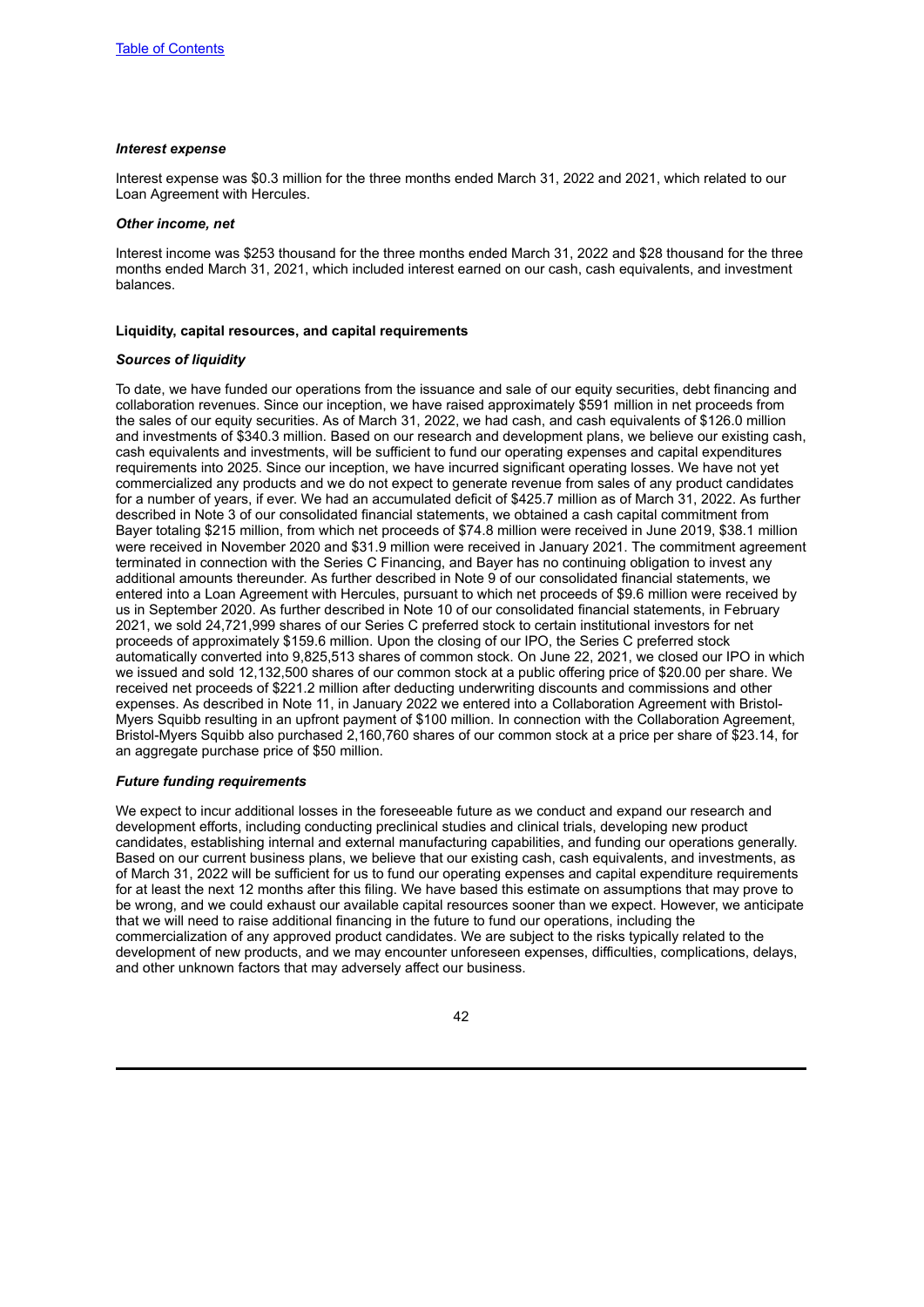Our future capital requirements will depend on many factors, including:

- the scope, timing, progress, costs, and results of discovery, preclinical development, and clinical trials for our current and future product candidates;
- the number of clinical trials required for regulatory approval of our current and future product candidates;
- the costs, timing, and outcome of regulatory review of any of our current and future product candidates;
- the cost of manufacturing clinical and commercial supplies of our current and future product candidates;
- the costs and timing of future commercialization activities, including manufacturing, marketing, sales, and distribution, for any of our product candidates for which we receive marketing approval;
- the costs and timing of preparing, filing, and prosecuting patent applications, obtaining, maintaining, protecting, and enforcing our intellectual property rights, and defending any intellectual property-related claims, including any claims by third parties that we are infringing upon, misappropriating, or violating their intellectual property rights;
- our ability to maintain existing, and establish new, strategic collaborations, licensing, or other arrangements and the financial terms of any such agreements, including the timing and amount of any future milestone, royalty, or other payments due under any such agreement;
- the revenue, if any, received from commercial sales of our product candidates for which we receive marketing approval;
- expenses to attract, hire and retain, skilled personnel;
- the costs of operating as a public company;
- our ability to establish a commercially viable pricing structure and obtain approval for coverage and adequate reimbursement from third-party and government payors;
- addressing any potential interruptions or delays resulting from factors related to the COVID-19 pandemic, including the emergence of new variants of COVID-19;
- the effect of competing technological and market developments; and
- the extent to which we acquire or invest in businesses, products, and technologies.

Until and unless we can generate substantial product revenue, we expect to finance our cash needs through the proceeds from a combination of equity offerings and debt financings, and potentially through additional license and development agreements or strategic partnerships or collaborations with third parties. Financing may not be available in sufficient amounts or on reasonable terms. In addition, market volatility resulting from the COVID-19 pandemic, political unrest and hostilities, war or other factors could adversely impact our ability to access capital as and when needed. We have no commitments for any additional financing and will likely be required to raise such financing through the sale of additional securities, which, in the case of equity securities, may occur at prices lower than the offering price of our common stock. If we sell equity or equity-linked securities, our current stockholders, may be diluted, and the terms may include liquidation or other preferences that are senior to or otherwise adversely affect the rights of our stockholders. Moreover, if we issue debt, we may need to dedicate a substantial portion of our operating cash flow to paying principal and interest on such debt and we may need to comply with operating restrictions, such as limitations on incurring additional debt, which could impair our ability to acquire, sell or license intellectual property rights which could impede our ability to conduct our business.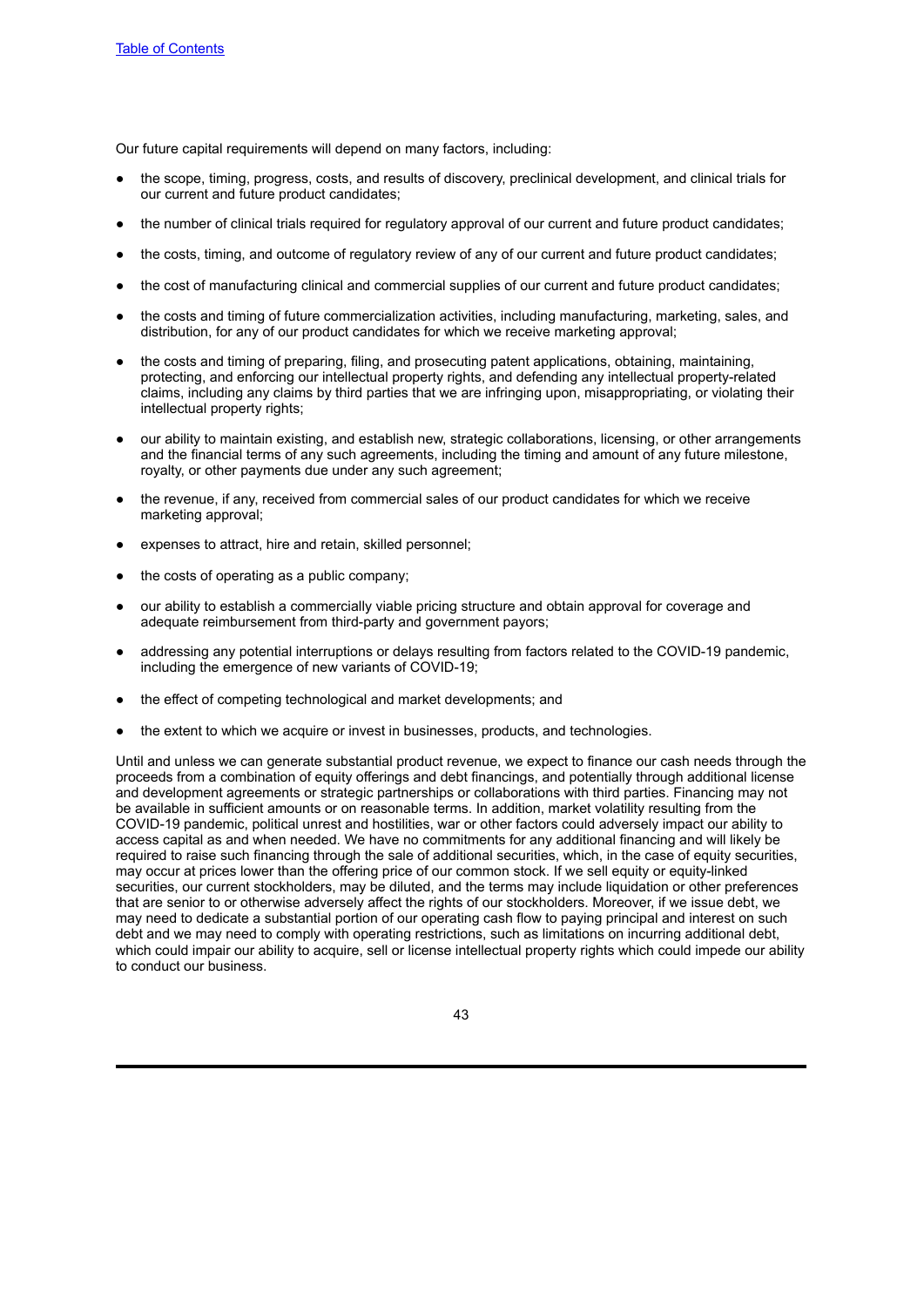# *Cash flows*

The following table summarizes our cash flows for the periods indicated:

|                                                             | Three months ended<br>March 31, 2022 |           |     | Three months ended<br>March 31, 2021 |
|-------------------------------------------------------------|--------------------------------------|-----------|-----|--------------------------------------|
|                                                             | (in thousands)                       |           |     |                                      |
| Net cash provided by (used in):                             |                                      |           |     |                                      |
| Operating activities                                        |                                      | 86.753    | \$  | (22, 179)                            |
| Investing activities                                        |                                      | (44, 037) |     | (119.034)                            |
| Financing activities                                        |                                      | 26.878    |     | 193,485                              |
| Net increase in cash, cash equivalents, and restricted cash |                                      | 69.594    | \$. | 52.272                               |

#### *Operating activities*

Net cash provided by (used in) operating activities was \$86.8 million and (\$22.2) million for the three months ended March 31, 2022 and 2021, respectively. Net cash provided by operating activities during the three months ended March 31, 2022 consisted primarily of our deferred revenue of \$122.1 million from our collaboration agreement with Bristol-Myers Squibb partially offset by our net loss of \$37.5 million and net cash outflows from decreases in our accounts payable of \$1.5 million, and accrued expenses of \$1.2 million.

Net cash used in operating activities during the three months ended March 31, 2021 consisted primarily of our net loss of \$18.3 million and net cash outflows from decreases in our accounts payable and accrued expenses and other liabilities of \$5.2 million partially offset by non-cash charges of \$1.1 million. The non-cash charges of \$1.1 million consisted primarily of \$0.7 million for depreciation expense.

#### *Investing activities*

Cash used in investing activities was \$44.0 million, and \$119.0 million for the three months ended March 31, 2022 and 2021, respectively. Cash used in investing activities for the three months ended March 31, 2022 consisted primarily of net purchases of fixed maturity securities of \$40.0 million and purchases of property and equipment of \$4.1 million.

Cash used in investing activities for the three months ended March 31, 2021 consisted primarily of net purchases of fixed maturity securities of \$117.2 million and purchases of property and equipment of \$1.9 million.

#### *Financing activities*

Cash provided by financing activities was \$26.9 million, and \$193.5 million for the three months ended March 31, 2022 and 2021, respectively. Cash provided by financing activities consisted primarily of net proceeds of \$26.8 million from Bristol-Myers Squibb for the purchase of our common stock, and cash of \$65 thousand from issuance of our common stock from equity incentive plans pursuant to the exercise of employee stock options.

Cash provided by financing activities for the three months ended March 31, 2021 consisted primarily of the \$31.9 million subscription receivable, the sale of our Series C preferred shares of \$159.6 million, and cash resulting from the Prior Century-CenturyTx, Inc. merger of \$2.4 million.

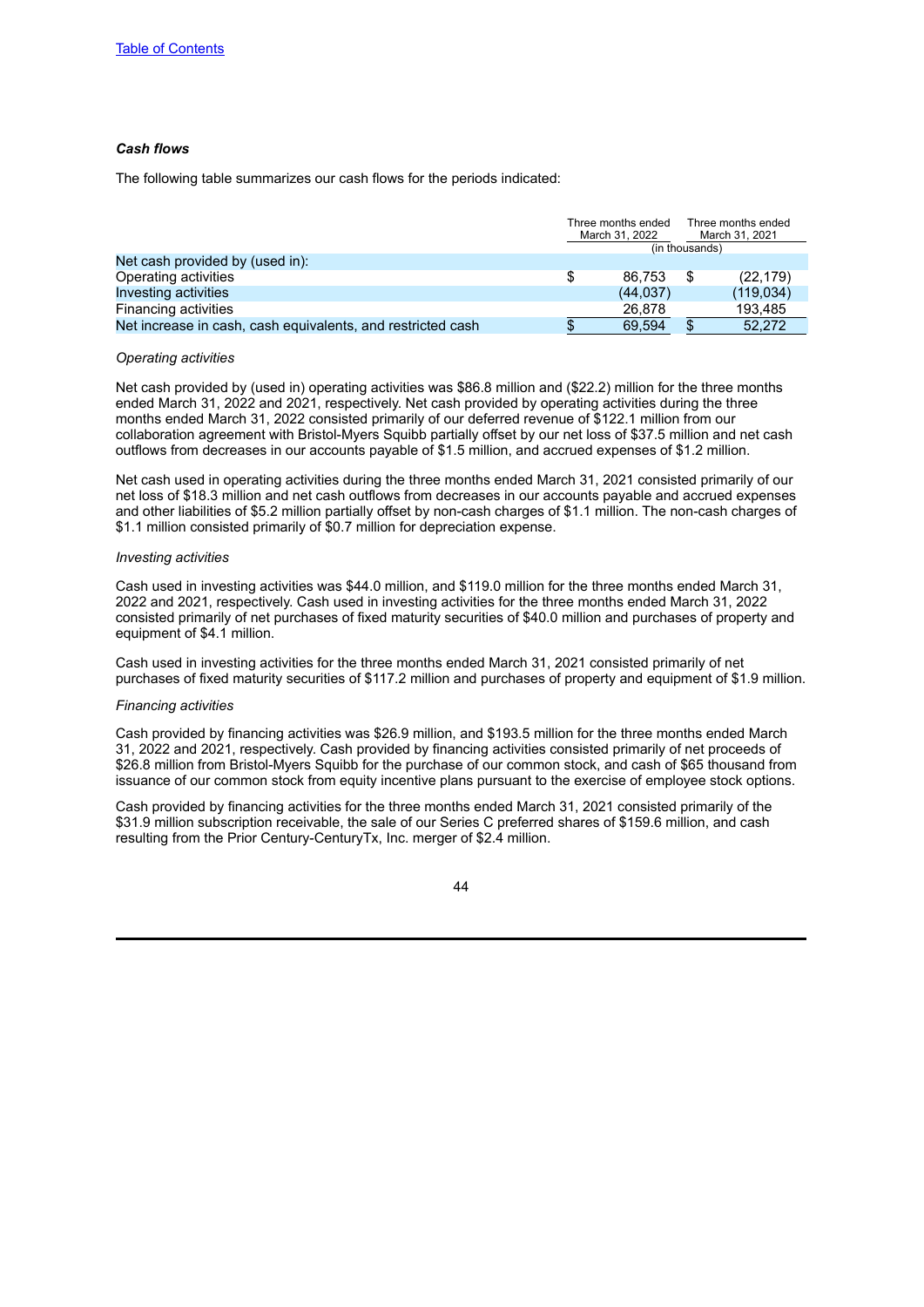# **Contractual obligations and commitments**

The following table summarizes our significant contractual obligations and commitments as of March 31, 2022:

|                                  |         |              |       |              |       |                   |        | Payments Due by Period |
|----------------------------------|---------|--------------|-------|--------------|-------|-------------------|--------|------------------------|
|                                  | Year    | 1 to 3 Years |       | 3 to 5 Years |       | More than 5 Years |        | Total                  |
|                                  |         |              |       |              |       |                   |        | (in thousands)         |
| <b>Operating leases</b>          | \$2.762 |              | 5.387 |              | 5.523 |                   | 15.524 | \$29.196               |
| Long-term debt                   |         |              | 6.550 |              | 3.845 |                   |        | 10.395                 |
| Interest on long-term debt $(1)$ | 906     |              | 365   |              |       |                   |        | 1,271                  |

(1) Reflects minimum interest payable under the Loan Agreement. Payment herein subject to variable rate debt have been estimated.

Other than as disclosed in the table above, the payment obligations under our license, collaboration, and acquisition agreements as of March 31, 2022 are contingent upon future events such as our achievement of pre- specified development, regulatory, and commercial milestones, or royalties on net product sales. As of March 31, 2022, the timing and likelihood of achieving the milestones and success payments and generating future product sales are uncertain and therefore, any related payments are not included in the table above. We have commitments under operating leases for certain facilities used in our operations. Our leases have initial lease terms ranging from 5 to 16 years. We entered into one lease that had not commenced at March 31, 2022. As a result, future lease payments of approximately \$0.8 million in 1 year, \$3.2 million in 1 to 3 years, \$3.3 million in 3 to 5 years and \$10.1 million in more than 5 years are not included within the table above.

We also enter into agreements in the normal course of business for sponsored research, preclinical studies, contract manufacturing, and other services and products for operating purposes, which are generally cancelable upon written notice. These obligations and commitments are not included in the table above. See Note 12 to our unaudited consolidated financial statements for additional information.

We have entered into a \$10.0 million Term Loan Agreement with Hercules. Amounts borrowed under the Loan Agreement have an interest-only period of up to 24 months and a maturity date of April 1, 2024. See Note 9 to our unaudited consolidated financial statements for additional information.

# **Off-balance sheet arrangements**

Since our inception, we have not engaged in any off-balance sheet arrangements as defined under the rules and regulations of the SEC.

# **JOBS Act accounting election**

As a company with less than \$1.07 billion in revenue during our last fiscal year, we qualify as an "emerging growth company" as defined in the Jumpstart Our Business Startups Act of 2012, or the JOBS Act. An emerging growth company may take advantage of specified reduced reporting requirements that are otherwise generally applicable to public companies. As such, we may take advantage of reduced disclosure and other requirements otherwise generally applicable to public companies, including:

- not being required to have our registered independent public accounting firm attest to management's assessment of our internal control over financial reporting;
- presenting reduced disclosure about our executive compensation arrangements;
- an exemption from compliance with any requirement that the Public Company Accounting Oversight Board may adopt regarding mandatory audit firm rotation or a supplement to the auditor's report providing additional information about the audit and the financial statements;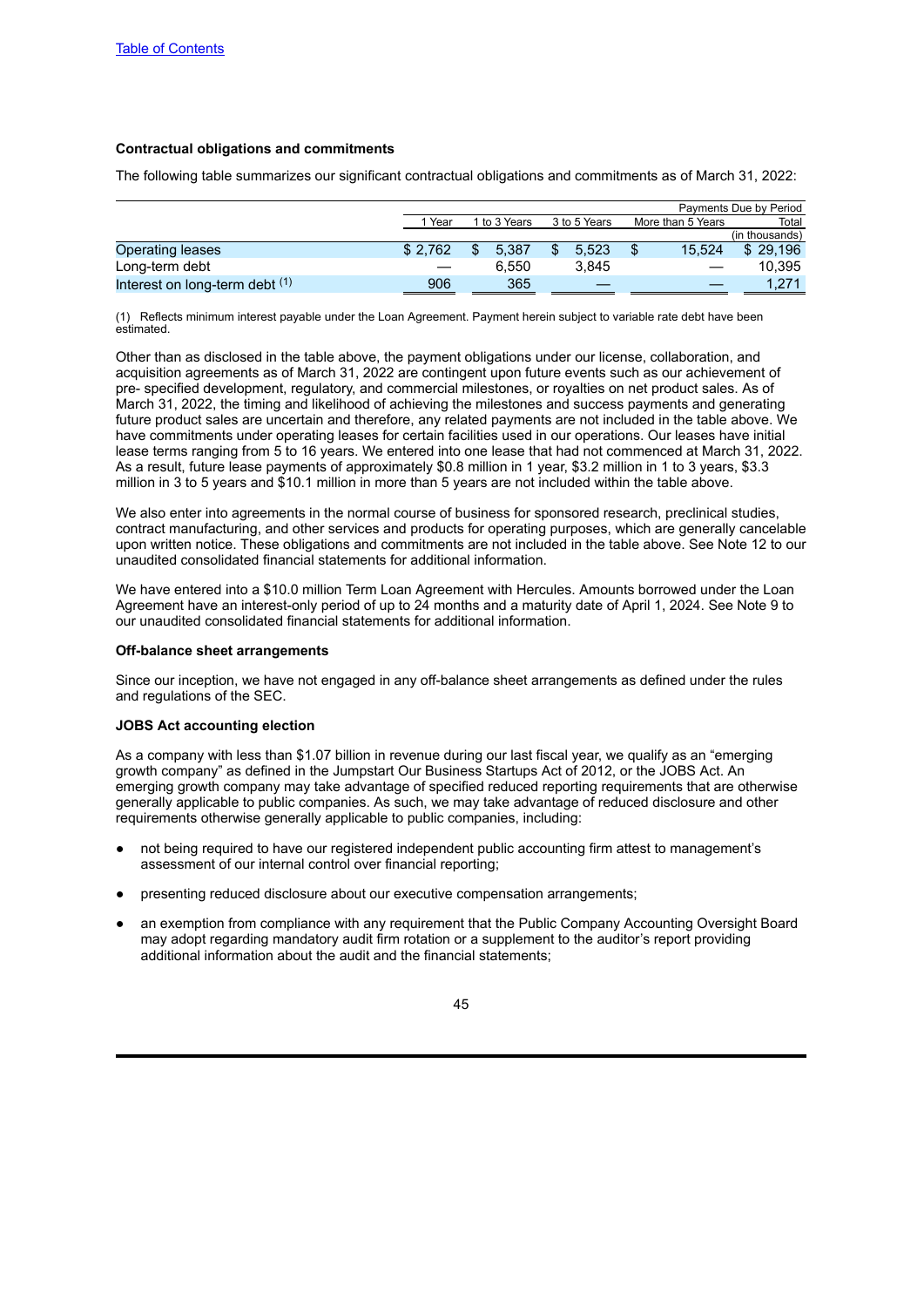- not being required to hold non-binding advisory votes on executive compensation or golden parachute arrangements; and
- extended transition periods for complying with new or revised accounting standards.

The JOBS Act provides that an emerging growth company can take advantage of an extended transition period for complying with new or revised accounting standards. This provision allows an emerging growth company to delay the adoption of some accounting standards until those standards would otherwise apply to private companies. We have elected to use the extended transition period to enable us to comply with new or revised accounting standards and, therefore, we will adopt new or revised accounting standards at the time private companies adopt the new or revised accounting standard and will do so until such time that we either (i) irrevocably elect to "opt out" of such extended transition period or (ii) no longer qualify as an emerging growth company.

We will remain an emerging growth company until the earliest of (i) December 31, 2026, (ii) the last day of the fiscal year in which we have total annual gross revenue of at least \$1.07 billion, (iii) the last day of the fiscal year in which we are deemed to be a "large accelerated filer" as defined in Rule 12b-2 under the Securities Exchange Act of 1934, as amended, or the Exchange Act, which would occur if the market value of our common stock held by non-affiliates exceeded \$700.0 million as of the last business day of the second fiscal quarter of such year or (iv) the date on which we have issued more than \$1.0 billion in non-convertible debt securities during the prior three-year period.

We are also a "smaller reporting company," meaning that the market value of our stock held by non-affiliates is less than \$700.0 million and our annual revenue is less than \$100.0 million during the most recently completed fiscal year. We may continue to be a smaller reporting company if either (i) the market value of our stock held by non-affiliates is less than \$250.0 million or (ii) our annual revenue is less than \$100.0 million during the most recently completed fiscal year and the market value of our stock held by non-affiliates is less than \$700.0 million as of the last business day of the second fiscal quarter of such year. If we are a smaller reporting company at the time we cease to be an emerging growth company, we may continue to rely on exemptions from certain disclosure requirements that are available to smaller reporting companies. Specifically, as a smaller reporting company we may choose to present only the two most recent fiscal years of audited financial statements in our Annual Report on Form 10-K and, similar to emerging growth companies, smaller reporting companies have reduced disclosure obligations regarding executive compensation.

#### **Critical accounting policies and significant judgments and estimates**

Refer to Note 2, Summary of Significant Accounting Policies, included in Part I, Item 1 of this Quarterly Report on Form 10-Q for a discussion of our critical accounting policies.

During the three months ended March 31, 2022, there were no material changes to our critical accounting policies from those described in our audited financial statements for the year ended December 31, 2021 included in the our Annual Report on Form 10-K filed with the SEC on March 17, 2022, except as noted below.

#### *Collaboration Revenue*

We may enter into collaboration and licensing agreements with strategic partners for research and development, manufacturing, and commercialization of its product candidates. Payments under these arrangements may include non-refundable, upfront fees; reimbursement of certain costs; customer option fees for additional goods or services; payments upon the achievement of development, regulatory, and commercial milestones; sales of product at certain agreed-upon amounts; and royalties on product sales.

We recognize revenue in accordance with ASC Topic 606, Revenue from Contracts with Customers, or ASC 606. This standard applies to all contracts with customers. When an agreement falls under the scope of other standards, such as ASC Topic 808, Collaborative Arrangements, or ASC 808, we will apply the recognition,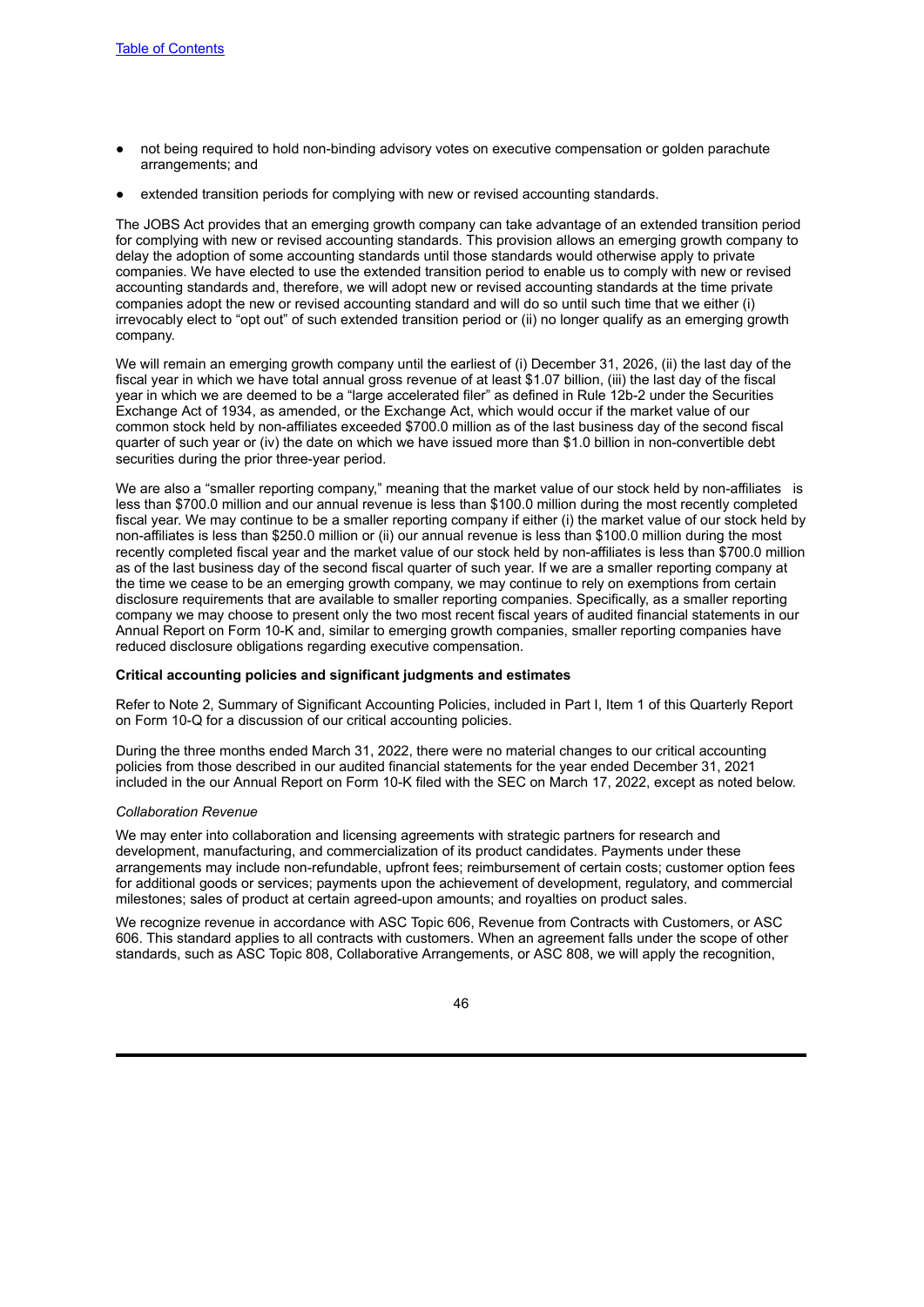measurement, presentation, and disclosure guidance in ASC 606 to the performance obligations in the agreements if those performance obligations are with a customer. Revenue recognized by analogizing to ASC 606 is recorded as collaboration revenue on the statements of operations.

Under ASC 606, an entity recognizes revenue when its customer obtains control of promised goods or services, in an amount that reflects the consideration which the entity expects to receive in exchange for those goods or services. In determining the appropriate amount of revenue to be recognized as it fulfills its obligations under a collaboration agreement, we perform the following steps: (i) identification of the promised goods or services in the contract; (ii) determination of whether the promised goods or services are performance obligations including whether they are distinct in the context of the contract; (iii) measurement of the transaction price, including the constraint on variable consideration; (iv) allocation of the transaction price to the performance obligations on a relative stand-alone selling price basis; and (v) recognition of revenue when (or as) we satisfy each performance obligation.

As part of the accounting for these arrangements, we must use its judgment to determine the stand-alone selling price for each performance obligation identified in the contract for the allocation of transaction price. The estimation of the stand-alone selling price may include such estimates as forecasted revenues and costs, development timelines, discount rates, and probabilities of regulatory and commercial success. We also apply significant judgment when evaluating whether contractual obligations represent distinct performance obligations, allocating transaction price to performance obligations within a contract, determining when performance obligations have been met, assessing the recognition and future reversal of variable consideration and determining and applying appropriate methods of measuring progress for performance obligations satisfied over time. Amounts expected to be recognized as revenue within the 12 months following the balance sheet date are classified as current deferred revenue. Amounts not expected to be recognized as revenue within the 12 months following the balance sheet date are classified as deferred revenue, non-current.

If an arrangement is determined to contain customer options that allow the customer to acquire additional goods or services, the goods and services underlying the customer options are not considered to be performance obligations at the outset of the arrangement, as they are contingent upon option exercise. We evaluate the customer options for material rights or options to acquire additional goods or services for free or at a discount. If the customer options are not determined to represent a material right, no transaction price is allocated to these options and we will account for these options at that time they are exercised. If the customer options are determined to represent a material right, the material right is recognized as a separate performance obligation at the outset of the arrangement.

The promises under our collaboration agreements may include research and development services to be performed by us for or on behalf of the customer. Amounts allocated to these performance obligations are recognized as we perform these obligations, and revenue is measures based on an inputs method of costs incurred to date of budgeted costs. Under certain circumstances, we may be reimbursed for certain expenses incurred under the research and development services.

At the inception of each arrangement that includes development milestone payments, we evaluate whether the milestones are considered probable of being achieved and estimates the amount to be included in the transaction price using the most likely amount method. If it is probable that a significant revenue reversal would not occur, the associated milestone value is included in the transaction price. Milestone payments that are not within the control of us or the licensee, such as regulatory approvals, are not considered probable of being achieved until those approvals are received. The Company evaluates factors such as the scientific, clinical, regulatory, commercial and other risks that must be overcome to achieve the particular milestone in making this assessment. There is considerable judgment involved in determining whether it is probable that a significant revenue reversal would not occur. At the end of each subsequent reporting period, we reevaluate the probability of achievement of all milestones subject to constraint and, if necessary, adjusts its estimate of the overall transaction price. Any such adjustments are recorded on a cumulative catch-up basis in the statements of operations in the period of adjustment.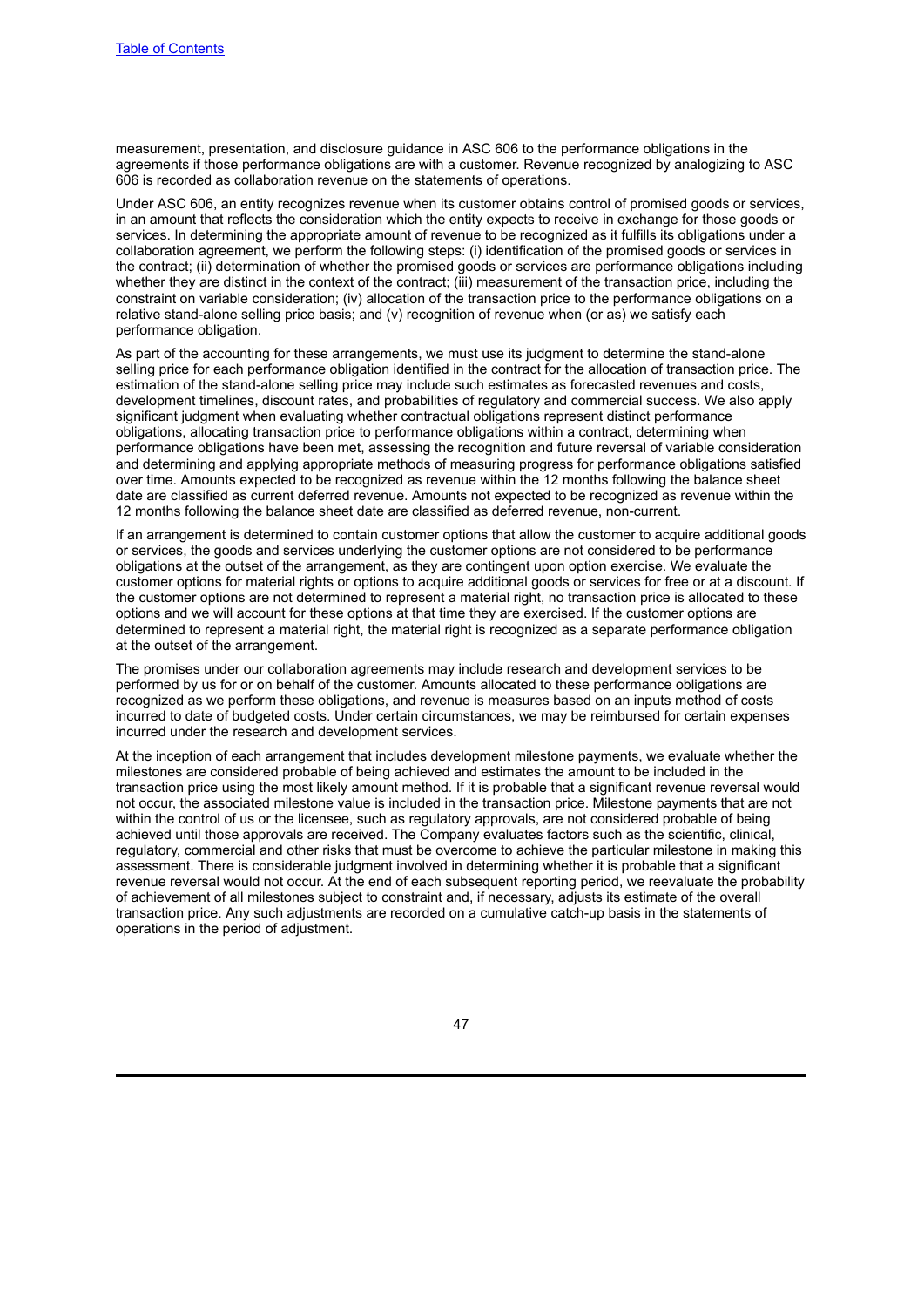# <span id="page-47-0"></span>**Item 3. Quantitative and Qualitative Disclosures About Market Risk.**

We are exposed to market risks in the ordinary course of our business. These risks primarily include interest rate sensitivities. We do not currently have any material exposure to foreign currency fluctuations and do not engage in any hedging activities as part of our normal course of business.

#### *Interest rate risk*

We had cash, cash equivalents, and restricted cash of \$127.8 million as of March 31, 2022, which consisted of bank deposits and money market funds. We also had investments of \$340.3 million as of March 31, 2022. Our primary exposure to market risk is interest income sensitivity, which is affected by changes in the general level of U.S. interest rates. However, because of the low risk profile of the instruments in our portfolio, a change in market interest rates would not have a material impact on our financial condition and/or results of operations. Additionally, we had the \$10.0 million borrowing related to the Loan Agreement in September 2020 with a floating interest rate per annum (based on a year of 360 days) equal to (i) the sum of (a) the greater of 6.30% plus (b) the prime rate as reported in The Wall Street Journal on the last business day of the month that immediately precedes the month in which the interest will accrue, or (ii) 9.55%. We are therefore exposed to changes in variable United States interest rates on borrowings under our Loan Agreement. A hypothetical 1% increase in interest rates would not result in a material impact to our business.

#### <span id="page-47-1"></span>**Item 4. Controls and Procedures.**

#### *Disclosure Controls and Procedures*

Our management, with the participation of our principal executive officer and principal financial officer, evaluated the effectiveness of our disclosures controls and procedures, as defined in Rules 13a-15(e) and 15d-15(e) under the Exchange Act, as of March 31, 2022. The term "disclosure controls and procedures," as defined in Rules 13a-15(e) and 15d-15(e) under the Exchange Act, means controls and other procedures of a company that are designed to ensure that information required to be disclosed by a company in the reports that it files or submits under the Exchange Act is recorded, processed, summarized and reported within the time periods specified in the SEC's rules and forms. Disclosure controls and procedures include, without limitation, controls and procedures designed to ensure that information required to be disclosed by a company in the reports that it files or submits under the Exchange Act is accumulated and communicated to the company's management, including its principal executive and principal financial officers, as appropriate, to allow timely decisions regarding required disclosure. Management recognizes that any controls and procedures, no matter how well designed and operated, can provide only reasonable assurance of achieving their objectives and management necessarily applies its judgment in evaluating the cost-benefit relationship of possible controls and procedures. Based on the evaluation of our disclosure controls and procedures as of March 31, 2022, our principal executive officer and principal financial officer concluded that, as of such date, our disclosure controls and procedures were effective at a reasonable assurance level.

# *Changes in Internal Control over Financial Reporting*

Management determined that, as of March 31, 2022, there were no changes in our internal control over financial reporting that occurred during the fiscal quarter then ended that have materially affected, or are reasonably likely to materially affect, our internal control over financial reporting.

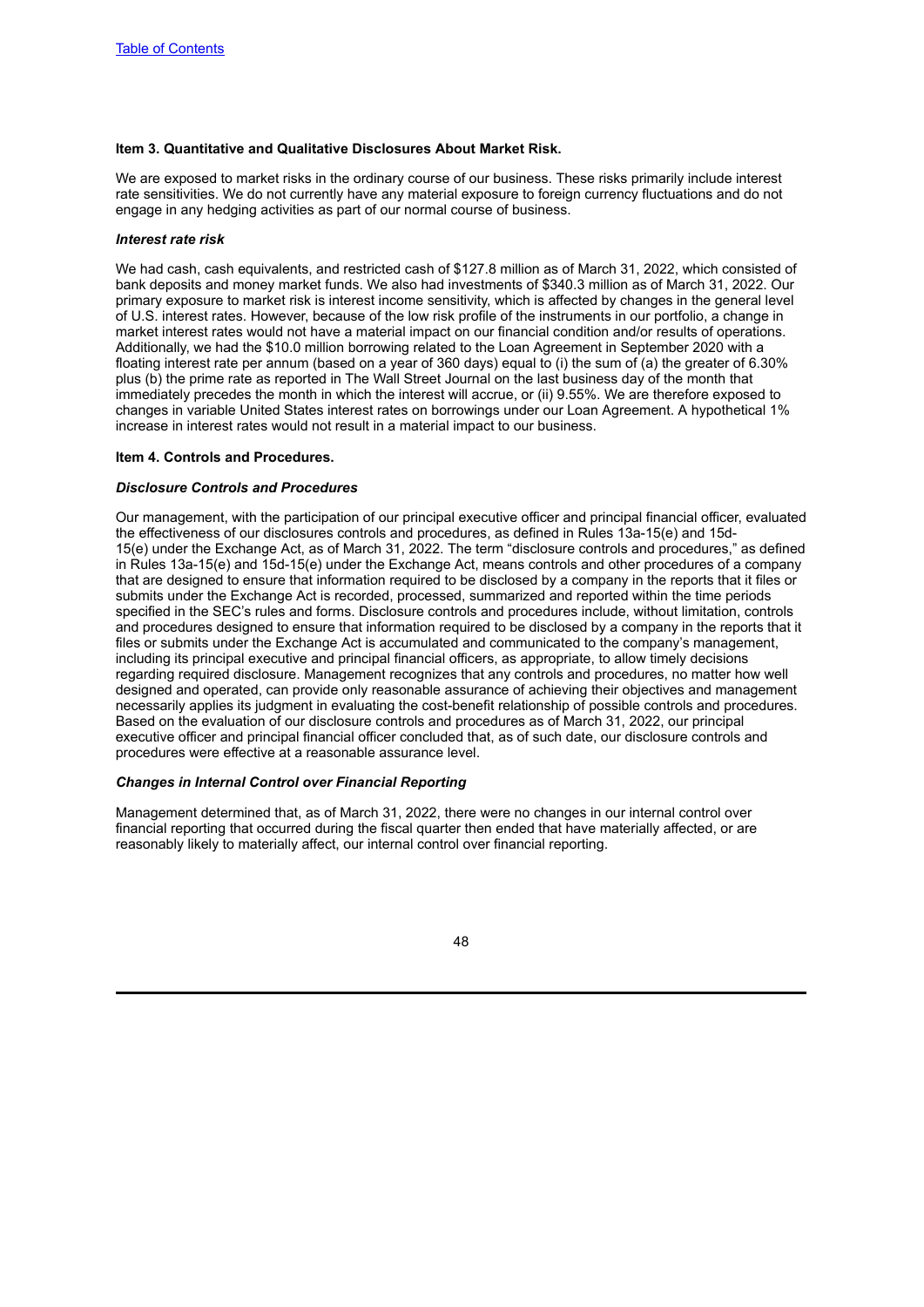# **PART II—OTHER INFORMATION**

# <span id="page-48-1"></span><span id="page-48-0"></span>**Item 1. Legal Proceedings**

From time to time, we may become involved in legal proceedings arising in the ordinary course of our business. Our management believes that there are currently no claims or actions pending against us, the ultimate disposition of which would have a material adverse effect on our results of operations, financial condition or cash flows.

# <span id="page-48-2"></span>**Item 1A. Risk Factors**

There have been no material changes in our risk factors from those disclosed in our Annual Report on Form 10- K for the year ended December 31, 2021.

# <span id="page-48-3"></span>**Item 2. Use of Proceeds**

# *Use of Proceeds*

On June 22, 2021, we completed our IPO. Our registration statement on Form S-1 (File No. 333- 256648) relating to the IPO was declared effective by the SEC on June 17, 2021. We issued an aggregate of 12,132,500 shares of our common stock at a price of \$20.00 per share for aggregate net cash proceeds of \$221.4 million, after deducting approximately \$17.0 million in underwriting discounts and commissions and approximately \$4.0 million in other offering costs. None of the expenses associated with the IPO were paid to directors, officers, persons owning 10% or more of any class of equity securities, or to their associates, or to our affiliates.

The sale and issuance of 12,132,500 shares in the IPO closed on June 22, 2021. J.P. Morgan, BofA Securities, SVB Leerink and Piper Sandler acted as joint book-running managers for the IPO.

There has been no material change in the planned use of proceeds from the IPO from that described in the prospectus filed with the SEC pursuant to Rule 424(b)(4) under the Securities Act on June 21, 2021.

# *Dividends*

Our ability to pay cash dividends is currently restricted by the terms of our Loan and Security Agreement with Hercules Capital, Inc., as discussed in Note 9 - "Long term debt" in the notes to our consolidated financial statements.

# **Repurchase of Shares of Company Equity Securities**

None.

# <span id="page-48-4"></span>**Item 3. Defaults Upon Senior Securities.**

None.

# <span id="page-48-5"></span>**Item 4. Mine Safety Disclosures.**

Not applicable.

<span id="page-48-6"></span>**Item 5. Other Information.**

None.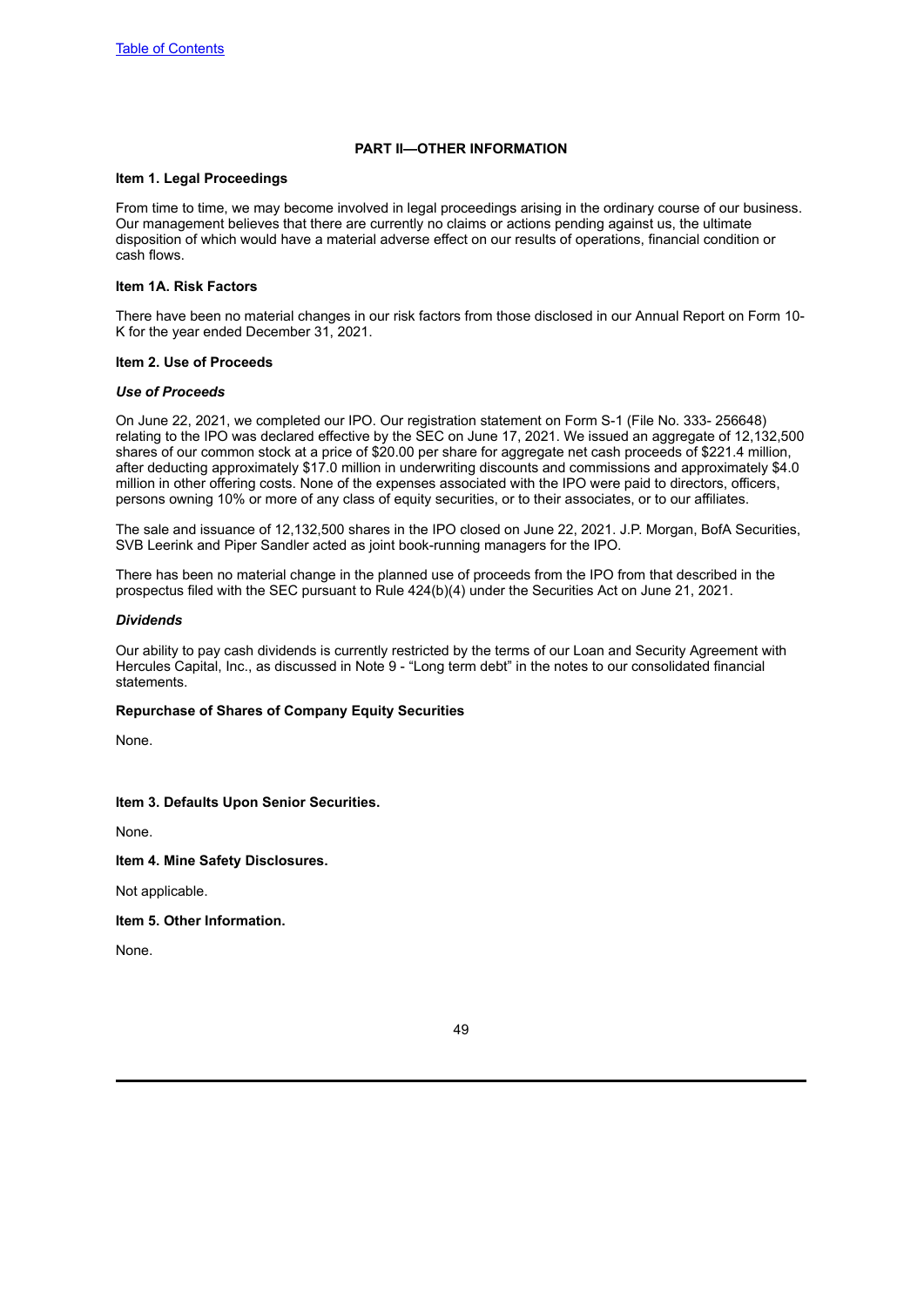# <span id="page-49-0"></span>**Item 6. Exhibits.**

| <b>Exhibit</b><br><b>Number</b> |                                                                                                                                                                                                                                                                                     |
|---------------------------------|-------------------------------------------------------------------------------------------------------------------------------------------------------------------------------------------------------------------------------------------------------------------------------------|
| $10.1 +$                        | Research Collaboration and License Agreement, by and between Century Therapeutics, Inc. and<br>Bristol-Myers Squibb Company, dated January 7, 2022 (incorporated by reference to Exhibit 10.31<br>to the Company's Annual Report on Form 10-K for the year ended December 31, 2021) |
| $10.2+$                         | Letter Agreement by and between Century Therapeutics, Inc. and FUJIFILM Cellular Dynamics,<br>Inc., dated January 7, 2022 (incorporated by reference to Exhibit 10.25 to the Company's Annual<br>Report on Form 10-K for the year ended December 31, 2021)                          |
| 31.1                            | Certification of Principal Executive Officer Pursuant to Rules 13a-14(a) and 15d-14(a) under the<br>Securities Exchange Act of 1934, as Adopted Pursuant to Section 302 of the Sarbanes-Oxley Act<br>of 2002                                                                        |
| 31.2                            | Certification of Principal Financial Officer Pursuant to Rules 13a-14(a) and 15d-14(a) under the<br>Securities Exchange Act of 1934, as Adopted Pursuant to Section 302 of the Sarbanes-Oxley Act<br>of 2002                                                                        |
| $32.1*$                         | Certification of Chief Executive Officer pursuant to 18 U.S.C. Section 1350, as adopted pursuant to<br>Section 906 of the Sarbanes-Oxley Act of 2002                                                                                                                                |
| $32.2*$                         | Certification of Principal Financial Officer pursuant to 18 U.S.C. Section 1350, as adopted pursuant<br>to Section 906 of the Sarbanes-Oxley Act of 2002                                                                                                                            |
| 101.INS                         | Inline XBRL Instance Document (the instance document does not appear in the Interactive Data<br>File because its XBRL tags are embedded within the Inline XBRL document)                                                                                                            |
| 101.SCH                         | Inline XBRL Taxonomy Extension Schema                                                                                                                                                                                                                                               |
| 101.CAL                         | Inline XBRL Taxonomy Extension Calculation Linkbase                                                                                                                                                                                                                                 |
| 101.DEF                         | Inline XBRL Taxonomy Extension Definition Linkbase                                                                                                                                                                                                                                  |
| 101.LAB                         | Inline XBRL Taxonomy Extension Label Linkbase                                                                                                                                                                                                                                       |
| 101.PRE                         | Inline XBRL Taxonomy Extension Presentation Linkbase                                                                                                                                                                                                                                |
| 104                             | The cover page from Century Therapeutics, Inc. Quarterly Report on Form 10-Q for the quarter<br>ended March 31, 2022, formatted in Inline XBRL and contained in Exhibit 101                                                                                                         |

+ Certain identified information in the exhibit has been omitted because it is the type of information that (i) the Company customarily and actually treats as private and confidential, and (ii) is not material.

\* This certification is being furnished solely to accompany this Quarterly Report on Form 10-Q pursuant to 18 U.S.C. Section 1350, and is not being filed for purposes of Section 18 of the Securities Exchange Act of 1934, as amended, or otherwise subject to the liability of that section, nor shall it be deemed incorporated by reference into any filing of the registrant under the Securities Act of 1933, as amended, or the Securities Exchange Act of 1934, as amended, whether made before or after the date hereof, regardless of any general incorporation language in such filing.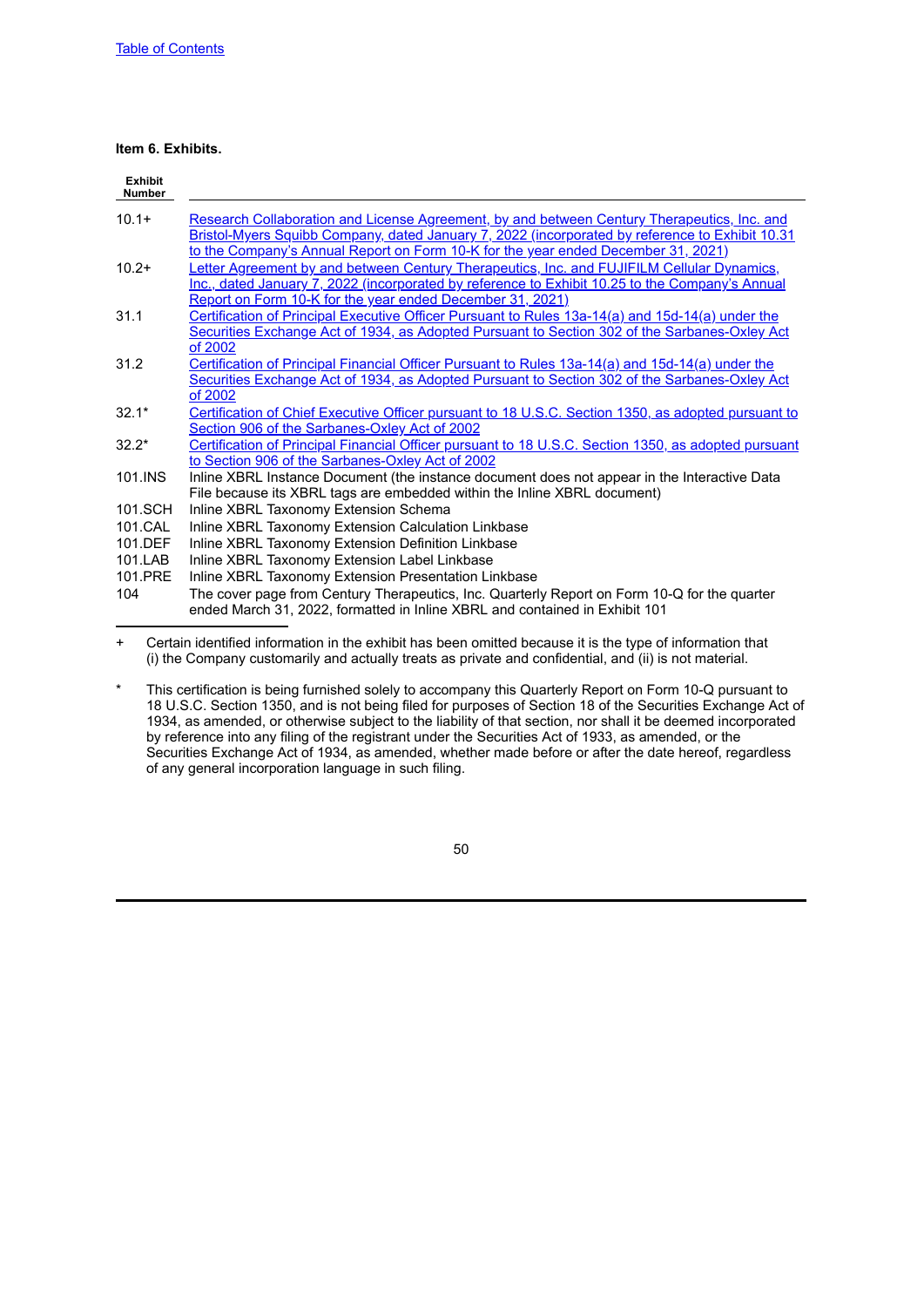# **SIGNATURES**

<span id="page-50-0"></span>Pursuant to the requirements of the Securities Exchange Act of 1934, as amended, the registrant has duly caused this Quarterly Report on Form 10-Q to be signed on its behalf by the undersigned thereunto duly authorized.

Century Therapeutics, Inc.

Date: May 16, 2022 **By:** /s/ Osvaldo Flores, Ph.D. Osvaldo Flores, Ph.D. President and Chief Executive Officer (Principal Executive Officer)

Date: May 16, 2022 **By:** By: *Isl* Michael Diem, M.D. Michael Diem, M.D. Chief Business Officer (Principal Financial Officer)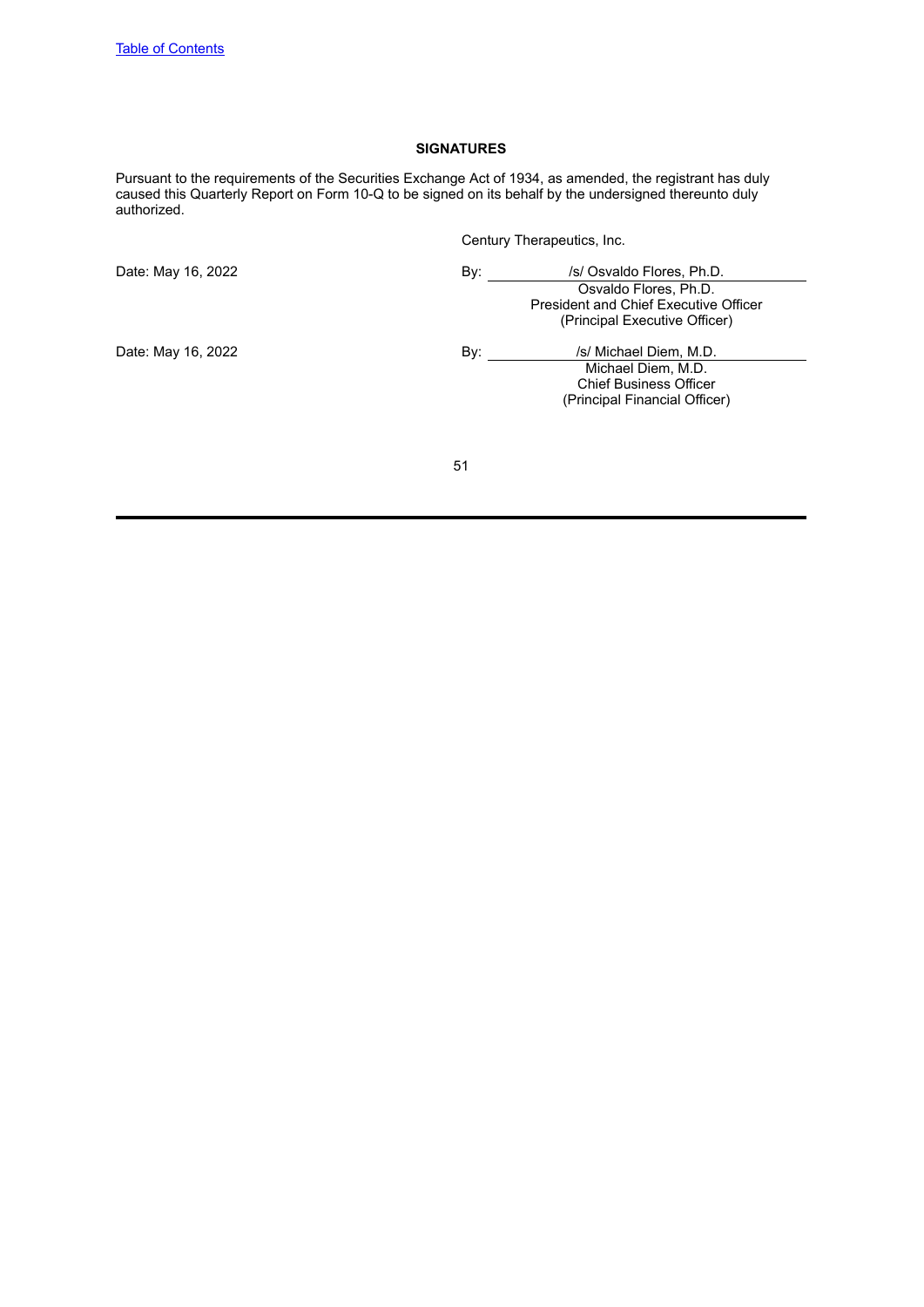#### **CERTIFICATION**

<span id="page-51-0"></span>I, Osvaldo Flores, certify that:

- 1. I have reviewed this Quarterly Report of Century Therapeutics, Inc.;
- 2. Based on my knowledge, this report does not contain any untrue statement of a material fact or omit to state a material fact necessary to make the statements made, in light of the circumstances under which such statements were made, not misleading with respect to the period covered by this report;
- 3. Based on my knowledge, the financial statements, and other financial information included in this report, fairly present in all material respects the financial condition, results of operations and cash flows of the registrant as of, and for, the periods presented in this report;
- 4. The registrant's other certifying officer and I are responsible for establishing and maintaining disclosure controls and procedures (as defined in Exchange Act Rules 13a-15(e) and 15d-15(e)) and have:
	- (a) designed such disclosure controls and procedures, or caused such disclosure controls and procedures to be designed under our supervision, to ensure that material information relating to the registrant, including its consolidated subsidiaries, is made known to us by others within those entities, particularly during the period in which this report is being prepared;
	- (b) evaluated the effectiveness of the registrant's disclosure controls and procedures and presented in this report our conclusions about the effectiveness of the disclosure controls and procedures, as of the end of the period covered by this report based on such evaluation; and
	- (c) disclosed in this report any change in the registrant's internal control over financial reporting that occurred during the registrant's most recent fiscal quarter (the registrant's fourth fiscal quarter in the case of an annual report) that has materially affected, or is reasonably likely to materially affect, the registrant's internal control over financial reporting; and
- 5. The registrant's other certifying officer and I have disclosed, based on our most recent evaluation of internal control over financial reporting, to the registrant's auditors and the audit committee of the registrant's board of directors (or persons performing the equivalent functions):
	- (a) all significant deficiencies and material weaknesses in the design or operation of internal control over financial reporting which are reasonably likely to adversely affect the registrant's ability to record, process, summarize and report financial information; and
	- (b) any fraud, whether or not material, that involves management or other employees who have a significant role in the registrant's internal control over financial reporting.

Date: May 16, 2022

/s/ Osvaldo Flores, Ph.D. Osvaldo Flores, Ph.D. President and Chief Executive Officer (Principal Executive Officer)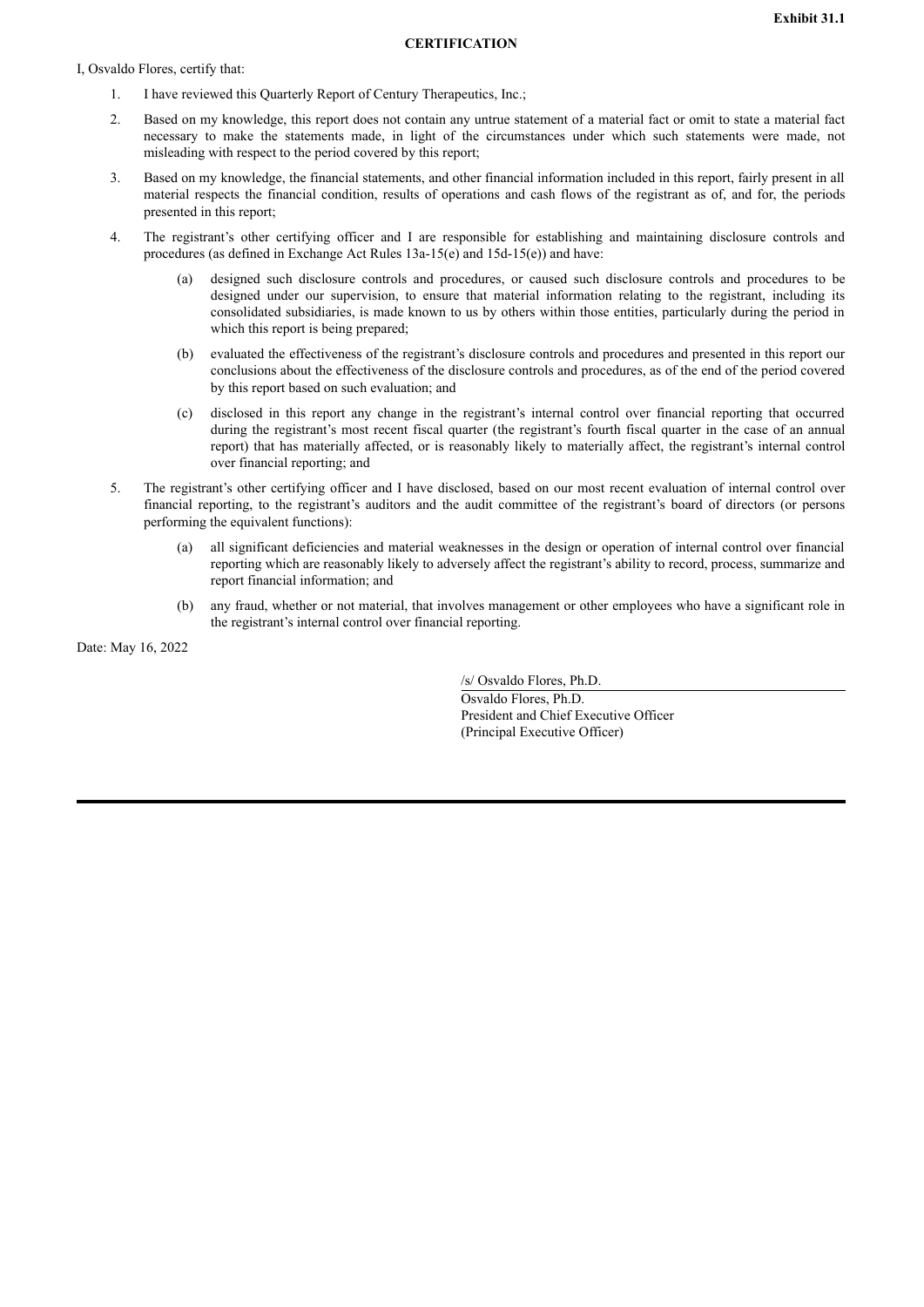#### **CERTIFICATION**

<span id="page-52-0"></span>I, Michael Diem, certify that:

- 1. I have reviewed this Quarterly Report of Century Therapeutics, Inc.;
- 2. Based on my knowledge, this report does not contain any untrue statement of a material fact or omit to state a material fact necessary to make the statements made, in light of the circumstances under which such statements were made, not misleading with respect to the period covered by this report;
- 3. Based on my knowledge, the financial statements, and other financial information included in this report, fairly present in all material respects the financial condition, results of operations and cash flows of the registrant as of, and for, the periods presented in this report;
- 4. The registrant's other certifying officer and I are responsible for establishing and maintaining disclosure controls and procedures (as defined in Exchange Act Rules 13a-15(e) and 15d-15(e)) and have:
	- (a) designed such disclosure controls and procedures, or caused such disclosure controls and procedures to be designed under our supervision, to ensure that material information relating to the registrant, including its consolidated subsidiaries, is made known to us by others within those entities, particularly during the period in which this report is being prepared;
	- (b) evaluated the effectiveness of the registrant's disclosure controls and procedures and presented in this report our conclusions about the effectiveness of the disclosure controls and procedures, as of the end of the period covered by this report based on such evaluation; and
	- (c) disclosed in this report any change in the registrant's internal control over financial reporting that occurred during the registrant's most recent fiscal quarter (the registrant's fourth fiscal quarter in the case of an annual report) that has materially affected, or is reasonably likely to materially affect, the registrant's internal control over financial reporting; and
- 5. The registrant's other certifying officer and I have disclosed, based on our most recent evaluation of internal control over financial reporting, to the registrant's auditors and the audit committee of the registrant's board of directors (or persons performing the equivalent functions):
	- (a) all significant deficiencies and material weaknesses in the design or operation of internal control over financial reporting which are reasonably likely to adversely affect the registrant's ability to record, process, summarize and report financial information; and
	- (b) any fraud, whether or not material, that involves management or other employees who have a significant role in the registrant's internal control over financial reporting.

Date: May 16, 2022

/s/ Michael Diem, M.D. Michael Diem, M.D. Chief Business Officer (Principal Financial and Accounting Officer)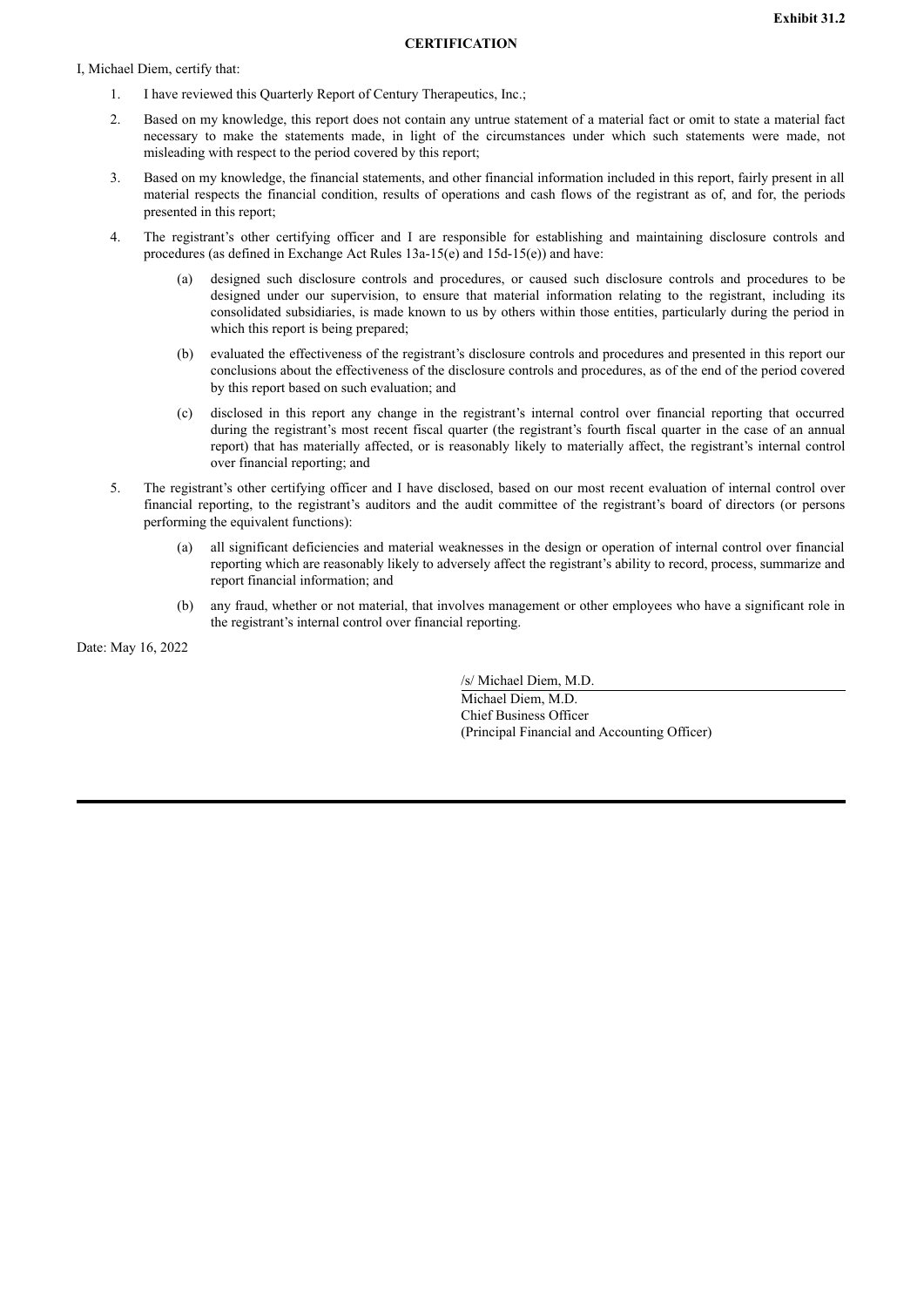# **CERTIFICATION PURSUANT TO 18 U.S.C. SECTION 1350, AS ADOPTED PURSUANT TO SECTION 906 OF THE SARBANES-OXLEY ACT OF 2002**

<span id="page-53-0"></span>In connection with the Quarterly Report of Century Therapeutics, Inc. (the "Company") on Form 10-Q for the quarter ended March 31, 2022, as filed with the Securities and Exchange Commission on the date hereof (the "Report"), the undersigned officer of the Company certifies, pursuant to 18 U.S.C. Section 1350, as adopted pursuant to Section 906 of the Sarbanes-Oxley Act of 2002, that to such officer's knowledge:

- (1) The Report fully complies with the requirements of Section 13(a) or 15(d) of the Securities Exchange Act of 1934; and
- (2) The information contained in the Report fairly presents, in all material respects, the financial condition and results of operations of the Company.

Date: May 16, 2022

/s/ Osvaldo Flores, Ph.D.

Osvaldo Flores, Ph.D. President and Chief Executive Officer (Principal Executive Officer)